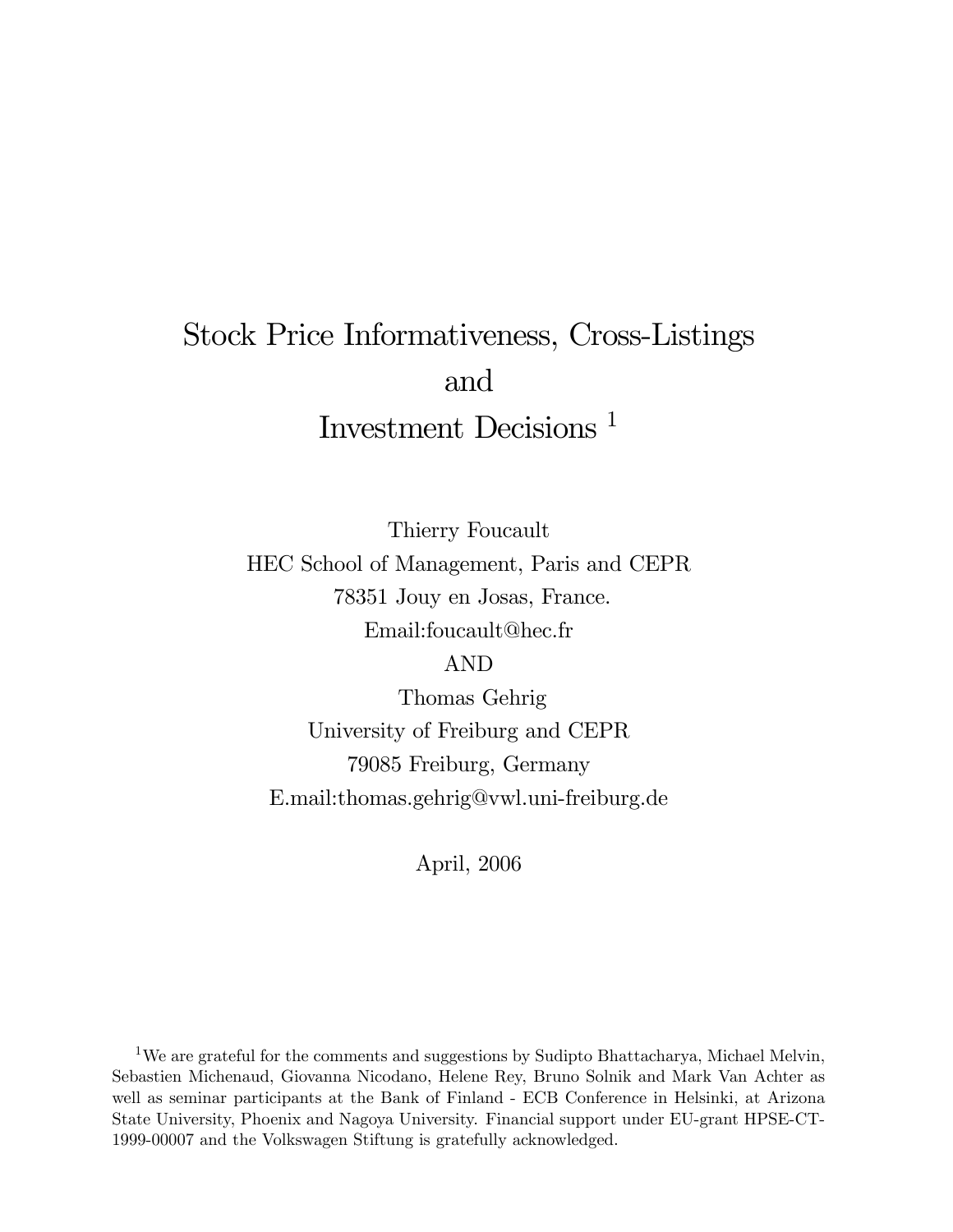#### Abstract

#### Stock Price Informativeness, Cross-Listings and Investment Decisions

We show that a cross-listing allows a firm to make better investment decisions because it enhances stock price informativeness. This theory of cross-listings yield several predictions. In particular, it implies that the sensitivity of investment to stock prices should be larger for cross-listed firms. Moreover, the increase in value generated by a cross-listing (the ìcross-listing premiumî) should be positively related to the size of growth opportunities and negatively related to the quality of managerial information. We also analyze the effects of the geography of ownership (the distribution of holdings between foreign and domestic investors) on the cross-listing premium. In particular, we show that the sensitivity of the cross-listing premium to the size of growth opportunities increases when holdings (resp. market shares) become more evenly distributed between foreign and domestic investors (resp. markets). Last, we show that concentration of trading in the home market ( $\text{``flow--}$ back") can indeed increase the cross-listing premium for some firms.

Keywords : Cross-listings, cross-listings premium, price informativeness, investment decisions, flow-back, ownership.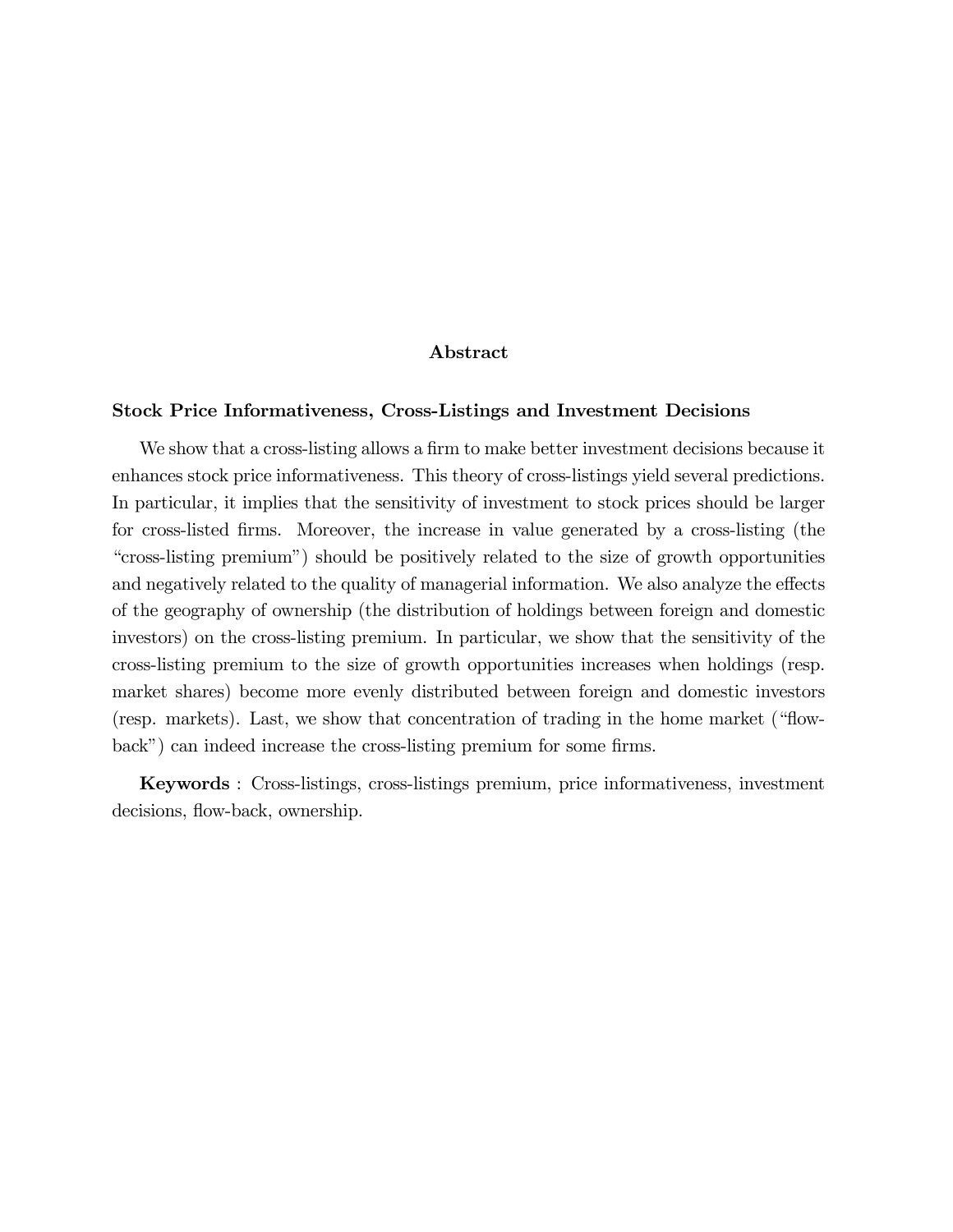# 1 Introduction

Multiple listings of a given firm on several exchanges is an enduring phenomenon. Crosslistings in national markets were frequent (see Gehrig and Fohlin (2005) for Germany). Moreover, transatlantic cross-listings have been observed as early as the 18th century (Sylla, Wilson, Wright (2004)) and the number of non-U.S. Örms seeking a listing in the U.S. has more than doubled over the nineties (see Karolyi (2006)). Yet, the determinants and effects of the cross-listings decisions are still not fully understood (see Karolyi (2006) for a discussion). We advance a new explanation for this phenomenon and we propose several testable predictions regarding  $(i)$  the effects of cross-listings on firm value and  $(ii)$ the factors affecting the decision to cross-list.

We show theoretically that managers of cross-listed firms make more efficient investment decisions because their stock price is more informative. Accordingly, a cross-listing can increase the value of a firm. Our approach hinges upon the hypothesis that firm managers can learn information from stock prices, as in recent theories developed by Dow and Gorton (1997) and Subrahamanyam and Titman  $(1999).<sup>1</sup>$  This hypothesis is consistent with the well-documented positive correlation between stock prices and investment decisions (e.g. Morck, Shleifer and Vishny (1990) or Blanchard, Rhee and Summers (1993)). Moreover, recent empirical findings suggest that this correlation could indeed stem from managers learning information contained in stock prices and using this information for investment decisions.<sup>2</sup> For instance, Durney et al. $(2004)$  find that firms with more informative stock prices make more efficient investment decisions while Chen et al. (2005) show that the sensitivity of investment to stock price increases with stock price informativeness.<sup>3</sup> Given these pieces of evidence, it is natural to investigate improvements in stock price informativeness as a motivation for cross-listings.

Our results follow from a simple intuition. When markets are informationally segmented, informed investors can trade in, say, the foreign market without immediately affecting prices in the domestic market. Thus, a cross-listing leverages their ability to profit from their information. Accordingly, a cross-listing has two effects : (i) it induces informed traders to trade more aggressively on their information and (ii) it increases the number of informed traders. These two effects enhance the informativeness of their stock price for cross-listed Örms. Hence, a cross-listing enables managers to obtain more precise information from stock prices and, thereby, to make more efficient investment decisions. Hence,

<sup>&</sup>lt;sup>1</sup>See also Allen (1993).

<sup>&</sup>lt;sup>2</sup>More informative stock prices can also help to discipline managers and thereby affect firms' values (see Holmström and Tirole  $(1993)$ ).

<sup>3</sup>See also Yook (2005) and Markovitch, Steckel and Yeung (2005).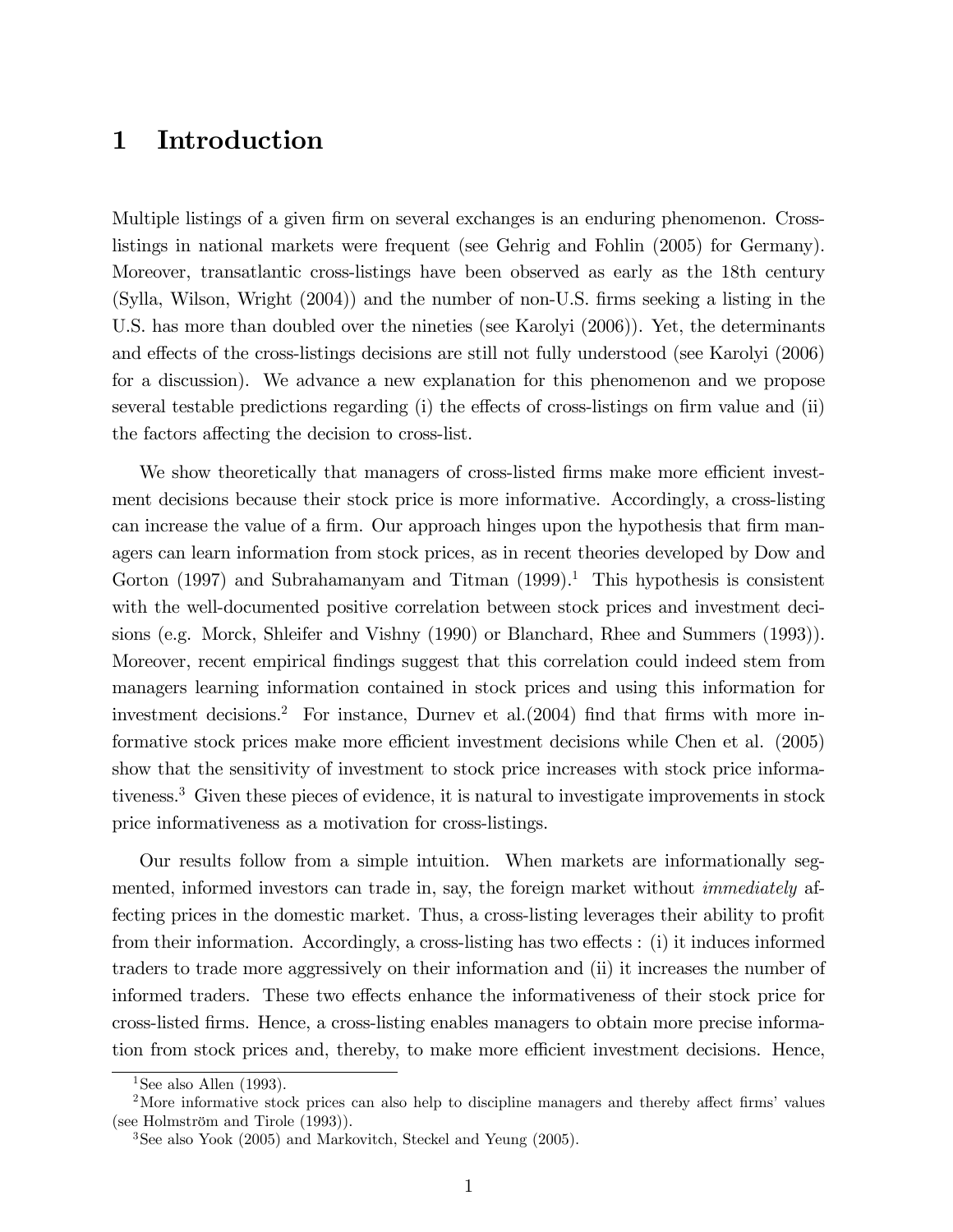the value of a cross-listing increases with the size of growth opportunities and firms with sufficiently large growth opportunities benefit from a cross-listing. Interestingly, growth opportunities appear to be an important factor for explaining the cross-listing decision and the related price effects (see for instance Pagano et al.  $(2002)$  or Doidge et al.  $(2004)$ ).

There exist several explanations for cross-listings (see Karolyi (1998) or Karolyi (2005) for reviews). In particular, cross-listings can be a way to (i) overcome investment barriers ("segmentation hypothesis"), (ii) increase the firm visibility ("recognition hypothesis"), (iii) enhance firm liquidity, (iv) signal the quality of the firm and  $(v)$  commit to restrain expropriation from minority shareholders by controlling shareholders (Coffee (1999) and Stulz (1999)). These explanations yield several predictions about the determinants of the cross-listing decision. They have also been used to interpret the price effects associated with cross-listings. For instance, Doidge et al. $(2004)$  show that there is a "cross-listing" premium" for firms cross-listed in the U.S. (i.e. these firms have a larger Tobin-q than, otherwise similar, non cross-listed Örms) and that this premium is larger for Örms from countries with poor legal protections for minority shareholders. This Önding is consistent with the idea that a cross-listing can act as a bonding mechanism because governance regulations are more stringent in the U.S.

Our model does not rule out these explanations but it identifies another channel through which a cross-listing could affect a firm value : a cross-listing improves stock price informativeness and thereby contributes to the efficiency of investment decisions. We show that many implications of the model are consistent with well-documented stylised facts regarding cross-listings. In particular, stock price volatility, a proxy for stock price informativeness in the model, should increase after a cross-listing. In line with this prediction, Fernandes and Ferreira (2005) find that firm-specific return variations increase after a cross-listing for Örms from developed countries. The model generates additional predictions that can be used to distinguish it from other theories of cross-listings. The main testable implications are as follows:

- 1. For a given Örm, the sensitivity of its investment decisions to stock price should increase when it becomes cross-listed.
- 2. The sensitivity of the cross-listing premium to the size of growth opportunities should increase when ownership becomes more evenly distributed between foreign and domestic retail investors or, equivalently in the theory, when trading becomes less concentrated in one market.
- 3. The cross-listing premium and the sensitivity of this premium to the size of growth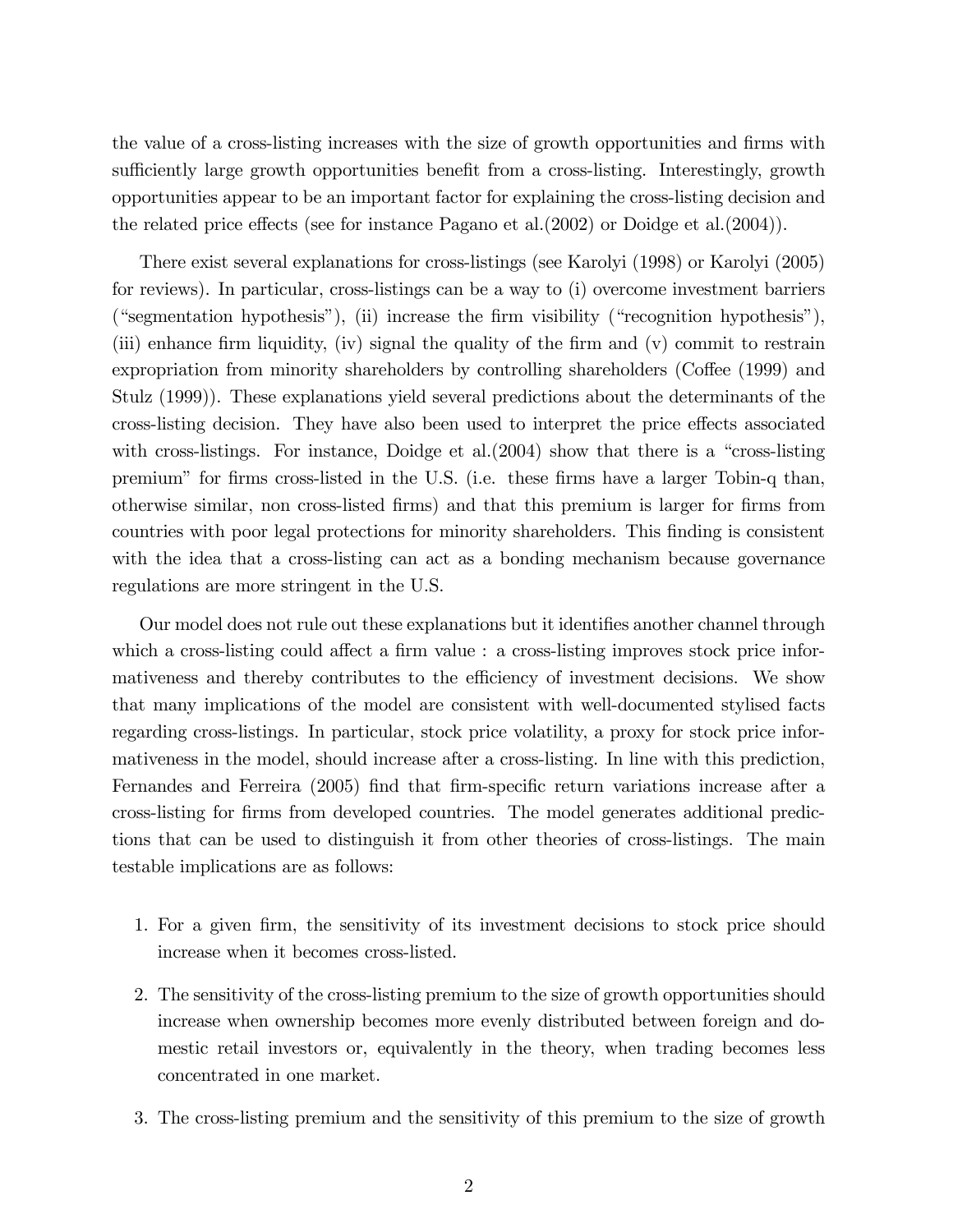opportunities decrease with the quality of managerial information (as the informational benefit of a cross-listings becomes then relatively smaller)

4. The increase in stock price volatility after a cross-listing should be larger when trading becomes less concentrated in one market.

We also show that the informational benefit of a cross-listing vanishes when markets are informationnally integrated. This finding suggests to explain the dynamics of cross-listings (and delisting) decisions by the evolution of the level of informational integration among markets. In particular, increased informational integration between European stock markets could be the cause of the decline in the number of European cross-listings (documented by Pagano et al.(2002)).

We model multi-market trading as in Chowdry and Nanda (1991).<sup>4</sup> Our model extends their framework in two ways. First, we endogenize the number of informed traders (Chowdry and Nanda (1991) focus on the case with a single informed trader). This is important as, in the model, the benefit of a cross-listing is magnified by the entry of new informed traders when the Örm cross-lists. Moreover, we explicitly model the decision to cross-list by a firm manager and we analyze in details the impact of a cross-listing on the firm value. In particular, we relate this impact to the *geography of ownership* (i.e. the holdings of foreign and domestic retail investors) and the distribution of trading activity between the domestic and the foreign market.

On this front, we find that cross-listed firms with relatively large (resp. small) growth opportunities experience an increase (resp. decrease) in their valuation when (a) ownership becomes more evenly distributed between foreign and domestic retail investors or (b) trading becomes more evenly distributed between the foreign and the domestic market. These findings suggest to relate time-series variations in the valuation of cross-listed firms (e.g. the cross-listing premium documented in Doidge et al.(2004)) to variations in the geography of their ownership or variations in the market share of, say, the domestic market. Second, they provide a rationale for the decision to cross-list when firms correctly anticipate that there will be little trading on the foreign market. This is important as recent studies (e.g. Halling et al. $(2003)$ ) indicate that trading in some cross-listed firms concentrates on the domestic market (so called "flow-back" phenomenon). In our model, this concentration is indeed optimal for Örms with relatively small growth opportunities.

<sup>4</sup>Baruch, Karolyi and Lemmon (2003) also consider a model of multi-market trading. In contrast with Chowdry and Nanda (1991), they do not assume that some traders are captive in the foreign market or the domestic market. Other models of multi-market trading include Pagano (1989) and Gehrig, Stahl, Vives (1996). The purpose of these models is to explain the allocation of trading between markets, not the decision to cross-list as we do in this paper.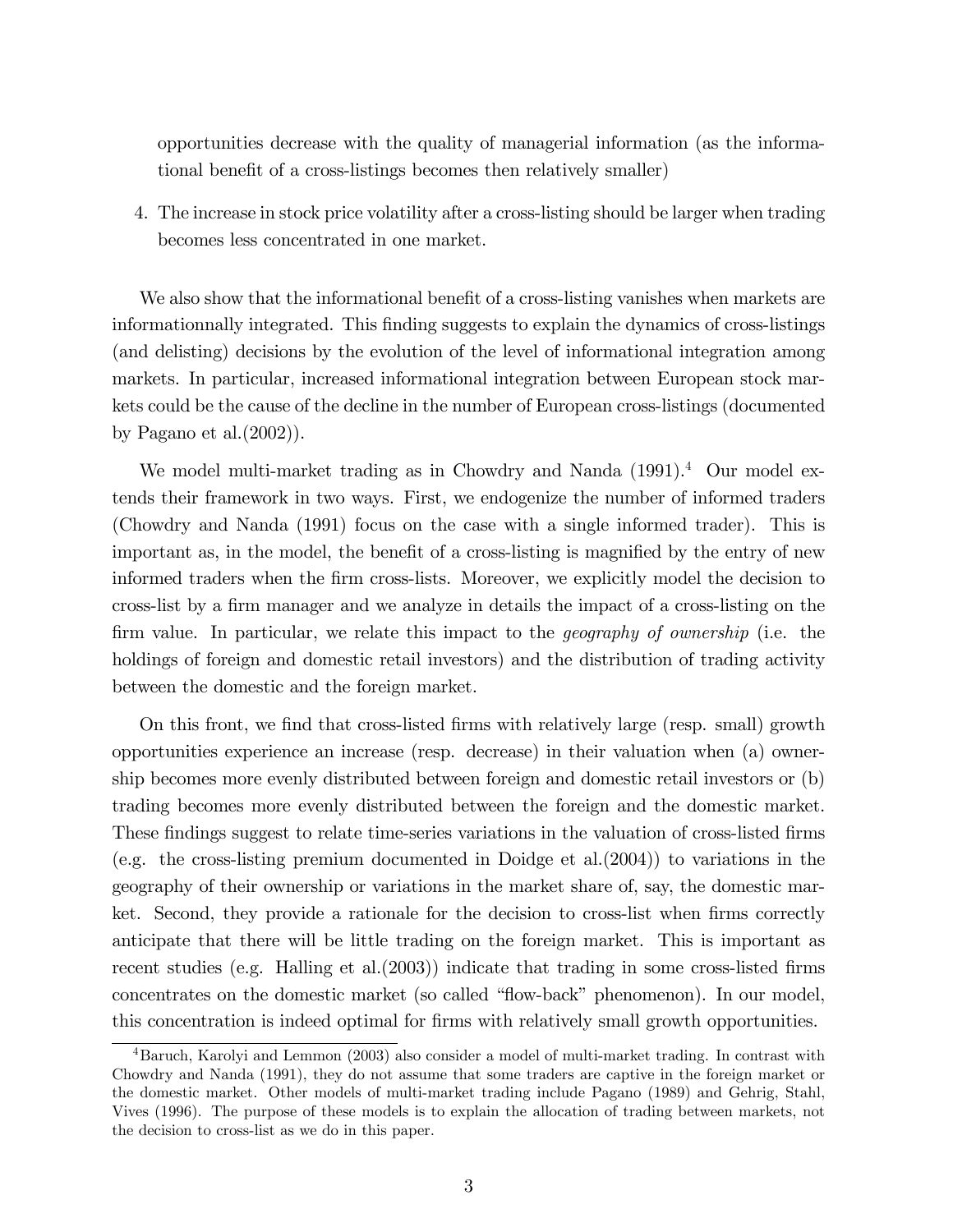Our paper adds to the strand of literature relating cross-listing effects to changes in the informational environment of the Örm. Cantale (1996) shows that a cross-listing acts a signaling device. By cross-listing on markets with more stringent disclosure requirements than their home market, firms signal that they have high quality projects. The role of disclosure requirements is also analyzed in Chemmanur and Fulghieri (2004).<sup>5</sup> In their model, firms cross-list to (i) take advantage of higher transparency induced by more stringent disclosure requirements on the foreign market and (ii) access investors with greater expertise ("skilled analysts") in evaluating their firm. In all these theories, managers are assumed to have more information than investors on the quality of their project. Rather, we consider a situation in which firm managers can learn additional information from stock prices.

Section 2 presents the model. Section 3 analyzes the cross-listing decision when exchanges are informationally segmented whereas section 4 consider the case in which exchanges are informationally integrated. Section 5 discusses the testable implications of the results and Section 6 concludes. The Appendix provides proofs and formal arguments.

# 2 The Model

### The Firm

Following Subrahmanyam and Titman (1999), we consider a firm with assets in place and a growth opportunity. The final payoff on the assets in place is:

$$
\widetilde{V} = \bar{V} + \tilde{\delta} + \tilde{\epsilon},\tag{1}
$$

where  $\tilde{\delta}$  and  $\tilde{\epsilon}$  are independent and normally distributed random variables with zero means. Their variances are respectively  $\sigma_{\delta}^2$  and  $\sigma_{\epsilon}^2$ . The payoff of the growth opportunity is given by

$$
G(K) = S((K_0^* + \tilde{\delta})K - 0.5K^2),
$$
\n(2)

where K is the size of the investment in the growth opportunity and S is the size of the growth opportunity. Importantly, the payoff of the growth opportunity is correlated with the payoff on the assets in place as both payoffs depend on  $\tilde{\delta}$  (e.g. the growth opportunity

<sup>5</sup>Huddart et al.(1999) also consider the role of disclosure requirements but their analysis focuses on the case in which Örms must list on only one market. Firms listed in high disclosure environment are willing to cross-list in low disclosure environment since there is no additional cost (in terms of information revelation) for them. The reverse is not always true (see their section 5.1). Baruch and Saar (2005) and Foucault and Parlour (2004) analyze the determinants of the listing decision but, in these papers, firms cannot cross-list.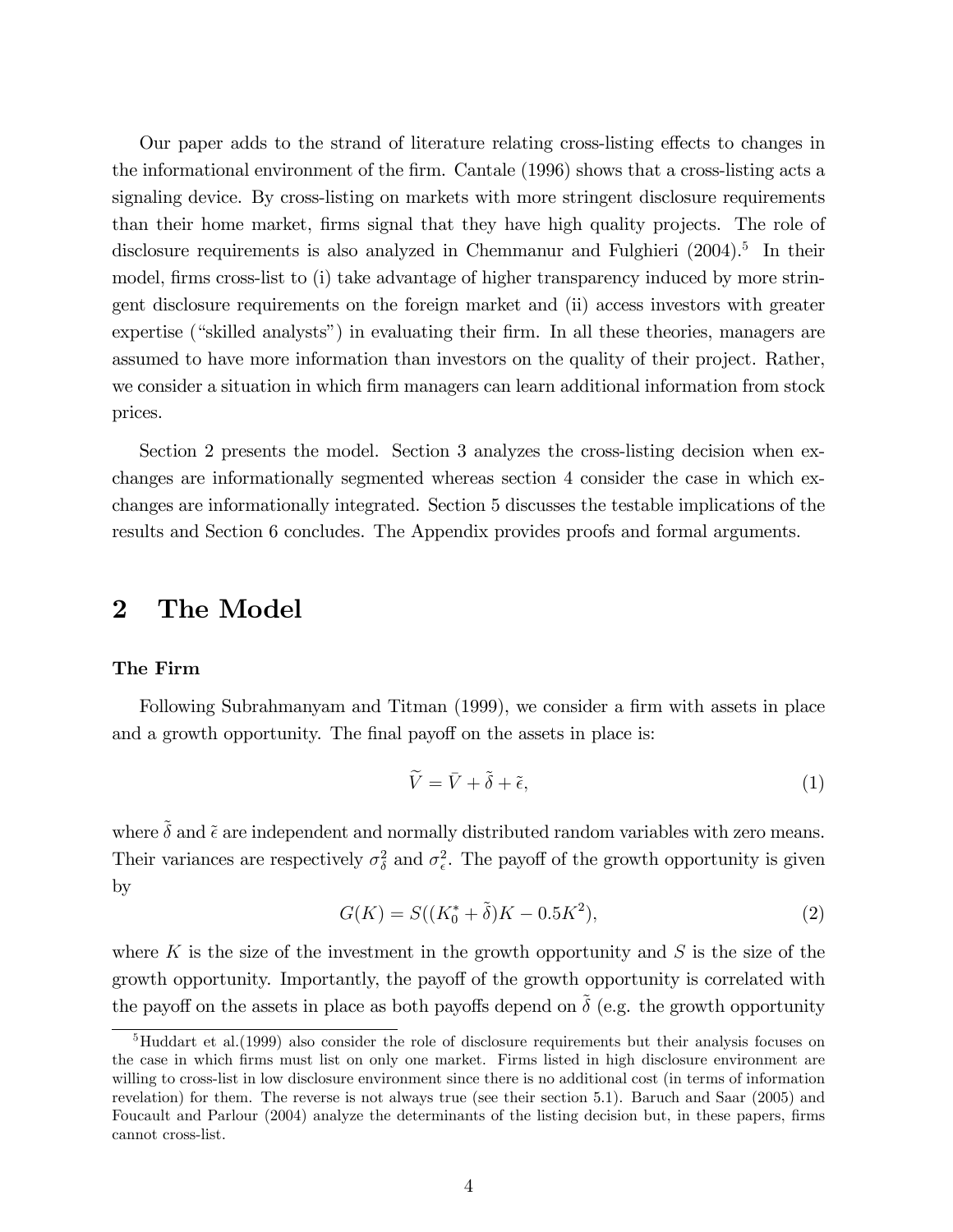is an extension of the assets in place). All payoffs are realized in period 3. Figure 1 depicts the timing of the model.

#### INSERT FIG.1 ABOUT HERE

In period 0, the firm goes public and sells claims on the cash-flows of the assets in place but not on the cash-áows of the growth opportunity. As in Subrahmanyam and Titman (1999), this assumption is not key but necessary for tractability.<sup>6</sup> At this date, the firm's manager chooses to list on a single exchange or to dual-list on exchanges located in countries L and F where L designates the firm's home country and F designates a foreign country.<sup>7</sup> In period 1, the firm stock trades in one or two markets depending on whether the firm is cross-listed or not (the trading process is described below).

In period 2, the manager observes the stock price at the end of period 1 and receives an additional signal,  $\tilde{s}_2$  ("*managerial private information*"), on the value of the growth opportunities :

$$
\widetilde{s}_2 = \delta + \widetilde{\eta} \tag{3}
$$

where  $\tilde{\eta}$  is normally distributed with mean zero and variance  $\sigma_{\eta}^2$ . Then, she chooses the size of the investment in the growth opportunity. The manager seeks to maximize the *total* expected value of the firm (including the value of the growth opportunity).

A dual listing involves larger direct costs than a single listing, as a dual listed Örm must pay additional listing fees and investment-banking fees. It must also comply with a variety of listing and reporting requirements that can involve substantial costs for a firm (see Bancel and Mittoo (2001)). We denote by  $\Sigma$  the incremental cost of a dual-listing.

### Shareholders and Ownership Structure

At date 0, the shares sold by the firm are purchased by two types of investors :

- Sophisticated investors. These investors can trade in markets  $L$  and  $F$  provided the firm is dual-listed. They can be viewed as financial intermediaries (e.g. mutual funds) who have the expertise and the technology required to engage into multimarket trading. For instance, they have relationships with brokerage firms in both markets.
- Unsophisticated investors. These investors exclusively trade in their home country.

 $6$ As an illustration, the firm can be seen as an holding with two distinct (a public and a private) subsiadiries. The managers of the holding learn information from the stock price of the publicly traded subsidiary and use it for investment decisions in the privately owned subsidiary .

<sup>&</sup>lt;sup>7</sup>It is straightforward to extend the analysis to the case with N markets. This extension however increases the notational burden without providing additional intuitions.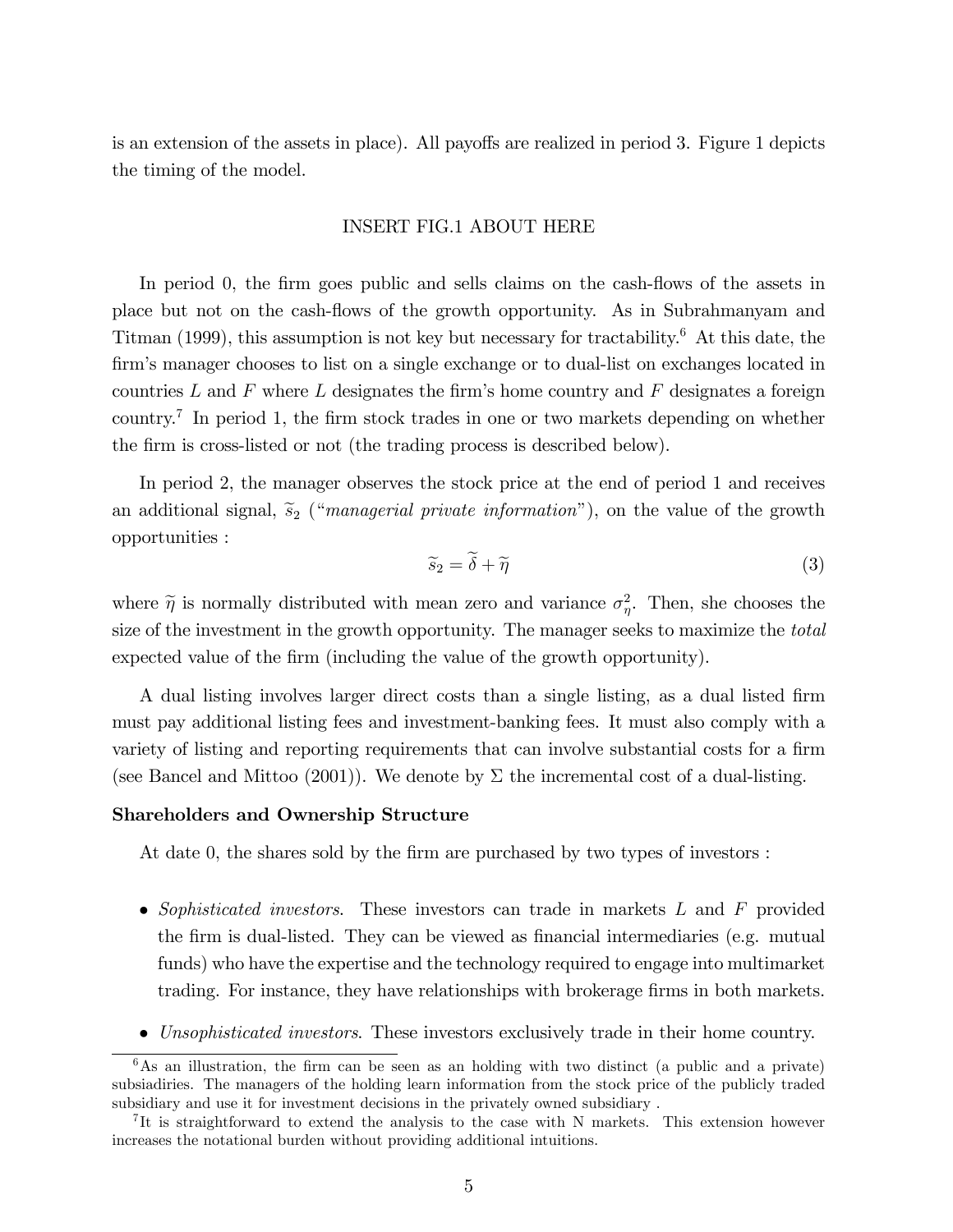The *ownership base* of the firm is characterized by two parameters  $\alpha$  and  $\Phi > 0$ . Parameter  $\Phi$  designates the fraction of outstanding shares owned by unsophisticated shareholders (sophisticated investors own a fraction  $(1 - \Phi)$ ). When the firm is cross-listed, this fraction is split between unsophisticated investors located in countries  $L$  and  $F$ . Unsophisticated investors localized in country L owns a fraction  $\Phi \alpha$  and those localized in country F owns a fraction  $\Phi(1 - \alpha)$ . For the exposition we assume that  $\alpha \in [0.5, 1]$ . The findings when  $\alpha \in [0, 0.5]$  are symmetric to those obtained when  $\alpha \in [0.5, 1]$  (e.g. trading concentrates in the domestic market when  $\alpha = 1$  and the foreign market when  $\alpha = 0$ ). If the firm is not cross-listed then  $\alpha = 1$ .<sup>8</sup> We refer to  $\alpha$  as the *geography of ownership* as this parameter determines the distribution of ownership between unsophisticated foreign and domestic investors.

In period 1, initial shareholders are hit by liquidity shocks and trade in markets  $L$  and F. The total liquidity demand of initial shareholders in period 1,  $\tilde{Z}$ , is assumed to be normally distributed with mean zero and variance  $\sigma_Z^2$ . We have

$$
\tilde{Z} = \tilde{Z}_L + \tilde{Z}_F + \tilde{Z}_s,\tag{4}
$$

where  $\tilde{Z}_j, j \in \{L, F\}$ , is the liquidity demand of unsophisticated investors based in country j and  $\tilde{Z}_s$  is the aggregate liquidity demand of sophisticated investors. Liquidity demands are normally and independently distributed with mean zero. We denote by  $\sigma_j^2$  the variance of  $\tilde{Z}_j$ . This variance measures the average size of liquidity demand by a specific class of shareholders (since  $E(\tilde{Z}_{j}^{2}) = \sigma_{j}^{2}$ ). Intuitively, the liquidity demand of a specific class of shareholders increases with the fraction of outstanding shares owned by this class. Thus, as in Holmstrom and Tirole (1993), we assume that :

$$
\sigma_L^2 = \alpha \Phi \sigma_Z^2,\tag{5}
$$

$$
\sigma_F^2 = (1 - \alpha)\Phi\sigma_Z^2,\tag{6}
$$

$$
\sigma_s^2 = (1 - \Phi)\sigma_Z^2. \tag{7}
$$

As shown below  $\alpha$  determines the fraction of the total trading volume captured by the domestic market (its "market share") when the firm is cross-listed. There may be a variety of factors that determine  $\alpha$ . For instance, firms with a large volume of sales abroad or large firms are more likely to be familiar or visible to foreign small investors. If investors

<sup>&</sup>lt;sup>8</sup>Sophisticated foreign investors can hold shares of the firm even if it is not cross-listed. The important point is that a cross-listing attracts some unsophisticated investors. Thus, it should result in an increase in foreign investors' holdings. Ammer et al. $(2005)$  show that this effect exists for cross-listings in the U.S. This effect could be due to familiarity effects as documented in Grinblatt and Kelohajru (2001) for instance.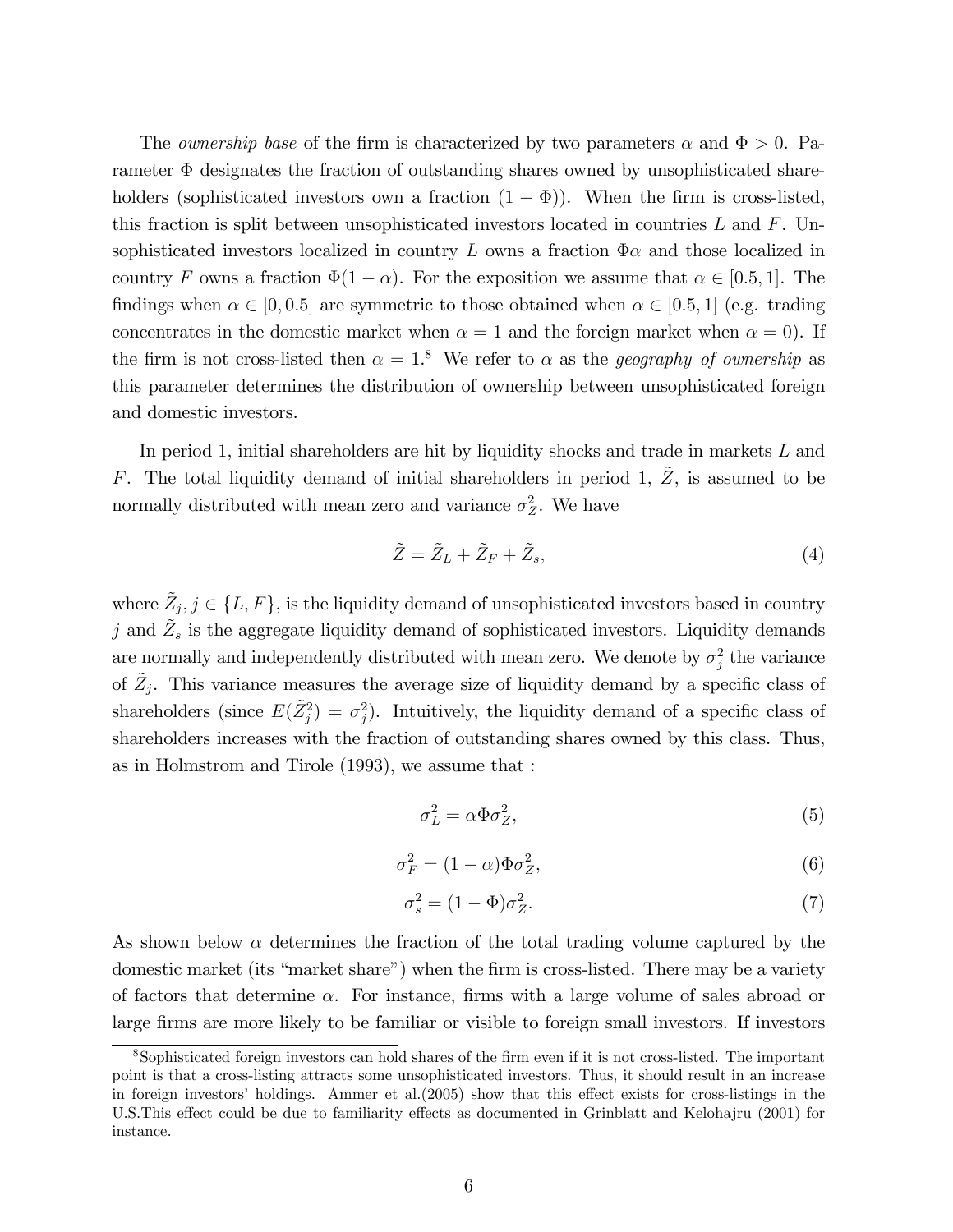are more willing to invest in familiar firms then we expect  $\alpha$  to decrease with firm size or foreign sales. In this paper, we do not attempt to endogenize  $\alpha$  as this is not necessary for our implications.

#### The Trading Process

We model multimarket trading as in Chowdry and Nanda (1991). The only difference with their approach is that the number of informed traders can be larger than 1 and is endogenous in our model. There are 3 types of participants: (i) liquidity traders, (ii)  $M$ risk-neutral informed traders who observe  $\tilde{\delta}$  at cost C and (iii) competitive risk-neutral market-makers. As sophisticated investors do, informed traders can engage in multimarket trading.<sup>9</sup> Informed and sophisticated traders choose their trading strategy (order size in each market) to maximize their expected trading profit, under the constraint to trade  $\widetilde{Z}_s$ shares for sophisticated investors. For simplicity, we assume that there is only one sophisticated liquidity trader. The geographical location of informed traders and the sophisticated trader is not important as they can trade in both markets.

We assume that the foreign and the domestic markets operate simultaneously. This case is relevant in many situations. For instance, trading hours for stocks cross-listed on European or North american markets overlap.

### Informational Integration/Segmentation

In each market, dealers post prices such that they expect to earn zero expected profits conditional on all available public information. We will analyze two different environments: (i) markets are informationally integrated or (ii) markets are informationally segmented.

As in Domowitz et al. (1998), the level of integration between the two markets is defined with respect to the speed with which dealers obtain information on quotes or order flow prevailing in the competing market.<sup>10</sup> When markets are informationally integrated, dealers in one market can instantaneously reflect the information available in the competing market (e.g. order flow) into their quotes. Thus, with informational integration, the clearing price in either market is given by the following zero profit condition:

$$
p(O_L, O_F) = E(\tilde{V} \mid \tilde{O}_L^i = O_L, \tilde{O}_F^i = O_F),
$$

where  $\tilde{O}^i_j$  is the net order flow in market j with informational integration (that is  $\tilde{O}^i_j =$ 

<sup>9</sup>Menkveld (2002) studies trading in stocks cross-listed in NYSE and Amsterdam. He shows empirically that there are large traders, informed and uninformed, who strategically trade both in NYSE and Amsterdam when the two markets operate in parallel.

 $10$  In our model, information on prices is identical to information on order flow because, in equilibrium, there is a one-to-one mapping between prices and order flow.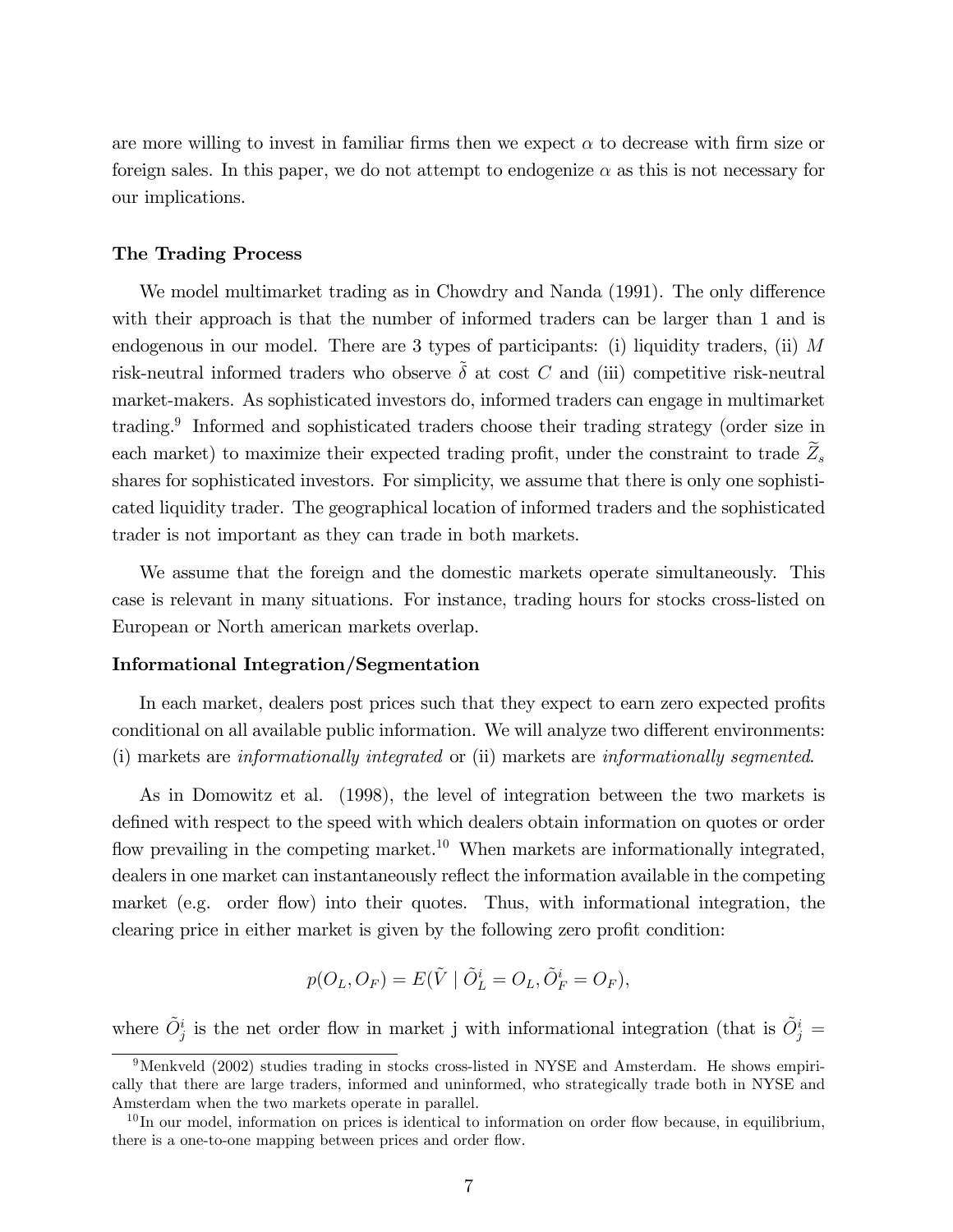$\sum_{k=1}^{k=M} Q_j^i(\tilde{\delta}) + \tilde{Z}_{js}^i + \tilde{Z}_j)$ . Thus, trades take place at identical prices in each market.

Domowitz et al. (1998) study a sample of firms cross-listed in Mexico and in the U.S and reject the hypothesis of informational integration of the Mexican and the U.S. markets. Werner and Kleidon (1996) reach similar conclusions for a sample of firms cross-listed in the London stock Exchange and NYSE (see also Biais and Martinez (2003)). One reason for which markets are informationally segmented is that, at a given point in time, dealers in one market do not immediately observe trades occuring in the competing market at that point in time. This implies that dealers in a given market absorb order imbalances in their own market without knowing *concomitant* order imbalances in the competing market.<sup>11</sup> Formally, with informational segmentation, the price posted in market  $j$  is given by

$$
p_j(O_j^s) = E(\tilde{V} \mid \tilde{O}_j^s = O_j^s),
$$

where  $\tilde{O}^s_j$  is the net order flow in market j with informational integration.

Thus, with informational segmentation, trades occuring simultaneously in the domestic and the foreign market can take place at different prices. This creates temporary differences between the reported transaction prices in each market. Of course, these divergences do not last as dealers in one market eventually get quote and trades information from the competing market or because cross-border arbitrage quickly aligns the prices in the two markets.<sup>12</sup> Hence, the price posted at the beginning of period 2, and observed by the manager, reflects all information available at this time (see Equation (13) below).

Remarks: Some authors (Gehrig (1993), Brennan and Cao (1997) or Kang and Stulz (1997)) assume that foreign investors are at an informational disadvantage compared to domestic investors. This informational asymmetry is also a source of market segmentation. A cross-listing overcomes this segmentation if it results in more abundant information for foreign investors. Moreover, Pagano et al.(2002) and Chemannur and Fulghieri (2003) argue that cross-listing could be a way to access investors with expertise in valuing firms in a specific industry. These effects are not present in our model because the precision of the private information or the cost of acquiring information are  $not$  country specific. In

 $11$ In practice, traders engaged in multimarket trading uses smart routing systems that give them the possibility to hit simultaneously quotes posted in different markets. Our definition of informational segmentation is common in the literature on multimarket trading (see Domowitz, Glen and Madhavan (1998), Chowdry and nanda (1991), Baruch and Saar (2005), Baruch, Karolyi and Lemmon (2003) for instance).

<sup>&</sup>lt;sup>12</sup>Eun and Sabberwal (2003) estimate an error-correction model for stocks cross-listed in Canada and the U.S to study how U.S prices respond to price changes in Canada and vice-versa. Their findings show that prices adjust in each market so that the equality of prices between the two markets is maintained but that the adjustment is not immediate. Interestingly, they also find that prices in each market react to price changes in the competing market, which means that price discovery takes place both in the domestic (Canada) and the foreign (U.S) markets.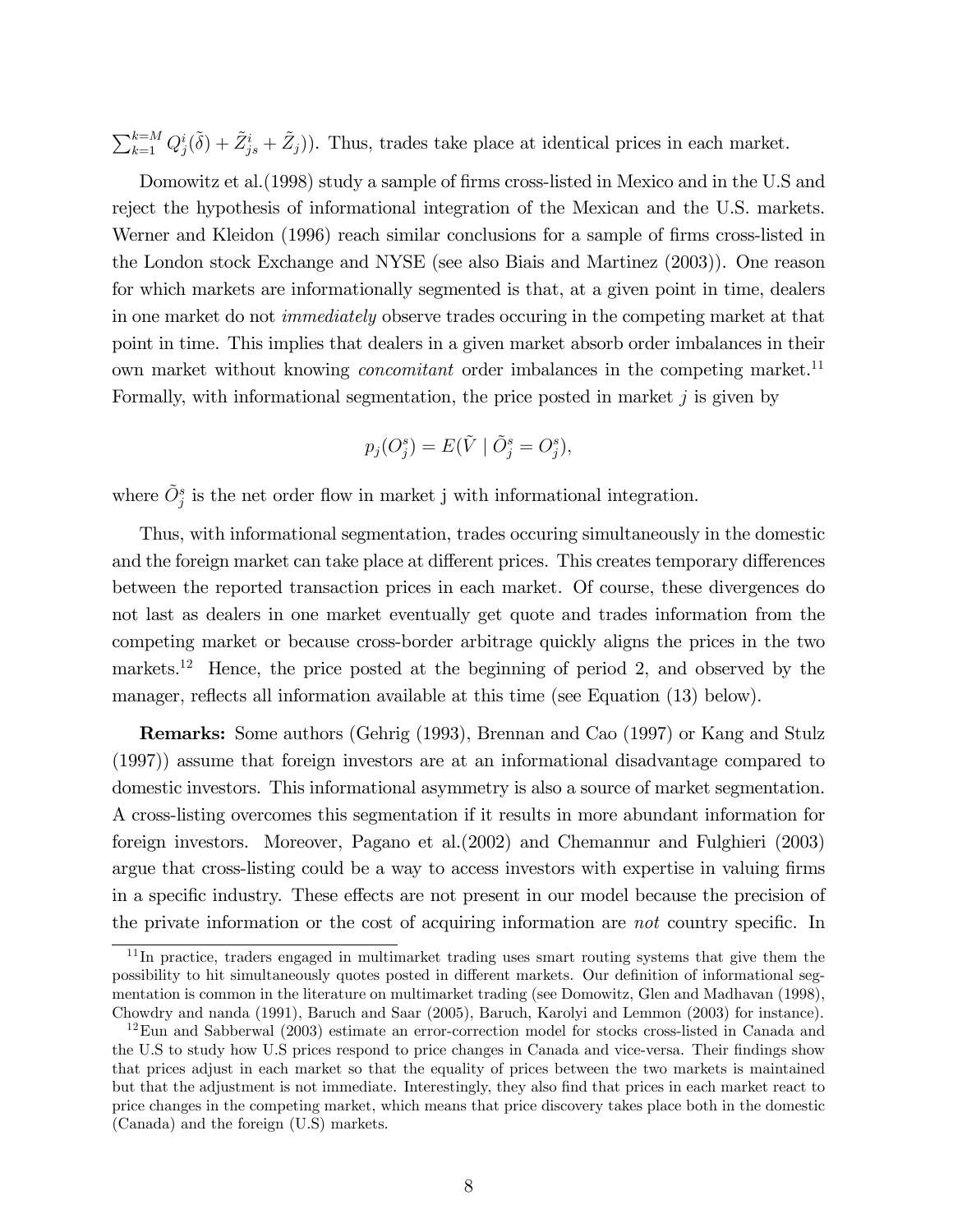this way, we focus our analysis on a motivation for cross-listing that has not been analyzed in earlier studies.

Also, it has often been argued that a cross-listing is a way for firms to enlarge their shareholder base. This effect is not present in our model but it could easily be incorporated. Intuitively, an increase in the number of shareholders has the effect of reducing the number of shares held by each investor and to diversify liquidity shocks. Thus, an increase in the investor base after a cross-listing can be formalized by assuming that  $\sigma_Z^2$  is *smaller* when the firm is cross-listed. Again, we prefer to hold  $\sigma_Z^2$  fixed to better isolate the effects due to price informativeness on the cross-listing decision.

# 3 The Cross-Listing Decision with Informational Segmentation

In this section, we analyze the cross-listing decision when markets are informationally segmented. We proceed as follows. In section 3.1, we derive the equilibrium of the stock market when the firm is cross-listed and when it is not. Next, in Section 3.2, we study the cost and benefit of a cross-listing. We show that a cross-listing enhances the expected value of growth opportunities but results in larger expected trading costs for liquidity traders. In Section 3.3, we study under which conditions cross-listing is optimal for the manager. Throughout, we denote by  $M^c$  (resp.  $M^{nc}$ ) the number of informed traders when the firm is cross-listed (resp. listed only in the domestic market).

### 3.1 Stock Market Equilibrium with and without a Cross-Listing.

We first consider the equilibrium of the stock market when the firm is cross-listed, for a given number of informed investors.

**Lemma 1** : In equilibrium, when the firm is cross-listed, dealers in market j post a price schedule:

$$
P(O_j) = \overline{V} + \lambda_j^*(\alpha)O_j \text{ for } j \in \{L, F\}.
$$

The large sophisticated investor splits his order between the two markets so that:

$$
Z_{js} = \omega_j^*(\alpha) Z_s, \text{ for } j \in \{L, F\}
$$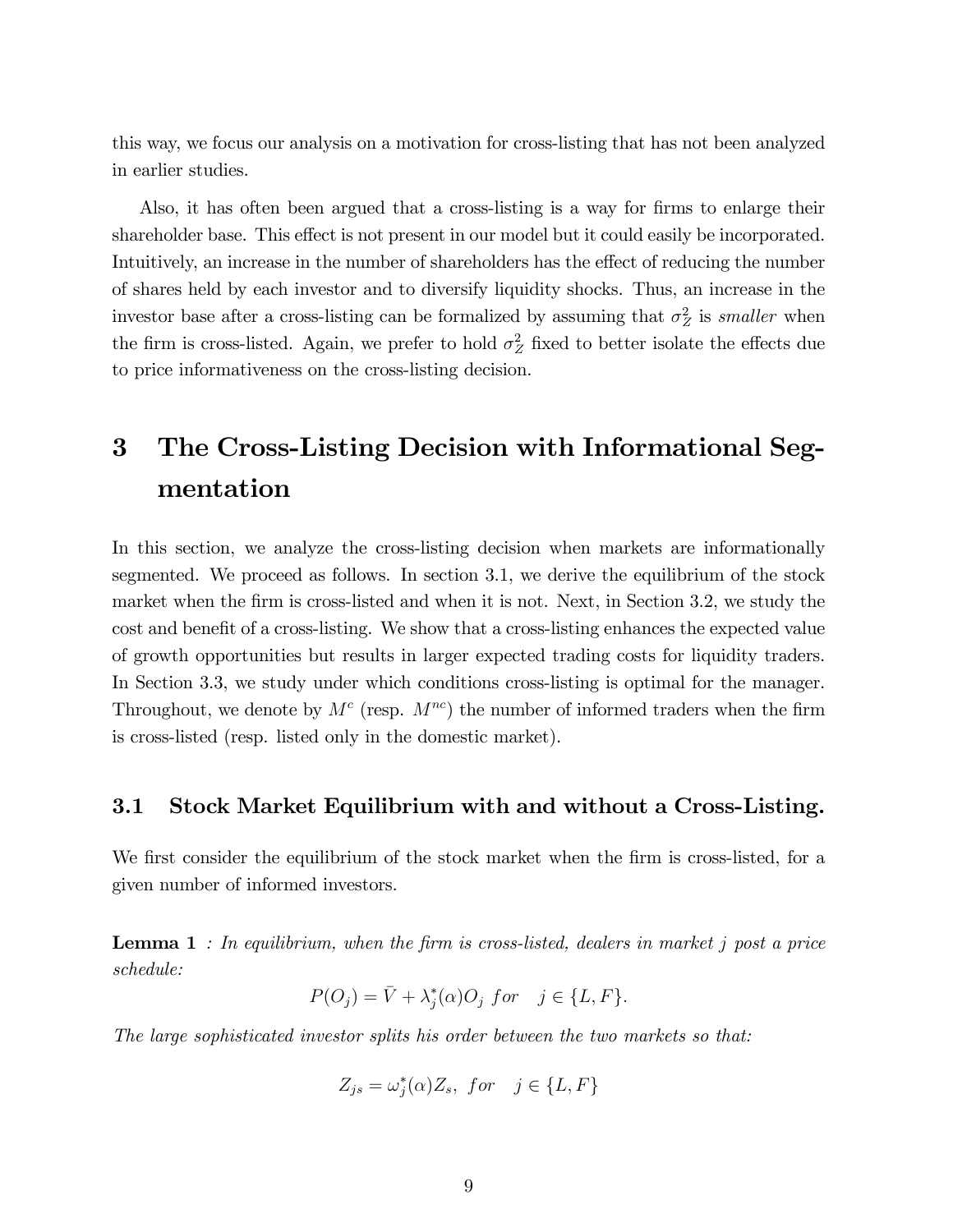and an informed trader's optimal order in market  $j$  is:

$$
Q_j(\delta) = \beta_j^*(\alpha)\delta, \quad for \quad j \in \{L, F\}
$$

with 
$$
\lambda_j^*(\alpha) = \frac{\sqrt{M^c}}{M^c+1} \sqrt{\frac{\sigma_\delta^2}{\omega_j^2 \sigma_s^2 + \sigma_j^2}}, \ \omega_j^*(\alpha) = \frac{\sigma_j}{\sigma_F + \sigma_L}, \ \text{and} \ \beta_j^*(\alpha) = \frac{1}{(M^c+1)\lambda_j^*} \quad j \in \{L, F\}.
$$

The result is a straightforward extension of Lemma 1 in Chowdry and Nanda (1991) when there are several informed traders (Chowdry and Nanda (1991) focus on the case  $M<sup>c</sup> = 1$ .<sup>13</sup> The equilibrium has the following properties. First, not surprisingly, the market with the largest proportion of unsophisticated investors turns out to be the most liquid in equilibrium because<sup>14</sup>

$$
\frac{\lambda_F^*(\alpha)}{\lambda_L^*(\alpha)} = \frac{\sigma_L}{\sigma_F} = \sqrt{\frac{\alpha}{1-\alpha}} > 1 \quad \text{iff} \quad \alpha > \frac{1}{2}
$$

Second, in order to minimize price impact, the sophisticated investor and informed investors split their order between the two markets and trades relatively more in the more liquid market (since  $\frac{\omega_L}{\omega_F} = \frac{\beta_L}{\beta_F}$  $\frac{\beta_L}{\beta_F}=\frac{\lambda_F}{\lambda_L}$  $\frac{\lambda_F}{\lambda_L}$ ). Finally, the market with the largest proportion of unsophisticated investors has a greater trading volume because (a) the informed investor and the sophisticated investor trade relatively more in this market and (b) the size of the unsophisticated investor's liquidity demand is larger in this market. In order to formalize this observation, let consider the following measure of the trading volume in market  $j$ :

$$
Vol_j = Var(\tilde{O}_j).
$$

Lemma 1 implies :

$$
\frac{Vol_L}{Vol_F + Vol_L} = \alpha.
$$
\n(8)

Hence, the market shares of the domestic and the foreign markets are completely determined by the geography of ownership,  $\alpha$ . Not surprisingly, the market share of the foreign market increases the fraction of outstanding shares owned by unsophisticated foreign investors. Trading will be highly concentrated in the local market if  $\alpha$  is large. In the limiting case in which the firm is cross-listed and  $\alpha = 1$ , all the trading concentrates in the domestic market and the foreign market is completely inactive and illiquid  $(w_F^* = 0,$  $\beta_F^* = 0$  and  $\lambda_F^* = \infty$ ). Several empirical studies document cross-sectional variations in the market shares (in terms of trading volume) of the domestic and foreign markets (e.g.

 $13$ The information received by the manager at date 2 does not affect the equilibrium of the stock market at date 1.

<sup>&</sup>lt;sup>14</sup>As in Kyle (1985),  $\lambda_j$  is a measure of the liquidity of market j since it determines the price impact of a buy or a sell order. The larger is  $\lambda_j$ , the smaller is the liquidity of market j.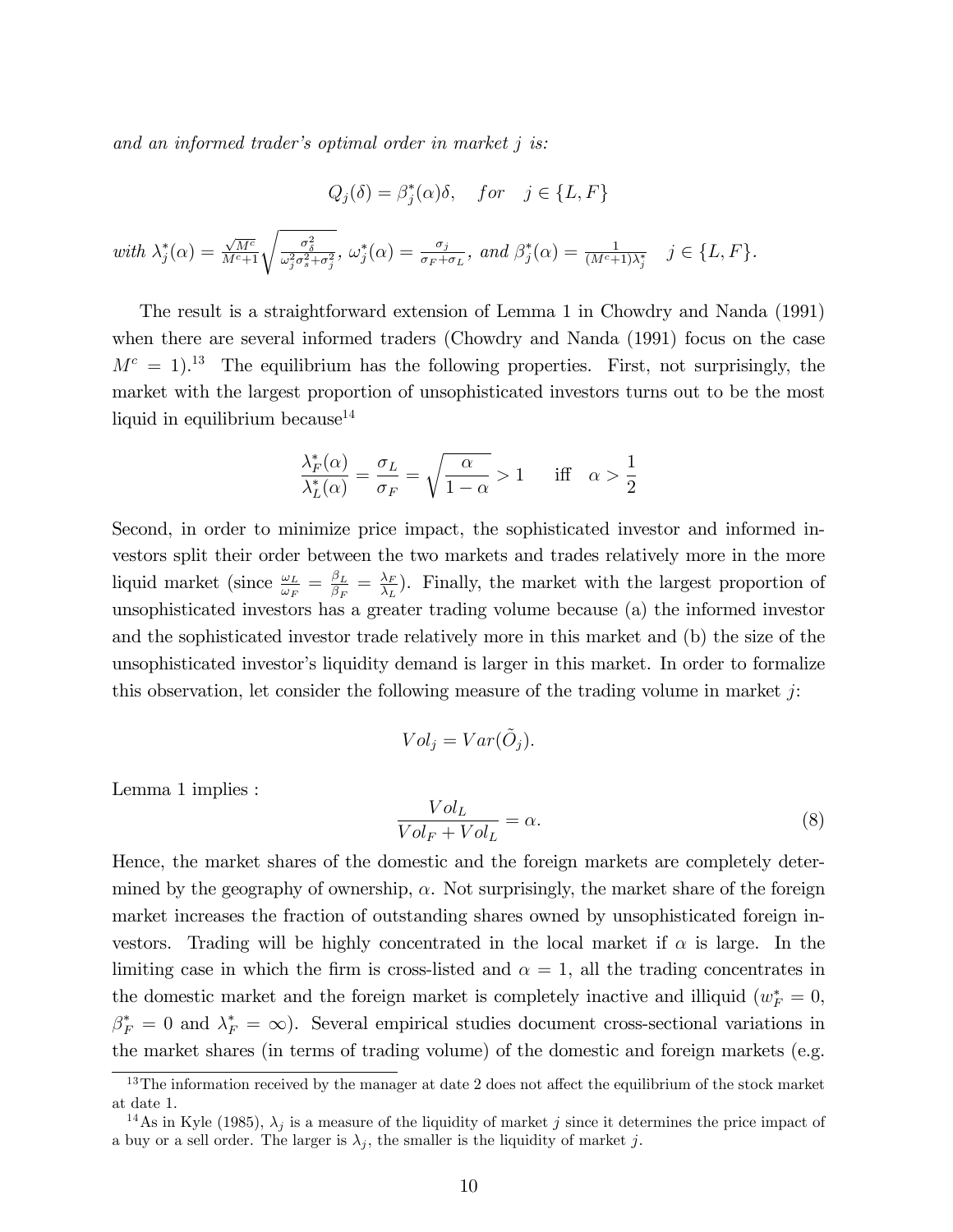Baruch et al. (2003), Pulatkonak and Sofianos (1999) or Halling et al. (2003)). Consistent with Equation  $(8)$ , Halling et al. $(2003)$  find that cross-listed firms with a large fraction of U.S. ownership trade more heavily in the U.S.

**Lemma 2** : If the firm does not cross-list (it lists only in market  $L$ ), the equilibrium is as described in Lemma 1 when  $\alpha = 1$  (substituting  $M^{nc}$  with  $M^{c}$  in all formulae).

In absence of cross-listing, trading takes place only in the domestic market and the equilibrium is as described in Lemma 1 when  $\alpha = 1$ , accounting for the fact that the number of informed traders may differ in the two cases.

In equilibrium, informed traders make profits at the expense of liquidity traders. Let  $L_j(\alpha, \Phi, M^c)$  be the aggregate expected trading losses for unsophisticated shareholders localized in country j and  $L_s(\alpha, \Phi, M^c)$  be the expected trading losses for the sophisticated shareholder. Liquidity traders' aggregate expected trading losses are :

$$
\sum_{j \in \{L, F\}} L_j(\alpha, \Phi, M^c) + L_s(\alpha, \Phi, M^c)
$$
  
= 
$$
\sum_{j \in \{L, F\}} E((P_j - \tilde{V})\tilde{Z}_j) + \sum_{j \in \{L, F\}} E((P_j - \tilde{V})(\tilde{Z}_{sj})),
$$

that is (using Lemma 1):

$$
\sum_{j \in \{L, F\}} L_j(\alpha, \Phi, M^c) + L_s(\alpha, \Phi, M^c) = \lambda_L^* \sigma_L^2 + \lambda_F^* \sigma_F^2 + (\lambda_L^* (\omega_L^*)^2 + \lambda_F^* (\omega_F^*)^2) \sigma_s^2.
$$

As dealers break-even, informed traders' aggregate expected profits,  $\Pi^c(\alpha, \Phi, M^c)$ , are equal to liquidity traders' aggregate expected losses. We deduce from the previous equation and the closed-form solutions for  $\lambda_j^*$  and  $\omega_j^*$  that:

$$
\Pi^{c}(\alpha, \Phi, M^{c}) = \frac{\sqrt{M^{c}}}{M^{c} + 1} [\sqrt{(2\Phi\sqrt{\alpha(1-\alpha)} + 1)\sigma_{\delta}^{2}\sigma_{Z}^{2}}].
$$
\n(9)

A trader acquires private information if his expected profit exceeds the cost of information, C. Observe that  $\Pi^c$  decreases with the number of informed traders. The number of informed traders in equilibrium,  $M^{c*}$ , is such that entry of an additional informed trader is unprofitable. In order to simplify the analysis, we treat the number of informed traders as a continuous variable. In this case,  $M^{c*}$  solves :

$$
\Pi^{c}(\alpha, \Phi, M^{c*}) = CM^{c*}.
$$
\n(10)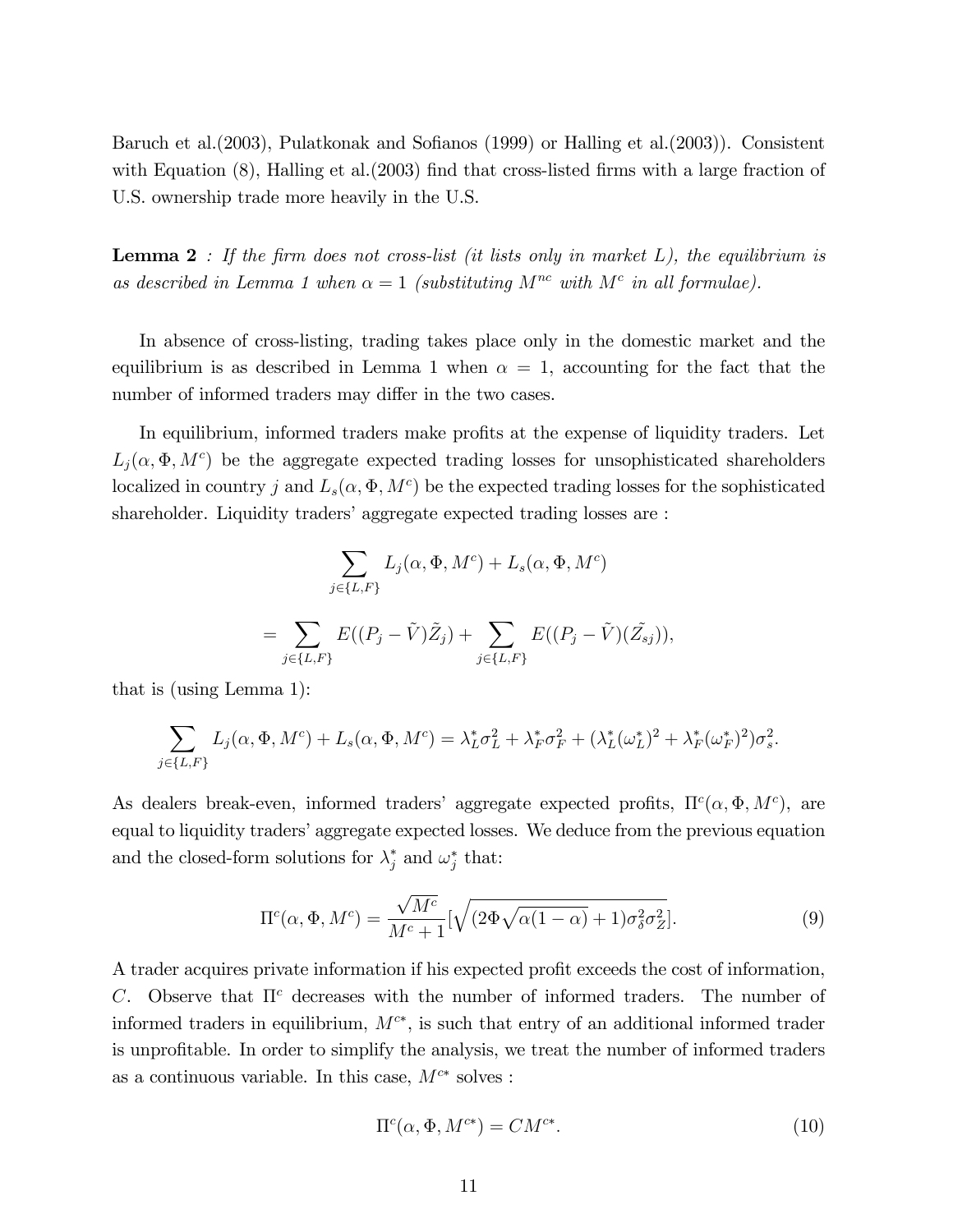We obtain informed traders' aggregate expected profits when the firm is not cross-listed,  $\Pi^{nc}$ , by setting  $\alpha = 1$  in Equation (9) and we obtain:

$$
\Pi^{nc} \stackrel{def}{=} \Pi^c(1, \Phi, M^{nc}) = \frac{\sqrt{M^{nc}}}{M^{nc} + 1} [\sqrt{\sigma_{\delta}^2 \sigma_Z^2}]. \tag{11}
$$

We deduce that the number of informed traders when the firm is not cross-listed solves :

$$
\frac{\sqrt{M^{nc*}}}{M^{nc*}+1}[\sqrt{\sigma_{\delta}^2 \sigma_Z^2}] = CM^{nc*}.
$$
\n(12)

Using Equations (10) and (12), we obtain the following result.

**Proposition 1** : If  $\alpha$  < 1, the number of informed traders is larger when the firm is cross-listed than when it lists only in the domestic market (i.e.  $M^{c*} > M^{nc*}$ ).

- Furthermore, the number of informed traders decreases with  $\alpha$  (for  $\alpha \in [0.5, 1]$ ) and increases in  $\Phi$  when the firm is cross-listed.
- When  $\alpha = 1$ , the number of informed traders is identical when the firm is cross-listed and when it is not.

When markets are informationnally segmented and the firm is cross-listed, informed traders can place orders in one market without immediately impacting the price in the other market. In this case, a cross-listing opens new profit opportunities for informed traders and they obtain a larger aggregate expected profit than when the firm has a single listing. Thus, a cross-listing triggers entry of additional informed traders compared to a single listing. Consistent with this result, Norhona et al. (1996) find that the level of informed trading has increased for firms listed on NYSE and AMEX following their dual-listing on the London Stock Exchange or the Tokyo Stock Exchange.

If  $\alpha = 1$  the equilibrium is identical when the firm is cross-listed and when it is not. Hence, from now on, we say that the firm is cross-listed iff  $\alpha < 1$ . When markets are informationally segmented, concomitant transactions take place at different prices in the domestic and the foreign market. But prices in each market converge to a single value once dealers in one market observes the price innovation (or order áow) in the competing market. Hence, the price on markets  $F$  and  $L$  at the beginning of period 2 is :

$$
P_2^c = \overline{V} + E(\tilde{\delta} \mid P_L^c, P_F^c). \tag{13}
$$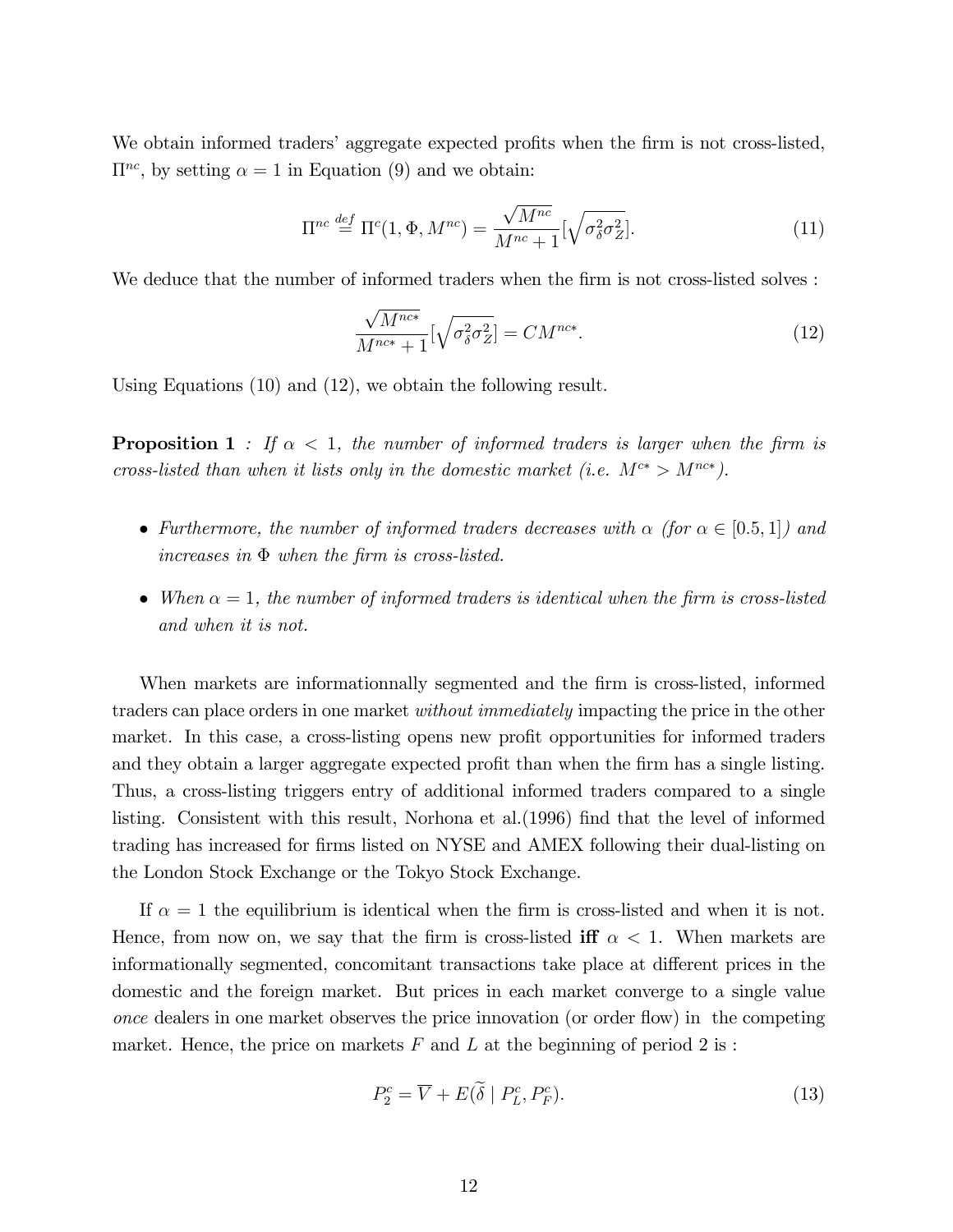If the firm has a single listing, the price at the beginning of period  $2$  is :

$$
P_2^{nc} = \overline{V} + E(\tilde{\delta} \mid P_L^{nc}). \tag{14}
$$

Let  $I(P_2^k) \stackrel{\text{def}}{=} \sigma_{\delta}^2 - Var(\tilde{\delta} \mid P_2^k)$  where  $k = c$  if the firm is cross-listed and  $k = nc$  if it is not. This variable measures the informativeness of the stock price observed at the beginning of period 2 in a given regime (cross-listed/not cross-listed). Actually, the larger is  $I(P_2^k)$ , the smaller is the residual uncertainty on  $\delta$   $(Var(\delta | P_2^k))$  after observing the stock price.

**Proposition 2** : The informativeness of the stock price is larger when the firm is crosslisted than when it is not. The closed-form solutions for price informativeness are :

$$
I(P_2^c) = \frac{2M^{c*}\sigma_\delta^2}{(2M^{c*}+1) + \frac{(1-\Phi)}{1+2\Phi\sqrt{\alpha(1-\alpha)}}},\tag{15}
$$

and

$$
I(P_2^{nc}) = \frac{M^{nc*} \sigma_{\delta}^2}{(M^{nc*} + 1)}.
$$
\n(16)

A cross-listing enhances price informativeness because it generates an increase in the number of informed traders (Proposition 1). The aggregate trade of informed investors (i.e.  $M^{*c}(Q_L(\delta) + Q_F(\delta))$ ) is thereby more sensitive to their private information when the firm is cross-listed than when it is not.<sup>15</sup> Hence, the order flow is more informative with a cross-listing. $16$ 

**Corollary 1** : When the firm is cross-listed, the informativeness of the stock price increases with  $\Phi$  and decreases with  $\alpha$  for  $\alpha \in [0.5, 1]$ . It is maximal when  $\alpha = 0.5$ .

The ownership structure of the firm  $(\Phi)$  and its geography  $(\alpha)$  determines the allocation of informed tradersí orders between each market and thereby the informativeness of the price system. To see this point, observe that the total trade size of informed investors in market  $j$  is :

$$
M^{c*}Q_j(\delta) = M^{c*}\beta_j^*(\alpha)\delta,
$$

Now :

$$
M^{c*}\beta_j^*(\alpha) = \frac{\sqrt{M^{c*}}w_j(\alpha)\sigma_Z}{\sigma_\delta}\sqrt{1 + 2\Phi\sqrt{\alpha(1-\alpha)}}
$$

<sup>&</sup>lt;sup>15</sup> Actually, it can be checked that  $M^{c*}(\beta_L(\alpha) + \beta_F(\alpha)) > M^{nc*}(\beta_L(1))$  because  $M^{c*} > M^{nc*}$ .

<sup>&</sup>lt;sup>16</sup>This result also holds if the number of informed traders is exogenous  $(M<sup>c</sup> = M<sup>nc</sup>)$ . In this case, the result is due to the fact that a cross-listing induces each informed investor to trade more aggressively on his information.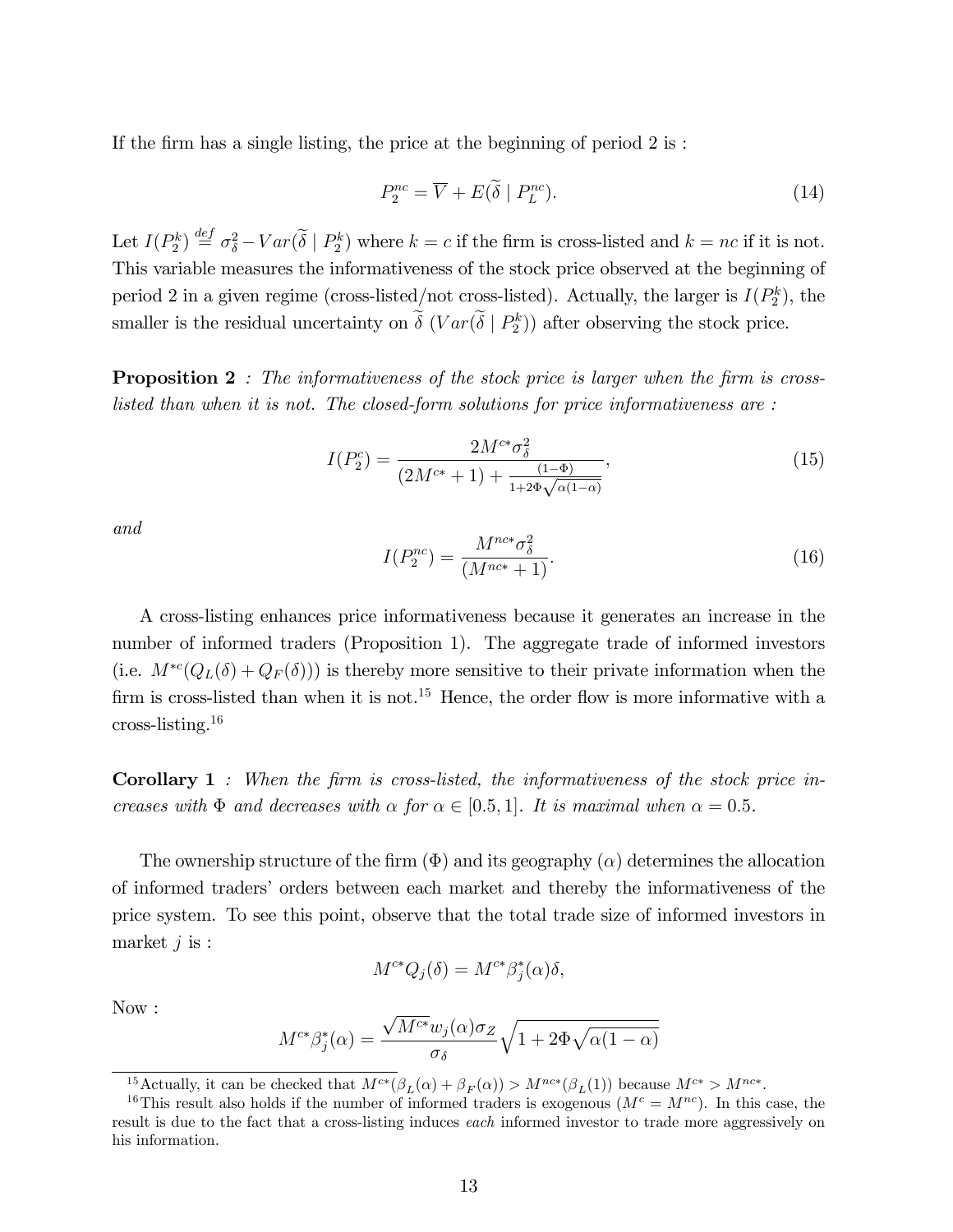An increase in  $\Phi$  unambiguously enlarges informed traders' aggregate trade size in each market and, thereby, makes the order flow more informative in each market. An increase in  $\alpha$  induces informed traders to trade more heavily in the home market and less heavily in the foreign market. Thus, a change in the geography of ownership contributes to make one market more informative and the competing market less informative. Given these countervailing effects, the impact of a change in  $\alpha$  on price informativeness is unclear. Differentiation of equation (15) with respect to  $\alpha$ , however, establishes that, overall, price informativeness is enhanced when the allocation of unsophisticated investors between the foreign and the domestic market becomes more even.

### 3.2 The Benefit and Cost of a Cross-Listing

In period 2, the manager chooses the size of the investment in the growth opportunity after observing (i) the stock price,  $P_2^k$  and (ii) managerial private information,  $s_2$ . It is straightforward that the optimal investment in the growth opportunity is:

$$
K^* = K_0^* + E(\tilde{V} \mid \tilde{s}_2, P_2^k) \tag{17}
$$

Assuming that, conditional on  $\delta$ ,  $\tilde{s}_2$  and  $P_2^k$  are independent<sup>17</sup>, normal theory implies that

$$
K^* = K_0^* + \frac{\tau_\eta}{\tau_\eta + \tau_k} s_2 + \frac{\tau_k}{\tau_\eta + \tau_k} (P_2^k - \overline{V}), \tag{18}
$$

where  $\tau_{\eta} = (\sigma_{\eta}^2)^{-1}$  (the precision of signal  $\eta$ ) and  $\tau_k = (Var(\delta | P_2^k))^{-1}$ . Thus, the investment in the growth opportunity depends both on (a) the stock price and (b) managerial information, as both signals are informative.

When informed traders receive a good signal  $(\delta > 0)$ , they buy the stock and the stock price increases on average  $(E(P_2^k \mid \delta > 0) - \overline{V}) > 0)$ . Thus, for a fixed value of  $s_2$ , an increase in the stock price is a positive signal about the value of the growth opportunity. Conversely, a decrease in price is a negative signal about the value of the growth opportunity. For this reason, there is a positive relationship between the size of the investment in the growth opportunity and the stock price. We analyze the determinants of this relationship in Section 5, when we discuss the implications of the model.

We normalize  $K_0^*$  to zero, which simplifies the derivations without affecting the results. The expected value of the growth opportunity at date 0 (denoted by  $EG<sup>k</sup>$ ) when the firm

 $17$ This assumption is innocuous. It means that the signal received by the manager at date 2 in addition to the stock prices is independent of the amount of liquidity trading in the stock market at date 1.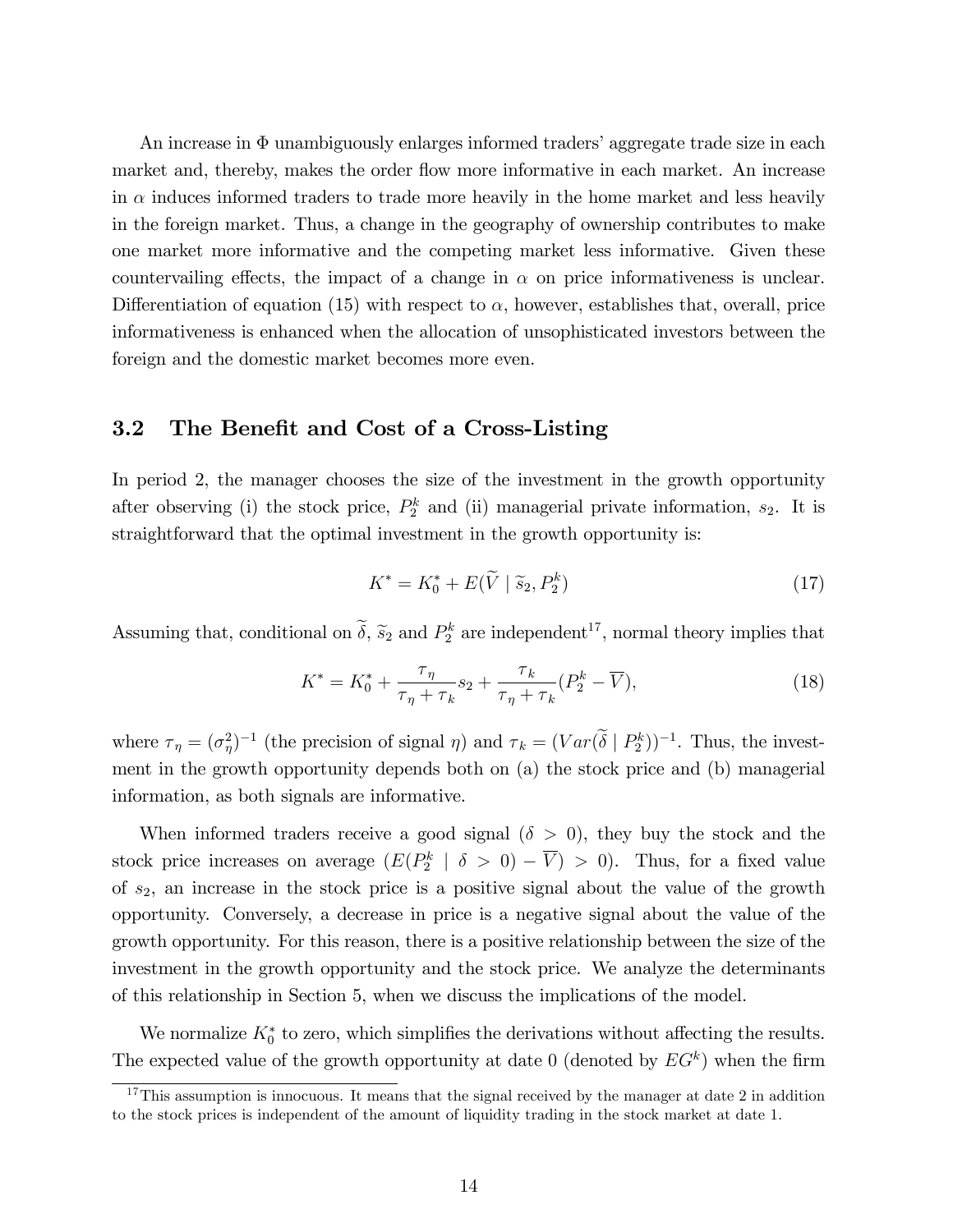is in regime  $k$  is:

$$
EG^{k} = S[E(K^*\tilde{\delta} - \frac{(K^*)^2}{2})], \qquad k \in \{c, nc\}
$$

Using Equation (17), we rewrite this expression as:

$$
EG^k = S[E(E(\tilde{\delta} \mid s_2, P_2^k)^2) - E(\frac{E(\tilde{\delta} \mid s_2, P_2^k)^2}{2})] = \frac{SE(E(\tilde{\delta} \mid s_2, P_2^k)^2)}{2}.
$$

As  $E(E(\tilde{\delta} \mid s_2, P_2^c)) = 0$ , we deduce that the expected value of the growth opportunity is :

$$
EG^k = \frac{SVar(E(\tilde{\delta} \mid s_2, P_2^k))}{2}, \qquad k \in \{c, nc\}.
$$
 (19)

Intuitively, the greater is  $Var(E(\tilde{\delta} \mid s_2, P_2^k))$ , the greater is the informativeness of the signals received by the manager at date  $2^{18}$  Hence, the expected value of the growth opportunity increases with the the informativeness of the stock price. We establish this result in the next lemma.

**Lemma 3** : The expected value of the growth opportunity increases with the informativeness of the stock price,  $I(P_2^k)$ . Specifically, we have:

$$
EG^{k} = \frac{S}{2} \left( \frac{\sigma_{\delta}^{4} + (\sigma_{\eta}^{2} - \sigma_{\delta}^{2}) I(P_{2}^{k})}{\sigma_{\eta}^{2} + \sigma_{\delta}^{2} - I(P_{2}^{k})} \right) \text{ for } k \in \{c, nc\}. \tag{20}
$$

Intuitively, a more informative stock price enables the manager to make more efficient investment decision (i.e. to invest more when the marginal return of the investment,  $\delta$ , is large). This property holds whether the firm is cross-listed or not **but** the informativeness of the stock price is larger when the Örm is cross-listed ( Proposition 2). Thus, the expected value of the growth opportunity when the firm is cross-listed is larger than when it is not. We state this central result in the next proposition.

**Proposition 3** : (benefit of a cross-listing) For all values of  $\alpha$  and  $\Phi$ , the expected value of the growth opportunity is larger when the firm is cross-listed (i.e.  $EG^c > EG^{nc}$ ). The incremental expected value of the growth opportunity,  $\Delta EG \stackrel{def}{=} EG^c(\alpha, \Phi, \sigma^2_{\eta})$  $EG^{nc}(\sigma_{\eta}^2)$ , is maximal when  $\alpha = 0.5$  and decreases with  $\alpha$ . Furthermore, it increases with  $\Phi$  and  $\sigma_{\eta}^2$ .

 $18$ For any random variables X and Y for which the necessary expectations exist,

 $Var(Y) = E(Var(Y | X)) + Var(E(Y | X)).$  Moreover, when X and Y are normally distributed,  $Var(Y | X)$  is non random. In this case  $Var(Y | X) = Var(Y) - Var(E(Y | X))$ . This property holds also in the multi-dimensional case. This implies that the larger is  $Var(E(Y | X))$ , the more precise is the posterior of Y after observing X. Hence,  $Var(E(Y | X))$  is a measure of the informational content of X about  $Y$ .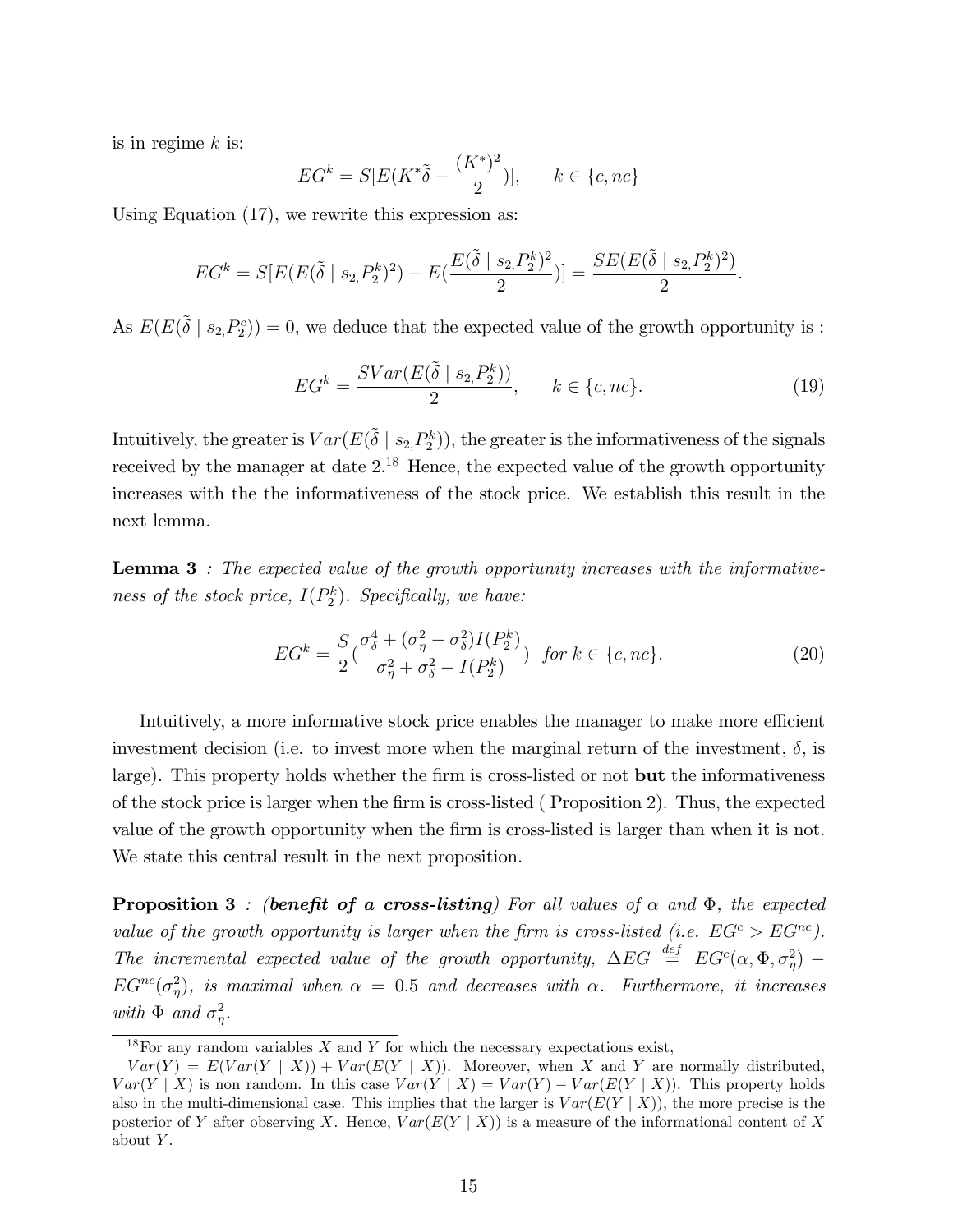Interestingly, the impact of the cross-listing on the value of the growth opportunity depends on (i) the ownership of the Örm and (ii) the quality of managerial information  $(s<sub>2</sub>)$ . Changes in ownership that enhances price informativeness (e.g. a more even allocation of shares between domestic and foreign investors) result in more efficient investment decisions and thereby a larger expected value for the growth opportunity. When the precision of managerial information declines, stock price information is more valuable for the manager. As a consequence, the impact of a cross-listing on the expected value of the growth opportunity becomes larger.

The informational benefit of a cross-listing must be balanced against the costs of a cross-listing. A cross-listing entails two costs in our model: (i) a direct cost,  $\Sigma$  (listing fees, compliance costs...) and (ii) an increase in expected trading losses for unsophisticated liquidity traders. To see this recall that unsophisticated traders' losses,  $L^k$ , are equal to aggregate informed traders' profits,  $\Pi^k$ . Hence, Equations (10) and (11) yield:

$$
L^{c} - L^{nc} = \Pi^{c}(\alpha, \Phi, M^{c*}) - \Pi^{nc} = (M^{c*} - M^{nc*})C > 0,
$$

where the inequality follows from Proposition 1. The increase in unsophisticated traders' losses is costly for the firm because the latter discount their valuation for the firm by the size of their expected trading loss (as in Hölmstrom and Tirole  $(1993)$ ). We call this discount the *illiquidity premium*.

**Corollary 2** : (cost of a cross-listing) The illiquidity premium is larger when the firm is cross-listed than when it is not. Furthermore, in equilibrium, the illiquidity premium depends on the ownership structure of the firm : it decreases with  $\alpha$  and it increases with  $\Phi$ .

The illiquidity premium depends on the ownership of the firm. Intuitively, changes in the ownership structure that induces more informed trading (i.e. enhances price informativeness) results in larger expected losses for liquidity traders (a greater illiquidity premium). Thus, the illiquidity premium becomes smaller as trading becomes more concentrated on the domestic market or when sophisticated investors hold a greater fraction of the issue. Overall, changes in ownership enhancing the expected value of the growth opportunity have an adverse impact on the illiquidity premium, for cross-listed Örms. This tension is key for our analysis of the effect of a change in ownership on the value of a cross-listed Örm (see next subsection).

Empirically, the effect of a cross-listing on liquidity is unclear. For Mexican companies, Domowitz, Glen and Madhavan (1998) find that, other things equal, trading costs are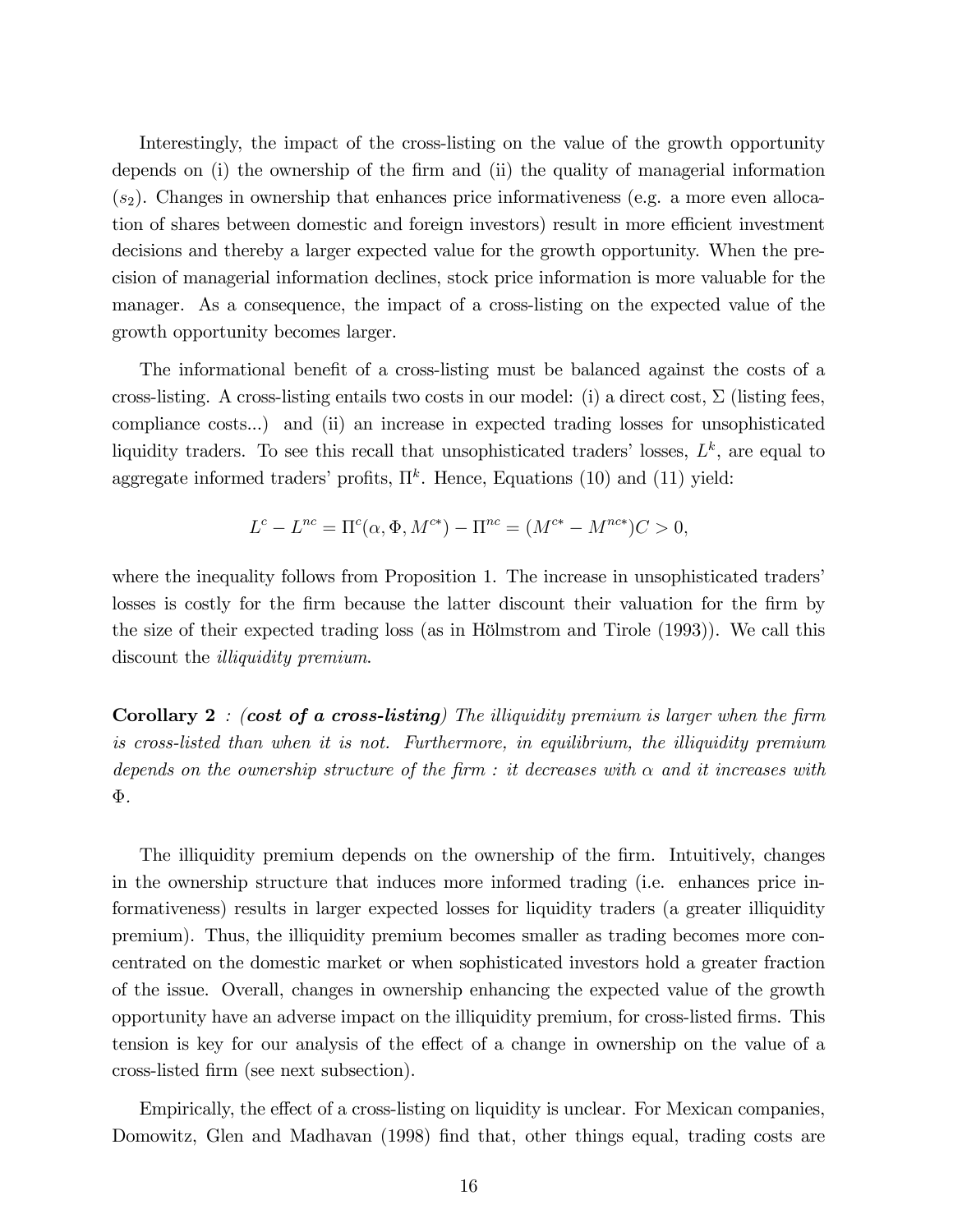larger for cross-listed Örms. In contrast, Noronha et al. (1996) or Foerster and Karolyi (2000) find an increase in trading activity and greater liquidity on both domestic and foreign markets following a cross-listing. This observation could come from phenomena that are not captured by our model. In this model, dealers earn zero expected profits whether the firm is cross-listed or not. In reality, maybe, market making is not completely competitive. In this case, a cross-listing could work to reduce domestic dealers' rents by increasing intermarket competition. In our set-up, this mechanism would simply reinforce the incentive to cross-list for a firm, by alleviating the impact of a cross-listing on the illiquidity premium.

# 3.3 The Value of a Cross-Listing with informational Segmentation

Now, we examine the conditions under which it is optimal for the firm to cross-list given the costs and benefit associated to this decision. For a given ownership structure, the expected value of the firm,  $V^c(\alpha, \Phi, \sigma_{\eta}^2)$ , if it is cross-listed is :

$$
V^c(\alpha, \Phi, \sigma^2_{\eta}) \equiv \bar{V} + EG^c(\alpha, \Phi, \sigma^2_{\eta}) - L^c(\alpha, \Phi, M^{c*}) - \Sigma.
$$

If the firm is not cross-listed, its expected value is :

$$
V^{nc}(\sigma_{\eta}^2) \equiv \bar{V} + EG^{nc}(\sigma_{\eta}^2) - L^{nc}.
$$

The firm should cross-list iff

$$
\Delta V \equiv V^c(\alpha, \Phi, \sigma_\eta^2) - V^{nc}(\sigma_\eta^2) > 0.
$$

We call  $\Delta V$  the cross-listing premium. Using the expressions for  $V^c$  and  $V^{nc}$ , we obtain the following result.

#### **Proposition 4** : Growth opportunities and the cross-listing premium

- 1. Only firms with a sufficiently large growth opportunity chooses to cross-list. That is there exists a threshold  $S^*$ such that  $\Delta V > 0$  if and only if  $S > S^*$ . Moreover  $S^*$ decreases when the manager's private information  $(s_2)$  is of lower quality (i.e.  $\sigma_{\eta}^2$ increases).
- 2. The cross-listing premium increases with the size of the growth opportunity, that is  $\Delta V$  increases with S.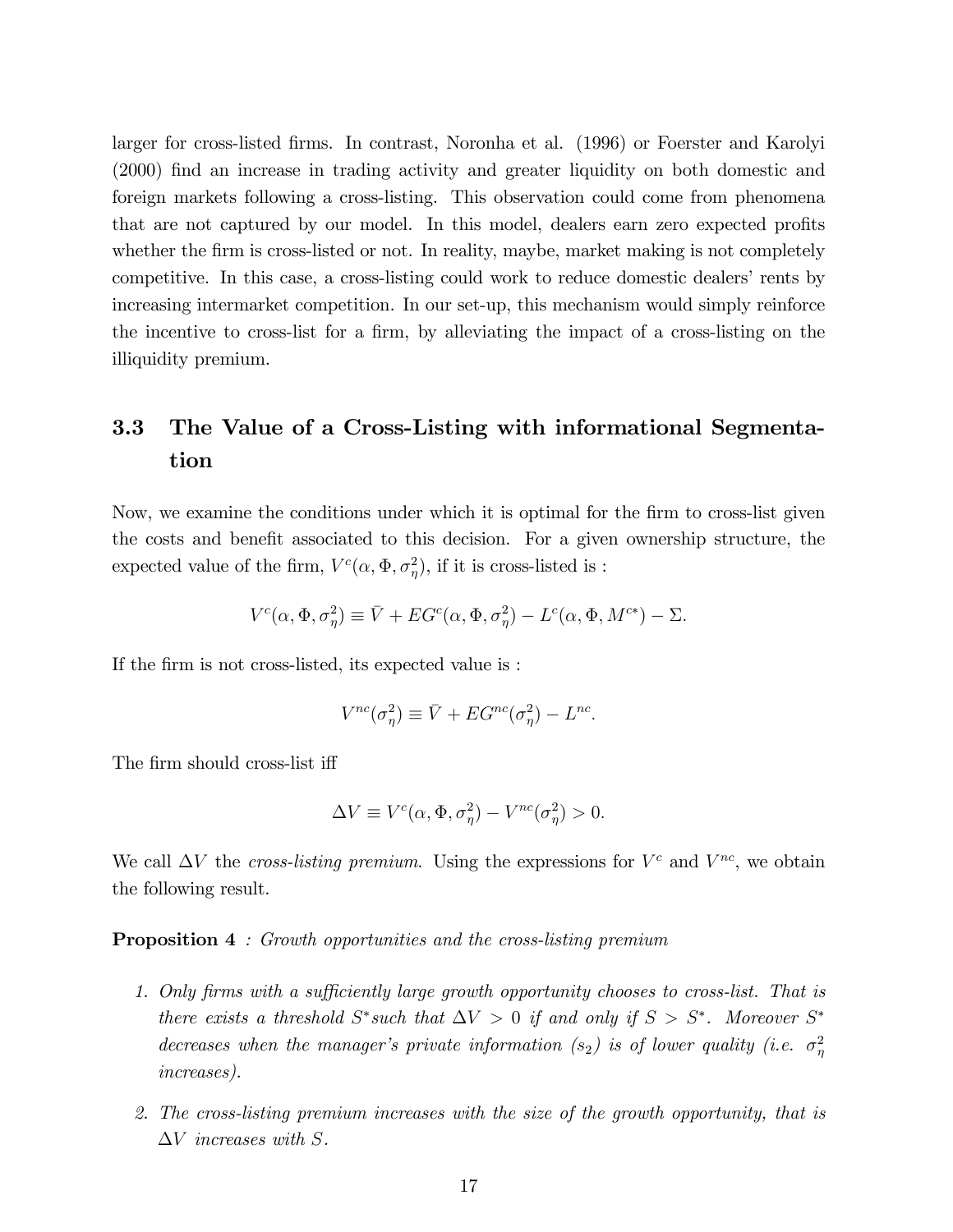The contribution of the growth opportunity to the total value of the firm becomes larger as the size of the growth opportunity increases. For this reason, the positive impact of a cross-listing on the value of the growth opportunity dominates the cost of cross-listing when the size of the growth opportunity is large enough. Thus, firms with large growth opportunities are more likely to cross-list. Moreover, for a fixed size of the growth opportunity, the informational benefit of a cross-listing is greater when managerial information is poor. This yields the second prediction that firms with more uncertain growth opportunities (given the information available to managers) are more likely to cross-list. These predictions are supported by empirical findings on cross-listings. Pagano, Roëll and Zechner (2002) find that firms with high growth rates and large market-to-book values are more likely to cross-list. Furthermore, they observe that cross-listed firms have higher ratios of R&D expenses per employee. Presumably, the value of growth opportunities is more uncertain for these firms as the outcome of  $R\&D$  is difficult to evaluate. Hence, the enhancement of price informativeness associated with a cross-listing is more valuable for these firms.

Doidge, Karolyi and Stulz (2004) find that firms cross-listed in the U.S. have a larger Tobin-q than firms that do not cross-list. They show that this cross-listing premium is positively related to indicators of growth opportunities. However, these indicators alone do not explain entirely the cross-listing premium. Rather, this is the combination of growth opportunities and the decision to cross-list that results in the premium. Subsequent empirical works have obtained similar conclusions with different samples and methodologies (e.g. Hail and Leuz (2005) or King and Segal (2005)). Our model is consistent with these observations. The cross-listing premium increases with the size of growth opportunities (second part of Proposition 4). Moreover, cross-listing is the act that enables the Örm to enhance the expected value of its growth opportunity. That is, for given growth opportunities, the expected value of a cross-listed firm is larger than an otherwise comparable, but not cross-listed, Örm. The model generates additional predictions regarding the determinants of the sensitivity of the cross-listing premium to the size of growth opportunities  $\left(\frac{\partial V}{\partial S}\right)$  that we discuss in Section 5.

**Proposition 5** : Other things equal, the cross-listing premium increases when the quality of managerial information decreases (i.e.  $\sigma_{\eta}^2$ ).

Intuitively, the informational benefit of a cross-listing is larger when managerial information is poor. Accordingly, the impact of a cross-listing on firm values is larger in this case. This Önding suggests to use proxies for the quality of managerial information to explain cross-sectional variations in the cross-listing premium.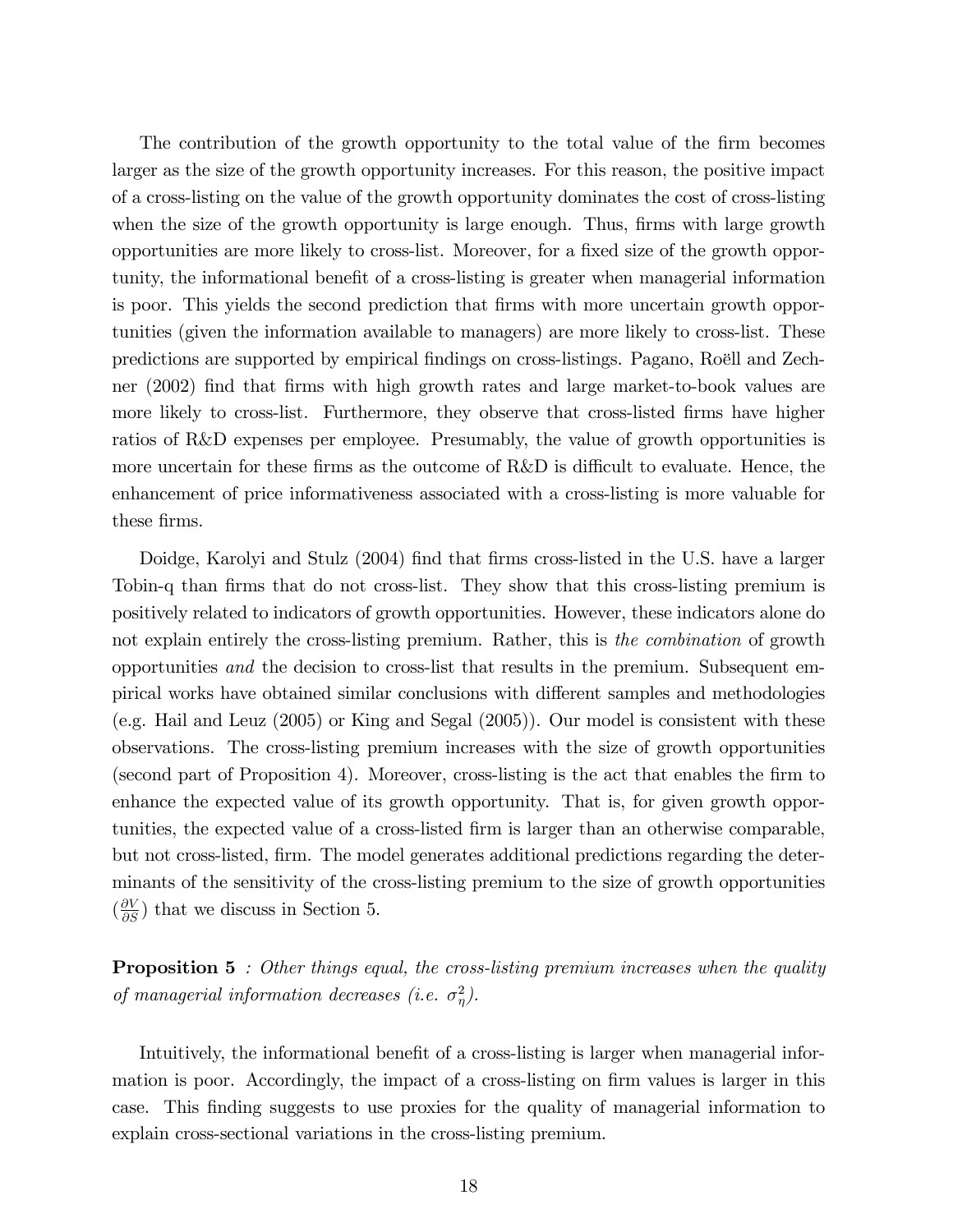The model also implies that the cross-listing premium depends on ownership structure  $(\Phi)$  and the geography of its ownership  $(\alpha)$  (because these variables affect both the expected value of growth opportunities and the illiquidity premium for cross-listed firms; see previous section). King and Segal (2005) find indeed that the cross-listing premium for Canadian firms cross-listed in the US is positively related and, largely explained, by the fraction of shares hold by US investors. Moreover, Ammer et al.  $(2005)$  find that firms expecting a large increase in the fraction of shares owned by foreign investors are more likely to cross-list.

In our model, the effect of ownership variables on the cross-listing premium is ambiguous, because these variables affect the expected value of the growth opportunity and the illiquidity premium in opposite ways. In order to get more insights, we analyze the effect of a change in  $\alpha$  on the cross-listing premium with the help of simulations (as it is difficult to obtain analytical results).

### INSERT FIG2. ABOUT HERE

Figure 2 considers the impact of increasing  $\alpha$  on the cross-listing premium ( $\Delta V$ ) for various sizes of the growth opportunity  $(S = 30, S = 35, S = 40 \text{ and } S = 45)$ . Given the baseline values of the parameters, the manager finds profitable to cross-list for any value of  $\alpha < 1$ . Thus, a firm can benefit from a cross-listing even if its trading activity mainly concentrates in the home market. Interestingly, in some cases, this concentration can even be optimal. Some studies (e.g. Karolyi (2003), Halling et al.(2003) or Baruch et al.(2003)) show that there is a tendency for trading activity to "flow back" to the domestic market. Our finding suggests that flow back can, paradoxically, enhance the value of a cross-listing. For instance, when  $S = 30$ ,  $\alpha^* = 99\%$  maximizes the cross-listing premium. The optimal value of  $\alpha$  falls to  $\alpha^* = 93.2\%$  and  $\alpha^* = 77\%$  for  $S = 35$  and  $S = 40$ , respectively. More generally, as the size of the growth opportunity increases, the optimal ownership structure becomes closer and closer to the ownership structure that maximizes the expected value of the growth opportunity (i.e.  $\alpha^*$  goes to 50% as S increases, see Proposition 3). In fact for  $S = 45$ , Figure 2 shows that  $\alpha^* = 50\%$ .

Thus, the model suggests that the cross-listing premium of firms with relatively large growth opportunities will increase when trading becomes more evenly allocated between the foreign and the domestic market (i.e. when the proportion of foreign unsophisticated investors increases). In contrast, the cross-listing premium of firms with relatively small growth opportunities should increase when trading concentrates in the domestic market. We have checked that these conclusions were robust for a wide range of parameters. Thus, the model suggests to explain time-series variations in the cross-listing premium by in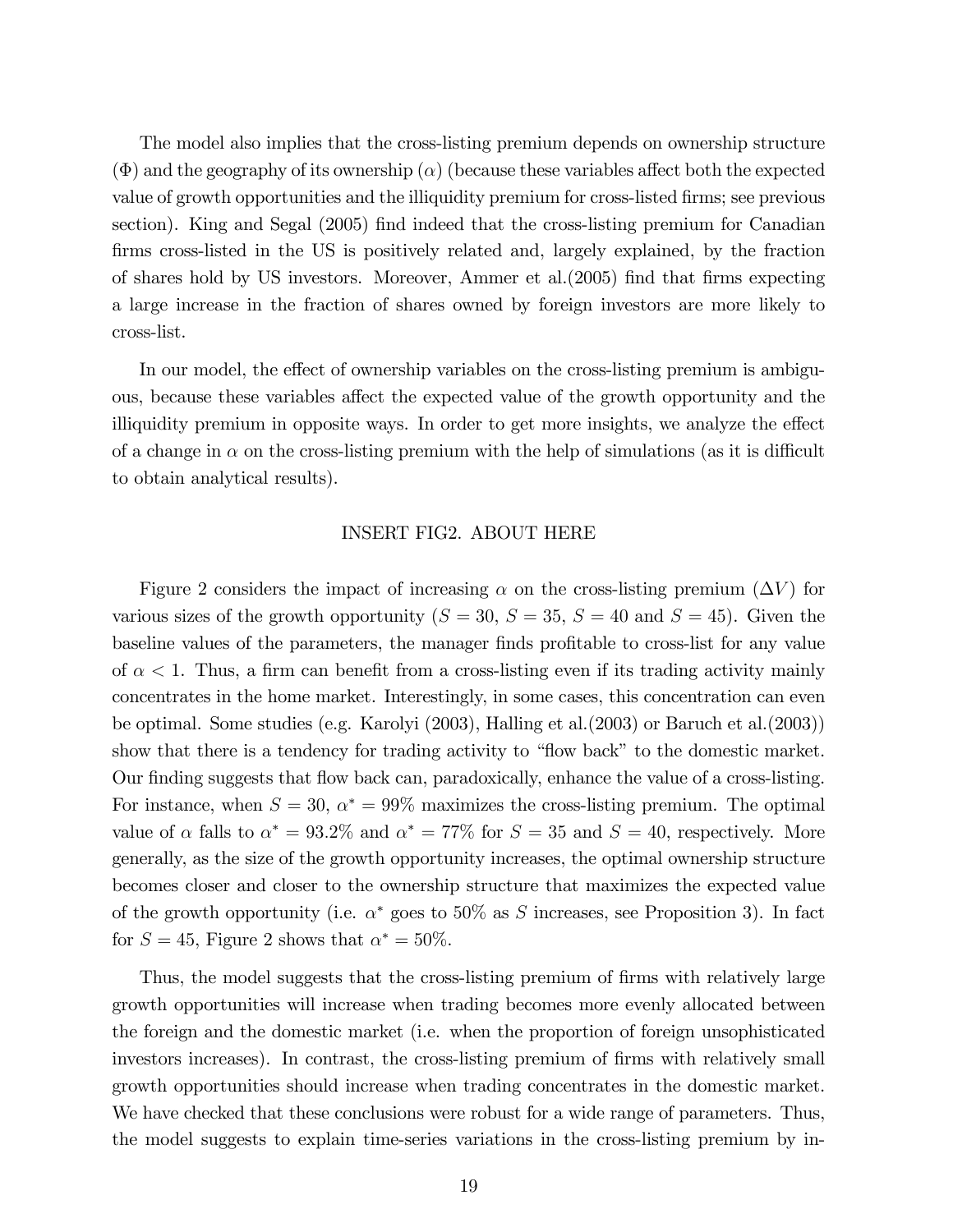tertemporal variations in the allocation of trading between the domestic and the foreign markets. We discuss this implication in more details in Section 5.

These findings also suggest that firms should endeavor to control the geography of ownership. Figure 2 reveals that the value of  $\alpha$  that maximizes the cross-listing premium increases with the size of growth opportunities. Thus, if firms optimally control the geography of ownership, we should observe a positive correlation between (i) the size of growth opportunities and (ii) the fraction of global trading taking place in the foreign market for cross-listed firms (as this fraction is a proxy for  $\alpha$ ). Halling et al.(2003) find that this is indeed the case empirically.

How could Örms control the geography of their ownership? Advertising campaigns can be one way to achieve this objective. Grullon et al. (2004) show that firms with greater advertising expenditures have a larger number of shareholders (institutional and retail). Interestingly they also find that the impact of advertising expenditures on retail investors is larger. These results suggest that a firm could increase its base of unsophisticated shareholders in a foreign market by advertising campaigns specifically targeted to foreign investors.<sup>19</sup> In fact, Grullon et al.  $(2004)$  describe the case of a Japanese firm listed on the NYSE which launched extensive advertising campaigns in the U.S. with the explicit goal of attracting new investors. Another possibility is to buy additional investment banking services, such as financial analysts coverage or market-making, that help to maintain the firm's visibility among foreign retail investors.

# 4 The Cross-Listing Decision with Informational Integration

Now we consider the polar case in which information linkages between markets L and  $F$  are perfect: dealers can instantaneously reflect into their prices information about the trading process in the other market. This case has not been formally analyzed in the literature on multi-market trading (e.g. Chowdry and Nanda (1991) only consider the case in which markets are segmented). In this section, we index all endogenous variables with superscript  $i$  as they take different values from those obtained when markets are informationally segmented. For instance,  $M^{cik}$  denotes the number of informed investors when the firm is cross-listed *and* markets are informationally integrated.

 $19$ These advertising campaigns are also likely to boost sales abroad. This might explain why Halling et al.(2003) also find that the proportion of sales in the foreign market positively affects the fraction of global trading accounted by the foreign market.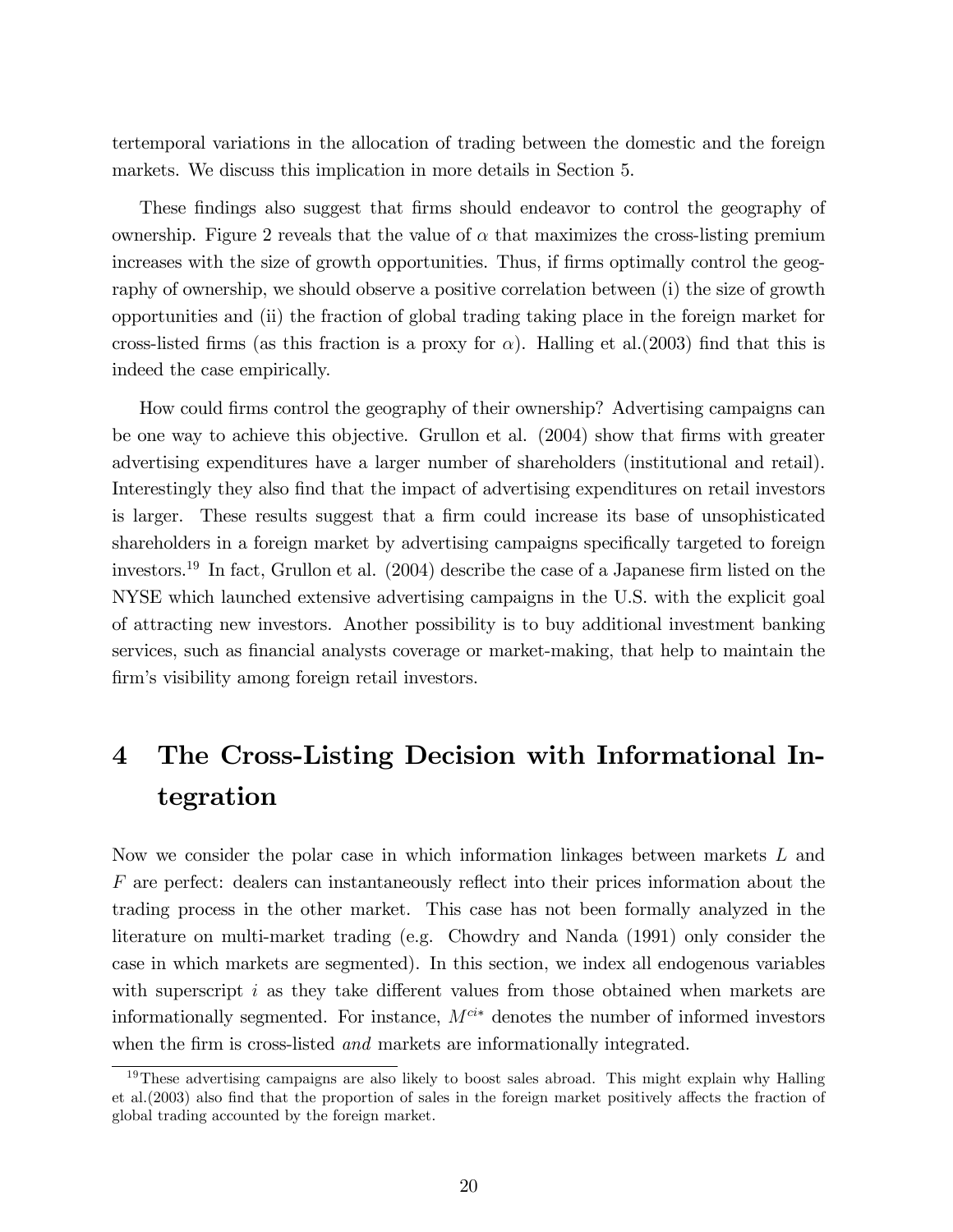We consider linear equilibria in which the price schedule writes

$$
P^{i}(O_{L}, O_{F}) = E(\tilde{V} | \tilde{O}_{L}^{i} = O_{L}, \tilde{O}_{F}^{i} = O_{F}) = \bar{V} + \lambda_{L}^{*i}O_{L} + \lambda_{F}^{*i}O_{F}.
$$

We obtain the following result.<sup>20</sup>

**Proposition 6** : When there is informational integration and the firm is cross-listed, there is a linear equilibrium in which dealers post the price schedule

$$
P^i(O_L, O_F) = \overline{V} + \lambda^{*i}(O_L + O_F),
$$

with  $\lambda^{*i} = \frac{M^{cik}}{(M^{cik}+1)} \sqrt{\frac{\sigma_{\delta}^2}{\sigma_Z^2}}$ . An informed investor's trading strategy is:

$$
Q_F(\delta) = \beta_F^{*i} \delta = \left(\frac{\sigma_F^2}{\sigma_F^2 + \sigma_L^2 + \sigma_s^2}\right) \frac{\delta}{(M^{ci*} + 1)\lambda^{*i}},
$$
  

$$
Q_L(\delta) = \beta_L^{*i} \delta = \left(\frac{\sigma_L^2 + \sigma_s^2}{\sigma_F^2 + \sigma_L^2 + \sigma_s^2}\right) \frac{\delta}{(M^{ci*} + 1)\lambda^{*i}},
$$

and the sophisticated shareholder trades exclusively in Market L. Finally, in equilibrium, the number of informed investors is the same as when the firm is not cross-listed,  $M^{ci*} =$  $M^{nc*}$ .

The properties of the market are identical to those obtained with a single listing. In particular, in equilibrium, the depth of each market is identical to the depth of the market with a single trading location since

$$
\lambda^{*i} = \lambda^*(1) = \frac{M^{nc*}}{M^{nc*} + 1} \sqrt{\frac{\sigma_{\delta}^2}{\sigma_Z^2}}.
$$

This implies that the trading losses of liquidity traders are identical when the firm is crosslisted and when it is not. Moreover, with informational integration, the total trade size of informed investors does not depend on whether the firm is cross-listed or not as:

$$
M^{c+i}(Q_L + Q_F) = M^{c+i}(\beta_F^{*i} + \beta_L^{*i})\delta = M^{nc*}\beta^*(1)\delta.
$$

Intuitively, with informational integration, dealers in each market reflect *instantaneously* into their prices the information contained in the order flow directed to the competing market. Hence, informed traders lose the possibility of exploiting "twice" their information

 $^{20}$ We omit the proof of this result for brevity. It can be obtained upon request.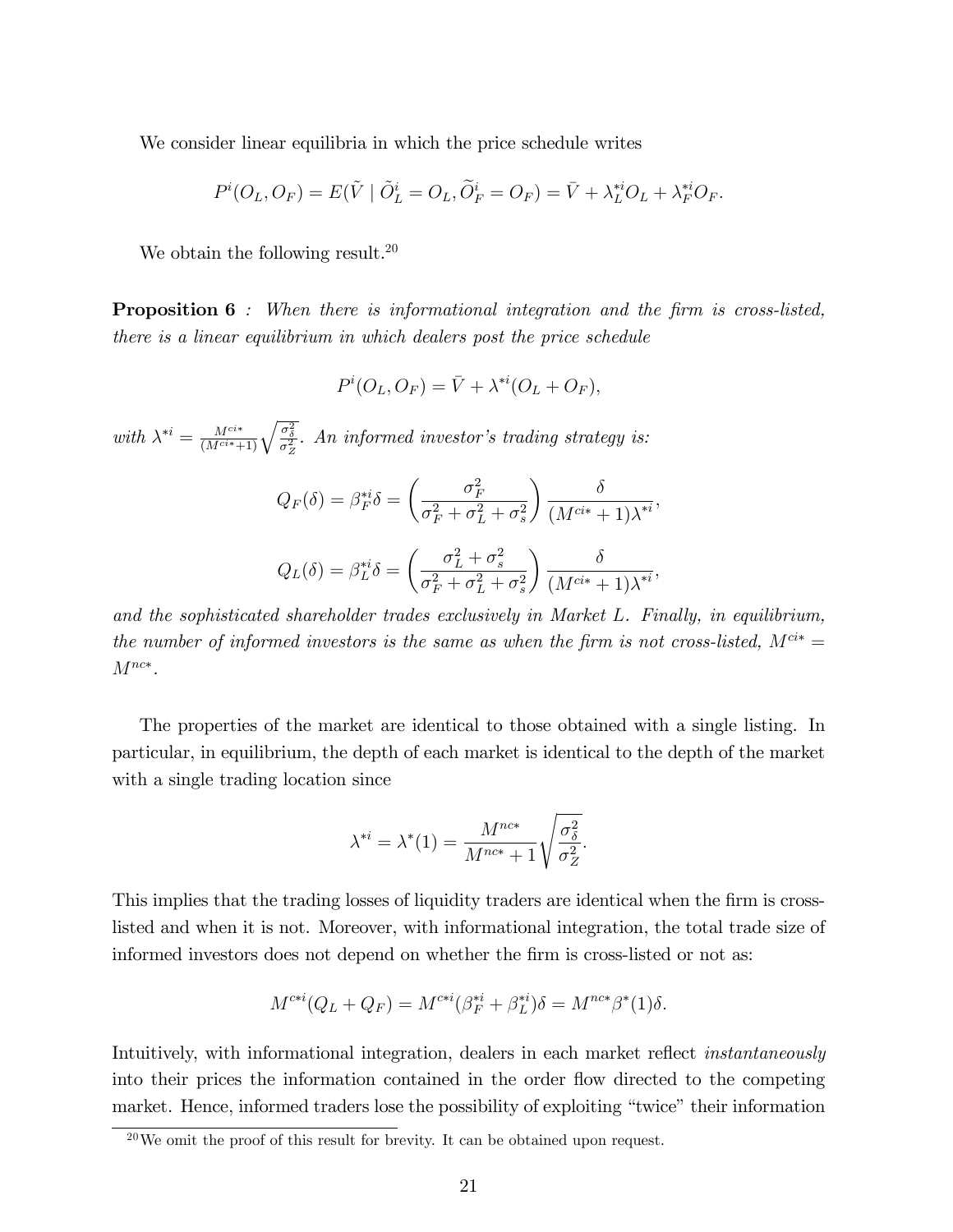and behave as if trading was taking place in a single arena. But then a cross-listing has no effect on price informativeness. In fact it follows from Proposition  $6$  that:

$$
I(P_2^c) = (\frac{M^{ci*} \sigma_{\delta}^2}{M^{ci*} + 1}).
$$

As  $M^{ci*} = M^{nc*}$ , we deduce that  $I(P_2^c) = I(P_2^{nc})$ . The next proposition follows directly from these remarks.

**Proposition 7** : With informational integration, the informativeness of the stock price is not affected by the cross-listing decision. Thus, it is never optimal for a firm to cross-list if  $\Sigma > 0$ .

With perfect informational integration, firms have no incentives to cross-list at all. In reality, trading mechanisms often make it impossible for liquidity suppliers to condition their quotes on concomitant order flow in competing markets. Thus, the case with informational integration is best seen as a polar case. In reality, however, technological advances have accelerated the speed at which quote and trades data in one market are available in competing markets. The logic of the model suggests that this acceleration decreases the profitability for informed trading, price informativeness and thereby the benefits of a cross-listing. Pagano et al.(2002) point out that there has been a decline in the number of European cross-listings over the 90s'. They note:

"When it comes to cross-listings, the most dynamic and outward-oriented European companies self-select U.S. exchanges. The main remaining puzzle is why European exchanges are judged to be less attractive by this group"

The model suggests to consider increased informational integration among European equity exchanges as a possible cause for the decline in the number of European cross-listings. This hypothesis also implies that exchanges could oppose the process of informational integration. Actually, this process decreases their ability to attract cross-listings and thereby to generate revenues from cross-listings. $^{21}$ 

<sup>&</sup>lt;sup>21</sup> Interestingly, Pagano et al. (2002) find that European firms that cross-list in the U.S. appear to have higher growth rates compared to European firms that cross-list in Europe. This is consistent with our hypothesis as the model implies that informational benefits of a cross-listing in informationally integrated markets are small. Thus, getting more precise information from stock prices might not be the chief motivation of European firms that cross-list in Europe.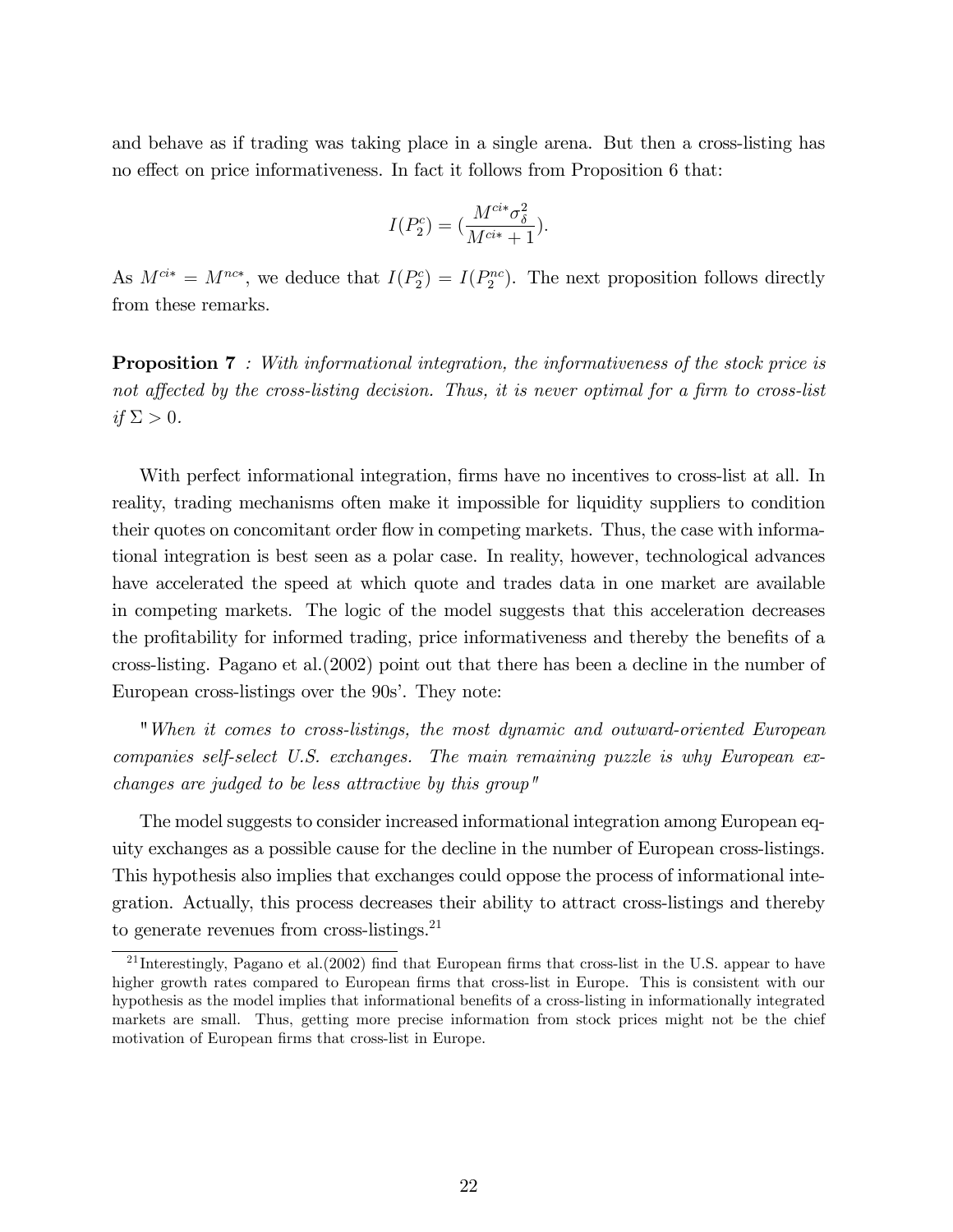# 5 Testable Implications

We now discuss in more details the implications of our model for empirical works on crosslistings.

Cross-listings, Price Informativeness and Price Volatility. A key effect of a cross-listing in our model is to enhance price informativeness. Thus, following a crosslisting, the stock price should be more volatile as it reflects more information.<sup>22</sup> To formalize this intuition, observe that the volatility of close-to-close returns is (using Equations (13) and (14)):

$$
Var(P_2^k - \overline{V}) = Var(E(\widetilde{\delta} \mid P_2^k)) = I(P_2^k),\tag{21}
$$

where the second from the properties of normal variables. Thus, Proposition 2 implies that

$$
Var(P_2^{nc} - \overline{V}) < Var(P_2^{c} - \overline{V}).\tag{22}
$$

Jayaranan, Shastri and Tandon (1993), Domowitz, Glen and Madhavan (1998), Bailey, Karolyi and Salva (2005) find that price volatility increases when firms become crosslisted. Interestingly, Domowitz et al.(1998) show that the increase in volatility is unrelated to changes in liquidity and trading activity. They therefore conclude that the change in volatility reflects a change in information structure, in line with the logic of our model.

More recently, several authors (e.g. Durnev et al.(2004), Chen et al. (2005)) have used firm-specific stock return variations as a proxy for price informativeness (as initially suggested by Roll (1988)). This is consistent with Equation (21). Intuitively, incorporation of the information revealed during the trading process into prices raises price volatility. The model implies that measures of firm specific return variations should be larger after a firm cross-lists. This prediction is supported by the empirical findings of Fernandes and Ferreira (2005). For a large sample of firms cross-listed in the U.S., they show that a cross-listing results in larger idiosyncratic volatility for Örms from developed countries.

The model further predicts a relationship between the change in idiosyncratic volatility after a cross-listing and the geography of ownership. Actually, Equation (21) implies that :

$$
Var(P_2^c - \overline{V}) - Var(P_2^{nc} - \overline{V}) = I(P_2^c) - I(P_2^{nc})
$$
\n(23)

Corollary 1 implies that the change in price informativeness (the R.H.S of the last equation) is larger when  $\alpha$  gets closer to 50%. Thus, the model implies that the change in price volatility following a cross-listing should increase when the allocation of ownership between

 $22$ See Freedman (1991) for a similar finding.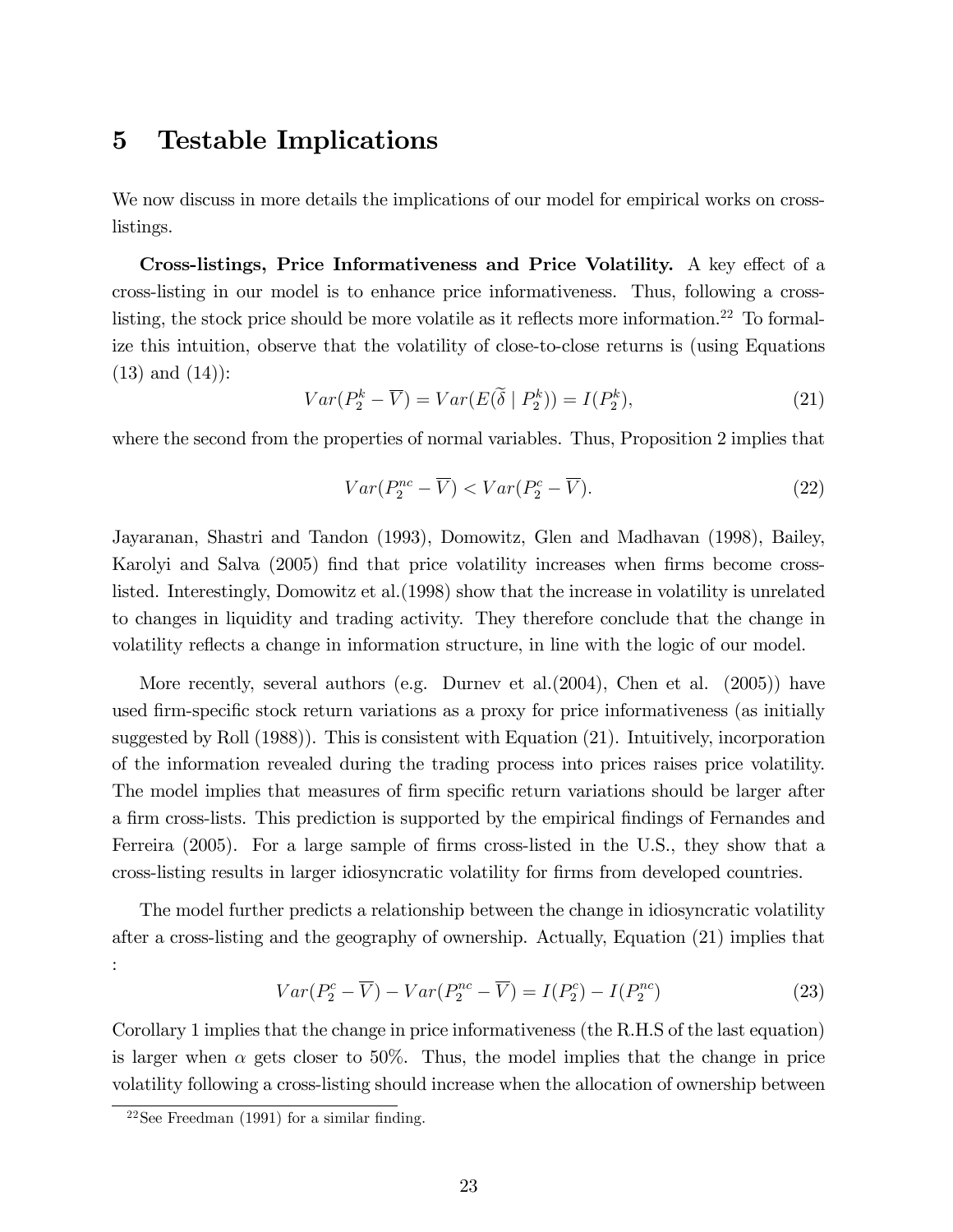foreign and domestic unsophisticated shareholders becomes more even (or equivalently when the market share of, say, the foreign market gets closer to 50%).

Cross-listings and the sensitivity of investment decisions to stock price. In our model, a cross-listing enhances stock price informativeness and enables managers to make more efficient investment decision. Thus, the sensitivity of investment decisions to stock prices should be larger for cross-listed firms. Indeed, Equation (18) implies that the sensitivity of the investment decision to the stock price is :

$$
\frac{\partial K^*}{\partial P_2^k} = \frac{\tau_k}{\tau_\eta + \tau_k}, \, k \in \{c, nc\} \tag{24}
$$

where  $\tau_{\eta}$  is the precision of managerial information  $(s_2)$  and  $\tau_k$  is the precision of the information contained in stock price in regime  $k$ . Thus the sensitivity of firms' investment decisions (i) increases with the informativeness of the stock price and (ii) is larger when the firm is cross-listed because the stock price is more informative in this case, i.e.  $\tau_c > \tau_{nc}$ . Chen et al. (2005) provide evidences supporting the first implication (they find that the sensitivity of investment to the stock price increases with measures of price informativeness). The second implication is specific our theory of cross-listings and could be used to test it (using, for instance, the methodology developed in Chen et al.(2005)).

The Sensitivity of the Cross-Listing Premium to Growth Opportunities. As discussed in Section 3, several studies have shown that the cross-listing premium increases with the size of growth opportunities (e.g. Doidge et al.  $(2004)$ ). Our model has this property  $(\frac{\partial \Delta V}{\partial S} > 0)$  and yields several predictions regarding the determinants of the sensitivity of the cross-listing premium to the size of growth opportunities, as shown by the next proposition.

**Proposition 8** : The sensitivity of the cross-listing premium to the size of the growth opportunity  $\left(\frac{\partial \Delta V}{\partial S}\right)$  depends on :

- 1. The structure of ownership  $(\Phi)$  and the geography of ownership ( $\alpha$ ). Specifically, this sensitivity decreases when  $\alpha$  goes from 0.5 to 1 and it increases with  $\Phi$ .
- 2. The precision of managerial information. Specifically, this sensitivity increases when  $\sigma_{\eta}^2$  increases (i.e. when  $s_2$  is less precise).

A cross-listing in our model allows firm managers to exploit more efficiently their growth opportunities. Thus, any changes that reinforces the impact of the cross-listing on the efficiency of managerial decisions enhances the sensitivity of the cross-listing premium to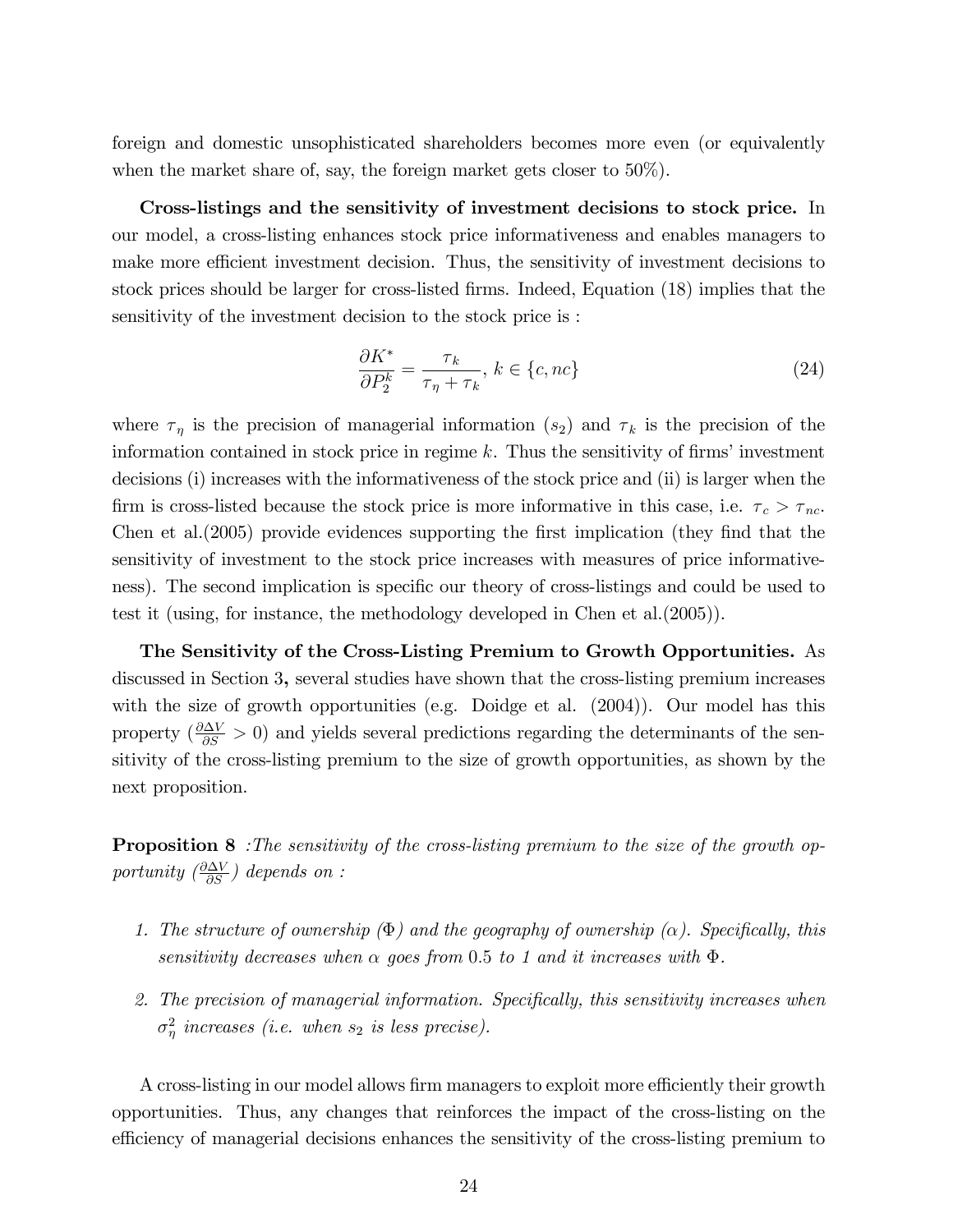the size of growth opportunities. A decrease in the quality of managerial information has this effect because it makes stock price information relatively more valuable. A more even allocation of ownership between foreign and domestic unsophisticated investors makes the impact of a cross-listing on price informativeness larger and is thereby conducive to more efficient investment decisions in their growth opportunities for cross-listed firms.

The implications of Proposition 8 could be tested by allowing the effect of growth opportunities (proxied by industry Tobin-q or past sales growth) on the cross-listing premium to interact with ownership variables and measures of the quality of managerial information. As they are specific to our theory, they offer a way to distinguish it from other explanations of the cross-listing premium (e.g. the bonding hypothesis).

Cross-listing premium and trading location dynamics. Some empirical studies (e.g. Doidge et al.(2004) and Levine and Schmukler (2004)) have studied the evolution of the cross-listing premium after the cross-listing date. Doidge et al. (2004) Önds that this premium persists even years after the listing date while Levine and Schmukler (2004) obtain opposite findings.<sup>23</sup> find that the positive price effect of a cross-listing does not last. In fact, they even document a long run negative effect of cross-listing on stock valuations. Our model suggests to relate the evolution of the cross-listing premium to changes in the geography of ownership. In particular, for Örms with large growth opportunities, the crosslisting premium should decrease when trading gravitates to only to one market ( $\alpha$  gets closer to 1 in our model). In contrast, for firms with relatively small growth opportunities, the cross-listing premium should increase as trading concentration in one market gets larger.

# 6 Conclusion

This paper develops a new theory of cross-listings. We show that a cross-listing enhances price informativeness and thereby increases managersí ability to take advantage of their growth opportunities. Accordingly, firms with sufficiently large growth opportunities crosslist and the value of a cross-listed firm is larger than, otherwise similar, non-cross-listed firms. This cross-listing premium increases in the size of growth opportunities and is inversely related to the quality of managerial information.

The theory has a rich set of testable implications. In particular, it implies that the sensitivity of investment decisions to stock price should increase after a cross-listing. Moreover, it predicts that the sensitivity of the cross-listing premium to the size of growth opportu-

 $^{23}$ Foerster and Karolyi (1999) find a negative long run abnormal performance for cross-listed stocks.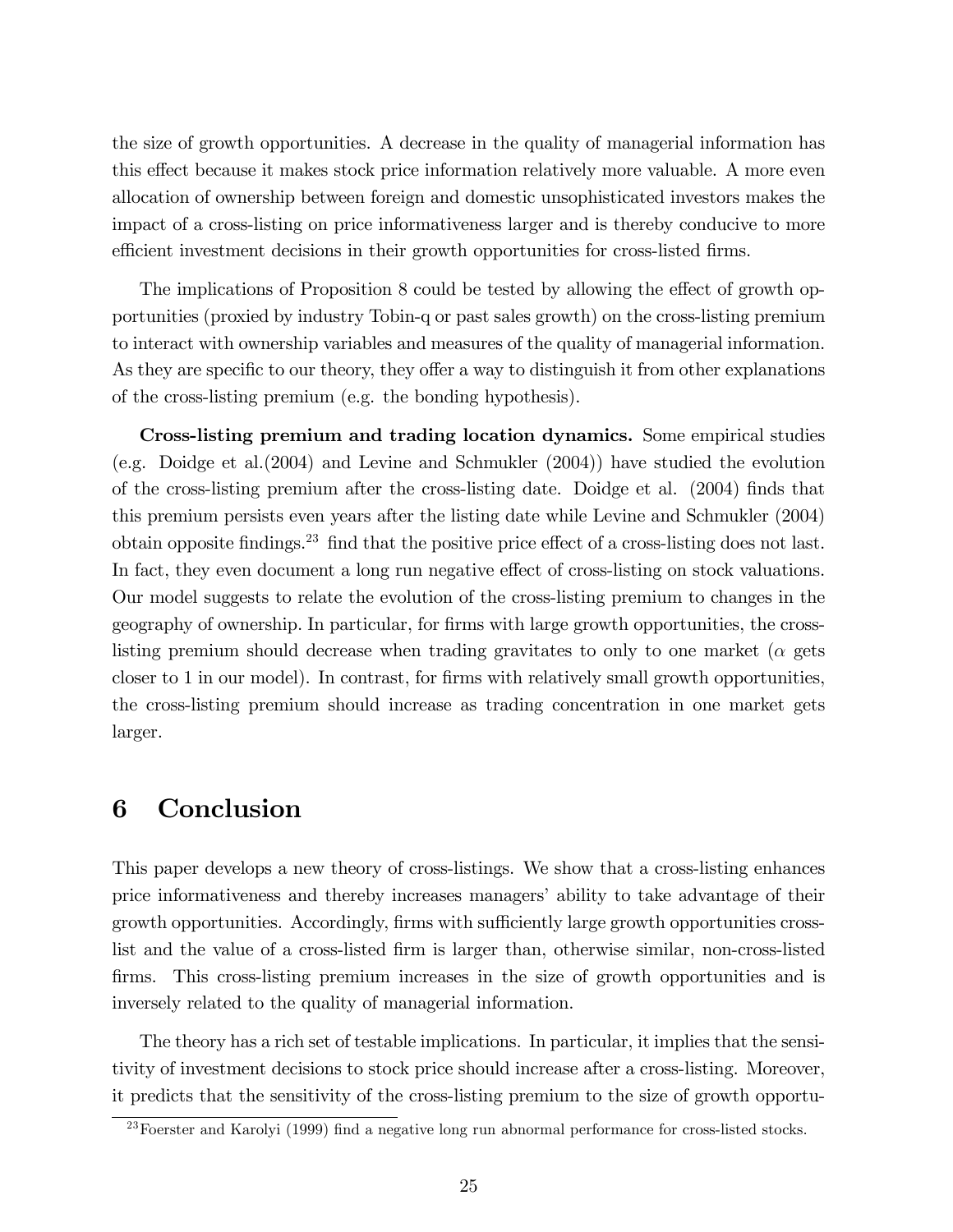nities depends on the ownership base of cross-listed firms. In particular, this sensitivity should increase as ownership becomes more evenly distributed among foreign and domestic retail investors. Last, it suggests to explain time-series variations in the cross-listing premium by variations in the ownership base of the firm or the allocation of trading activity between the foreign and the domestic market. For instance, firms with relatively small growth opportunities should experience an increase in the cross-listing premium when (i) holdings become less evenly distributed between foreign and domestic retail investors or (ii) trading concentrates either in the domestic or the foreign market. Testing these implications could help to better understand the reasons for which firms choose to cross-list.

A cross-listing in U.S. markets obliges firms to additional disclosures, as they must reconcile their accounting statements with U.S GAAP. These disclosures can result in an increase in public information available to investors and thereby lower the profitability of acquiring private information. In our framework, this effect would lessen the increase in informed traders' profits following a cross-listing and could even outweight it for some firms. An interesting question is to identify the type of firms for which the disclosure effect is strong enough to reduce informed trading and thereby stock price informativeness.<sup>24</sup> This would help to better delineate the set of cross-listed firms for which our theory is most likely to apply.

# 7 Appendix

## Proof of Lemma 1.

In a linear equilibrium, dealers' price schedules in exchanges  $L$  and  $F$  are given by

$$
P(O_L) = \bar{V} + \lambda_L O_L,
$$
  

$$
P(O_F) = \bar{V} + \lambda_F O_F,
$$

with  $\lambda_j, j \in \{L, F\}$ , finite and strictly positive (this is necessary and sufficient for both exchanges to be active). Informed investor k's trading strategy in market j is given by :

$$
Q_{kj}(\delta) = \beta_{kj}\delta, \quad for \quad k \in \{1, ..., M^{c*}\} \quad and \quad j \in \{L, F\}.
$$
 (25)

 $^{24}$ In the case of emerging countries, Fernandes and Ferreira (2005) find a reduction in idiosyncratic volatility following a cross-listing. One possibility (discussed by Fernandes and Ferreira (2005)) is that, for emerging markets, the disclosure effect is very strong because accounting standards are more lenient or not well enforced in emerging countries.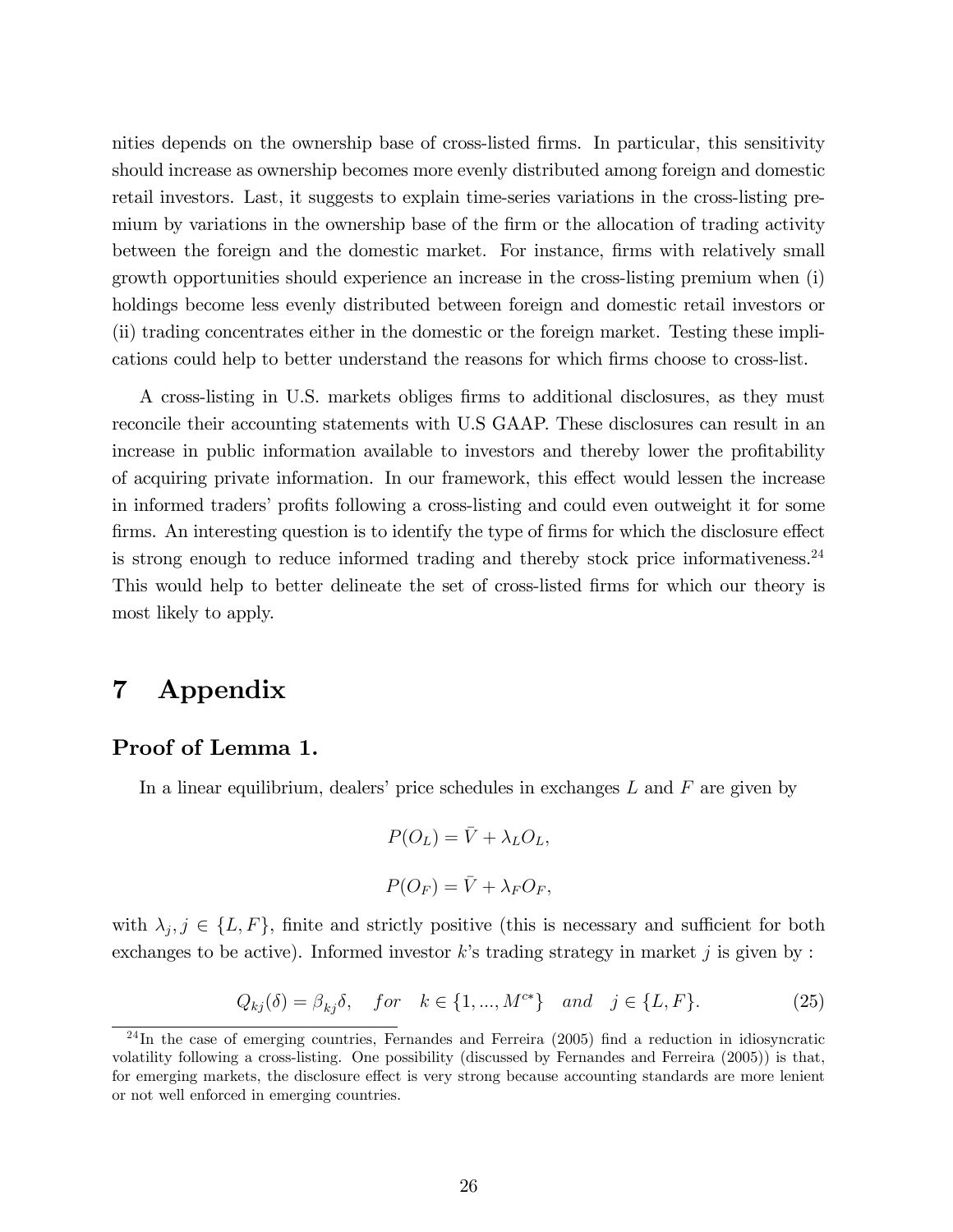We define:

$$
Q_{-kj} = \sum_{l \neq k} Q_l \quad j \in \{L, F\}.
$$
 (26)

and

$$
\beta_{-kj} = \sum_{l \neq k} \beta_l \quad j \in \{L, F\}.
$$
\n(27)

It is immediate that :

$$
Q_{-kj} = \beta_{-kj}\delta \quad j \in \{L, F\}.
$$
\n
$$
(28)
$$

We proceed in 3 steps. First we derive the optimal trading strategies of the informed investors and the sophisticated investor (steps 1 and 2 respectively) for given values of  $\lambda_L$ and  $\lambda_F$ . Then (step 3), we derive the closed-form solution for  $\lambda_L$  and  $\lambda_F$  in equilibrium.

**Step 1:** Given dealers' price schedules in markets  $L$  and  $F$  and other informed traders' strategies, an informed investor chooses  $Q_{kL}$  and  $Q_{kF}$  in order to maximize his total expected profit. Thus his order placement strategy solves:

$$
Max_{\{Q_{kL}, Q_{kF}\}} E(Q_{kL}(\tilde{V} - p(O_L)) | \tilde{\delta} = \delta) + E(Q_{kF}(\tilde{V} - p(O_F)) | \tilde{\delta} = \delta),
$$

which rewrites:

$$
Max_{\{Q_{kL}, Q_{kF}\}}Q_{kL}(\delta - \lambda_L(Q_{kL} + Q_{-kL})) + Q_{kF}(\delta - \lambda_F(Q_{kF} + Q_{-kF})).
$$

The first order conditions yield

$$
Q_{kj}(\delta) = \frac{\delta - \lambda_j Q_{-kj}}{2\lambda_j} = \frac{(1 - \lambda_j \beta_{-kj})\delta}{2\lambda_j} \quad for \quad j \in \{L, F\}.
$$

The second order conditions are satisfied because  $\lambda_j > 0$ . Thus, in equilibrium, it must be the case that

$$
\beta_{kj} = \frac{(1 - \lambda_j \beta_{-kj})}{2\lambda_j}.
$$
\n(29)

This implies that :

$$
\beta_{kj}=\beta_j,\quad \forall k,\quad for\quad j\in\{L,F\}.
$$

Using Equation (29) and the definition of  $\beta_{-kj}$ , we deduce that in equilibrium :

$$
\beta_j = \frac{(1 - (M^c - 1)\lambda_j \beta_j)}{2\lambda_j}.
$$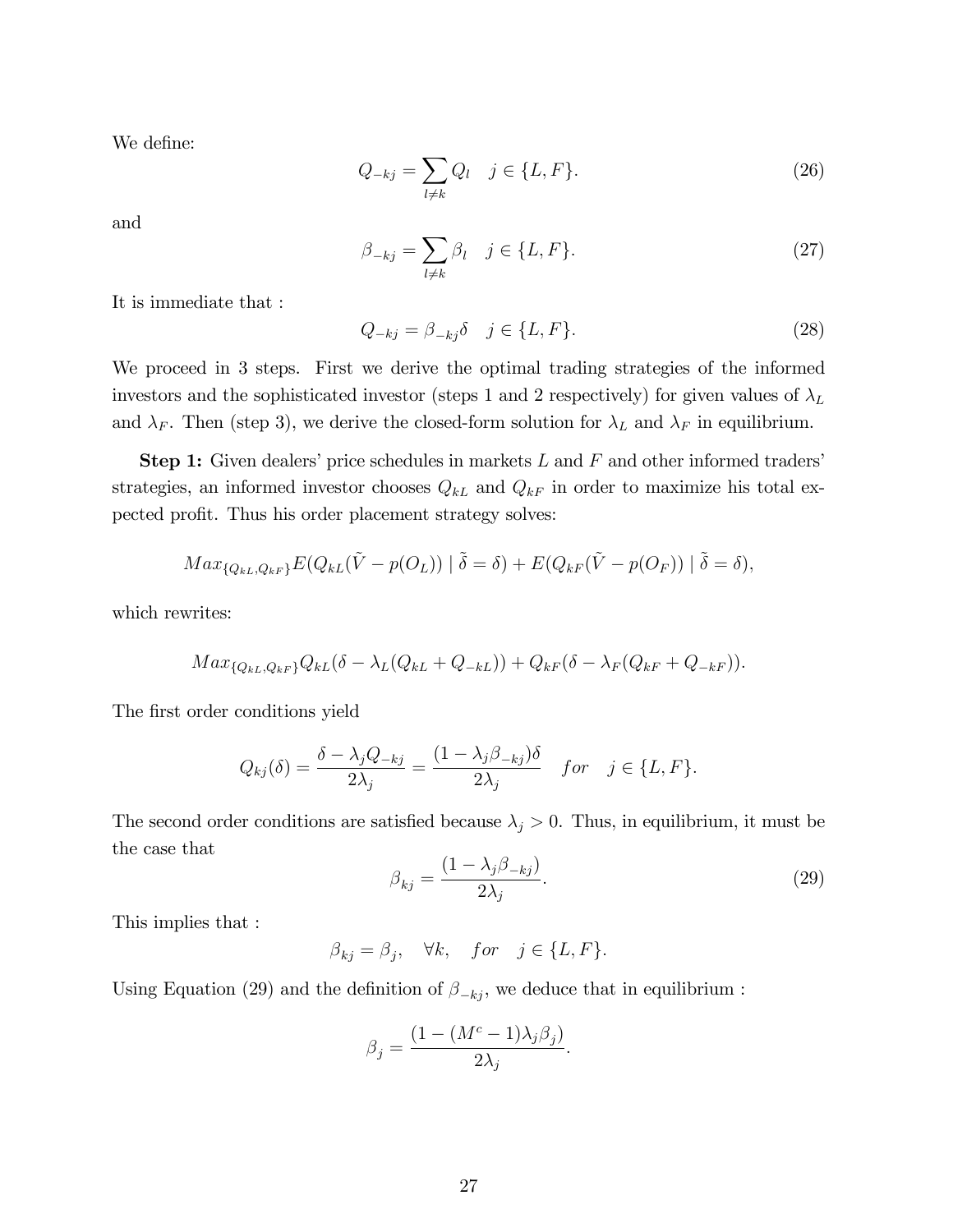Solving this equation for  $\beta_j$ , we obtain:

$$
\beta_j = \frac{1}{(M^c+1)\lambda_j}, \quad for \quad j \in \{L, F\}.
$$

**Step 2:** The sophisticated shareholder chooses his order in market j,  $Z_{js}$ , in order to maximize his total expected profit, under the constraint that he must trade  $Z_s$  shares. His order placement strategy solves:

$$
Max_{\{Z_{Ls},Z_{Fs}\}}E(Z_{Ls}(\tilde{V}-p(O_L))) + E(Z_{Fs}(\tilde{V}-p(O_F))) = -\lambda_L Z_{Ls}^2 - \lambda_F Z_{Fs}^2,
$$
  

$$
u.c. : Z_{Ls} + Z_{Fs} = Z_s,
$$

which is equivalent to

$$
Min_{\{Z_{Ls},Z_{Fs}\}} \lambda_L Z_{Ls}^2 + \lambda_F Z_{Fs}^2,
$$
  

$$
u.c.: Z_{Ls} + Z_{Fs} = Z_s.
$$

We deduce that the optimal trading strategy for the sophisticated investor is:

$$
Z_{js}=\omega_jZ_s
$$

with

$$
w_j = \frac{\lambda_{-j}}{\lambda_L + \lambda_F} Z_s, \quad \text{for} \quad j \in \{L, F\}. \tag{30}
$$

Step 3. In equilibrium, dealers' price schedules are such that:

$$
p(O_j) = E(\tilde{V} | \tilde{O}_j = O_j).
$$

Given the sophisticated investor strategy and informed traders' strategies,  $O_j$  is normally distributed. Hence :

$$
E(\tilde{V} | \tilde{O}_j = O_j) = \bar{V} + \lambda_j O_j,
$$

with

$$
\lambda_j = \frac{Cov(\tilde{V}, \tilde{O}_j)}{Var(\tilde{O}_j)} = \frac{M^c \beta_j \sigma_\delta^2}{(M^c \beta_j)^2 \sigma_\delta^2 + \omega_j^2 \sigma_s^2 + \sigma_j^2}, \quad j \in \{L, F\}.
$$

This yields (using the fact that  $\beta_j = \frac{1}{(M^c + 1)^2}$  $\frac{1}{(M^c+1)\lambda_j}$ ):

$$
\begin{cases}\n\lambda_L = \frac{M^c \sigma_\delta^2}{\frac{(M^c)^2 \sigma_\delta^2}{(M^c+1)\lambda_L} + (M^c+1)\lambda_L(\omega_L^2 \sigma_s^2 + \sigma_L^2)},\\ \n\lambda_F = \frac{M^c \sigma_\delta^2}{\frac{(M^c)^2 \sigma_\delta^2}{(M^c+1)\lambda_F} + (M^c+1)\lambda_F(\omega_F^2 \sigma_s^2 + \sigma_F^2)}\n\end{cases} \tag{31}
$$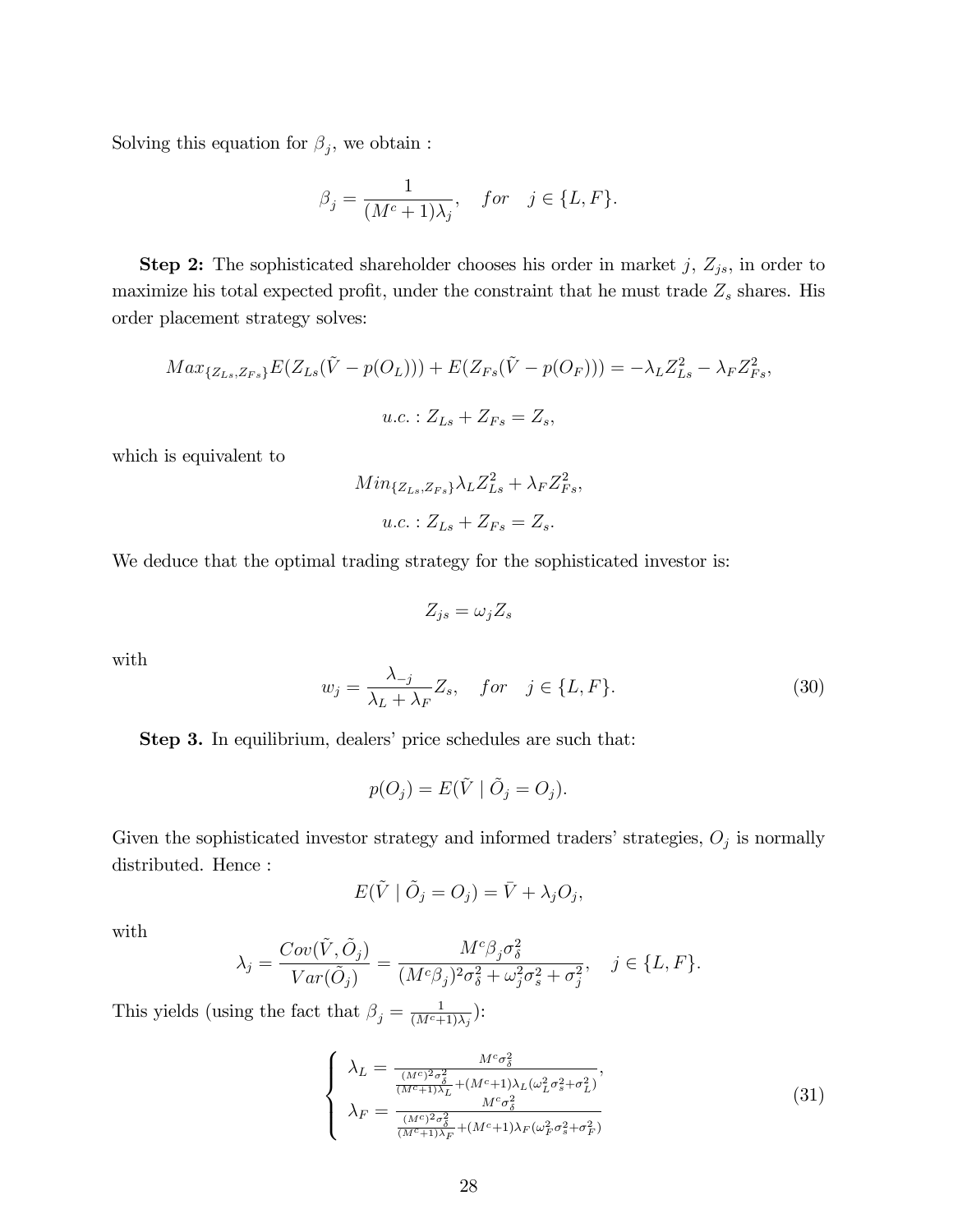The linear equilibrium is completely characterized by the pairs  $(\lambda_L, \lambda_F)$  solving this system of equations. When  $\alpha \in [0.5, 1), \sigma_F^2 > 0$  and  $\sigma_L^2 > 0$ . In this case, it is straightforward to check that  $(\lambda_L^*(\alpha), \lambda_F^*(\alpha))$ , as given in Lemma 1, is the unique solution of the previous system of equations. It is easily shown that:

$$
\frac{\lambda_{-j^*}}{\lambda_L^* + \lambda_F^*} = \frac{\sigma_j}{\sigma_L + \sigma_F}.
$$

We then deduce that in equilibrium

$$
Z_{js} = w_j^*(\alpha)\delta,
$$

using Equation (30).

We now consider the case in which  $\alpha = 1$  and the firm is cross-listed. In this case,  $\sigma_F^2 = 0$  and  $\sigma_L^2 = \Phi \sigma_Z^2 > 0$ . The previous system of equations rewrites:

$$
\begin{cases}\n\lambda_L^2(\omega_L^2 \sigma_s^2 + \sigma_L^2) = \frac{M^c \sigma_\delta^2}{(M^c + 1)^2}, \\
\lambda_F^2(\omega_F^2 \sigma_s^2) = \frac{M^c \sigma_\delta^2}{(M^c + 1)^2}\n\end{cases} (32)
$$

If  $\omega_F^2 > 0$ , it follows that:

$$
\frac{\lambda_F^2}{\lambda_L^2} = \frac{\omega_L^2 \sigma_s^2 + \sigma_L^2}{\omega_F^2 \sigma_s^2}.
$$

Now, Equation (30) implies that  $\frac{\omega_F}{\omega_L} = \frac{\lambda_L}{\lambda_F}$  $\frac{\lambda_L}{\lambda_F}$ , the previous condition imposes:

$$
\sigma_L^2 = 0.
$$

This is impossible since  $\sigma_L^2 > 0$ . Thus there is no equilibrium in which the two exchanges are active  $(\lambda_j$  is finite) and  $\omega_F > 0$  when  $\alpha = 1$ . In this case, it is immediate to check that there is an equilibrium in which  $\lambda_F^* = \infty$ ,  $w_F^* = 0$ ,  $\beta_F^* = 0$  and  $\lambda_L^*$  solves:

$$
(\lambda_L^*)^2(\sigma_s^2 + \sigma_L^2) = \frac{M^c \sigma_\delta^2}{(M^c + 1)^2}.
$$

The solution of this equation is  $\lambda_L^* = \lambda_L^*(1)$ . Thus, in this case,  $\beta_L^* = \beta_L^*(1)$ .

### Proof of Lemma 2

When the firm does not cross-list, all the trading necessarily takes place in market L. Thus we impose  $w_F = 0$  and  $\beta_F = 0$ . This is in fact the outcome when the firm is cross-listed and  $\alpha = 1$ . Thus the equilibrium values for  $\lambda_L^*$  and  $\beta_L^*$  must be identical to those obtained when the firm is cross-listed and the number of informed traders is  $M^{nc}$ .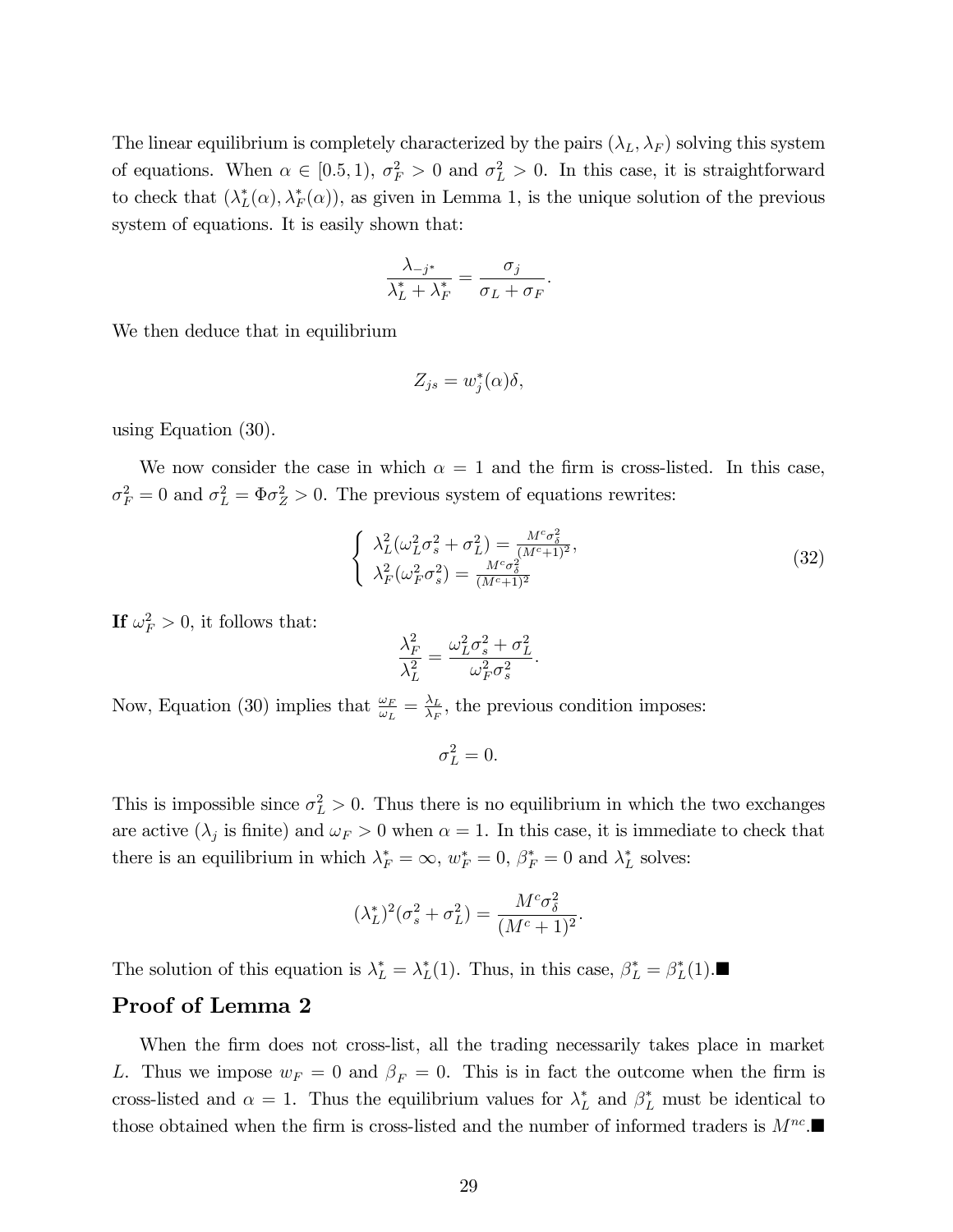### Proof of Proposition 1

The equilibrium number of informed traders when the firm is cross-listed solves

$$
\frac{\Pi^c(\alpha, \Phi, M^{c*})}{M^{c*}} = C.
$$

 $\Pi^c(.)/M^{c*}$  decreases with  $\alpha$ , increases with  $\Phi$  and decreases with  $M^{c*}$ . It immediately follows that the equilibrium number of informed traders decreases with  $\alpha$  and increases with  $\Phi$  when the firm is cross-listed. Furthermore, the number of investors when the firm is not cross-listed solves :

$$
\frac{\Pi^{nc}(1,\Phi,M^{nc*})}{M^{nc*}} = C.
$$

It follows that the equilibrium number of informed investors when the firm is not crosslisted is equal to the equilibrium number of informed investors when the firm is cross-listed and  $\alpha = 1$ , i.e.  $M^{nc*} = M^{c*}(1)$ . As  $M^{c*}(\alpha) > M^{c*}(1)$ , we deduce that the number of informed investors is larger when the firm is cross-listed than when it is not. $\blacksquare$ 

### Proof of Proposition 2

### Case1 : the firm is cross-listed.

Using the fact that  $\delta$ ,  $P_L^c$  and  $P_F^c$  are normally distributed and standard results about multivariate normal distributions (see Anderson (1984), Chapter 2 for instance), we obtain after tedious computations:

$$
P_2^c = \overline{V} + E(\delta \mid P_L^c, P_F^c) = \overline{V} + F \ast (\lambda_L^* O_L^c + \lambda_F^* O_F^c),\tag{33}
$$

:

where  $F$  is a constant given by:

$$
F = \frac{(M^{c*} + 1)}{(2M^{c*} + 1) + \frac{\sigma_s^2}{\sigma_s^2 + (\sigma_L + \sigma_F)^2}}
$$

We skip the formal derivation of this result for brevity. Clearly,  $P_2^c$  has a normal distribution as  $O<sub>L</sub><sup>c</sup>$  and  $O<sub>F</sub><sup>c</sup>$  are normally distributed. It follows from the definition of  $I(P<sub>2</sub><sup>c</sup>)$  and normal theory that:

$$
I(P_2^c) = Var(E(\tilde{\delta} \mid P_2^c))
$$

We deduce from Equation (33) that

$$
Var(E(\delta \mid P_2^c)) = F^2 * Var(\lambda_L^* O_L + \lambda_F^* O_F),
$$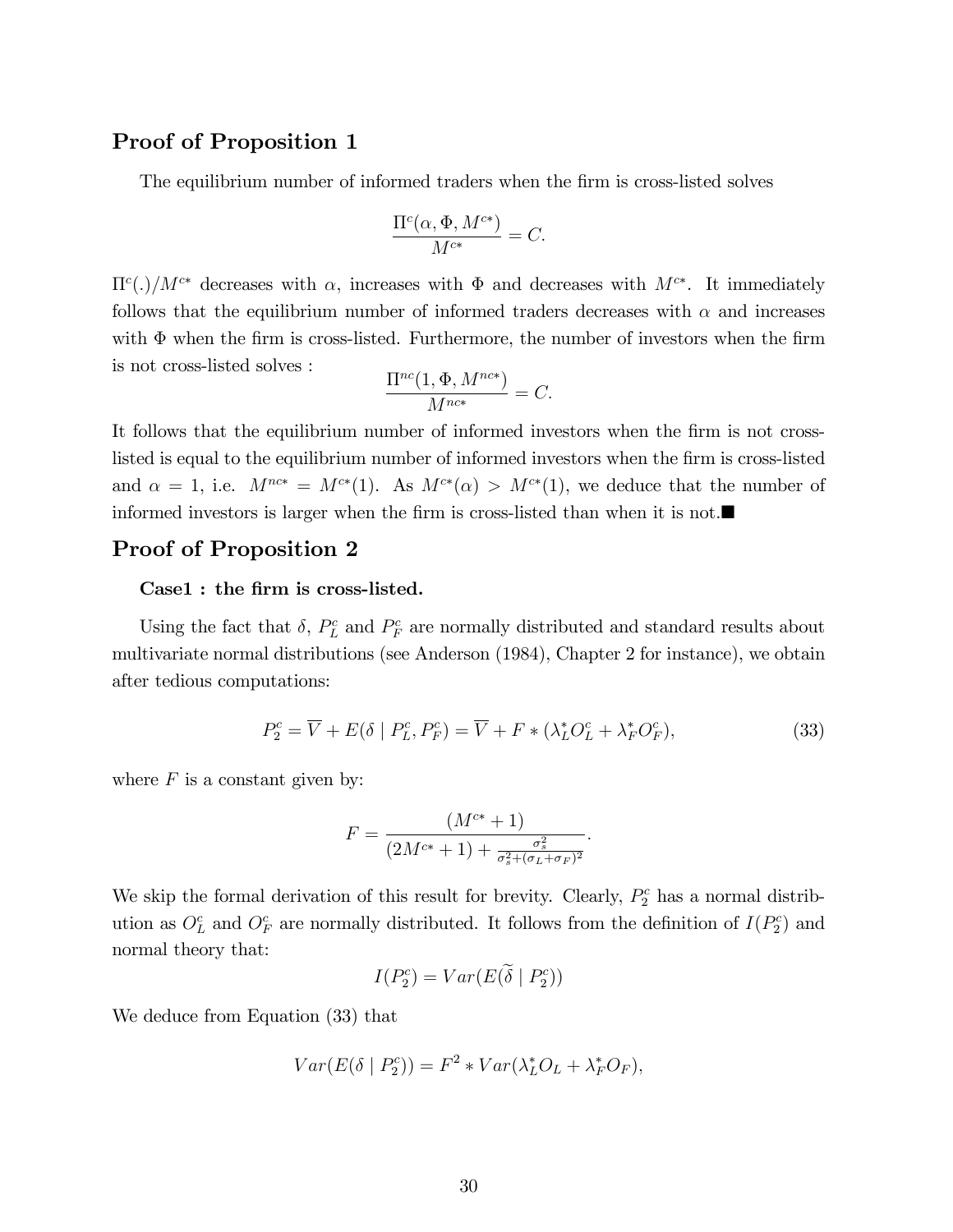that is

$$
Var(E(\tilde{\delta} \mid P_2^c)) =
$$
  

$$
F^2[(M^c \lambda_L^* \beta_L + M^c \lambda_F^* \beta_F)^2 \sigma_{\delta}^2 + \lambda_L^2 ((w_L^*)^2 \sigma_s^2 + \sigma_L^2) + \lambda_F^2 ((w_F^*)^2 \sigma_s^2 + \sigma_F^2) + 2\lambda_L^* \lambda_F^* w_F w_L \sigma_s^2].
$$

Substituting  $\lambda_L^*$ ,  $\lambda_F^*$ ,  $\beta_L^*$ ,  $\beta_F^*$ ,  $w_L^*$  and  $w_F^*$  by their expressions given in Lemma 1 and simplifying, we obtain :

$$
Var(E(\widetilde{\delta} \mid P_2^c)) = F^2 * [\frac{2M^{c*} \sigma_{\delta}^2}{(M^{c*} + 1)F}] = F * [\frac{2M^{c*} \sigma_{\delta}^2}{(M^{c*} + 1)}].
$$

Then substituting  $F$  by its expression and simplifying we obtain :

$$
I(P_2^c) = Var(E(\widetilde{\delta} \mid P_2^c)) = \frac{2M^{c*}\sigma_{\delta}^2}{(2M^{c*}+1) + \frac{\sigma_{s}^2}{\sigma_{s}^2 + (\sigma_L + \sigma_F)^2}}.
$$

Using the definitions of  $\sigma_s^2$ ,  $\sigma_L^2$  and  $\sigma_F^2$  (see Equations (5), (6) and (7)), we obtain finally

$$
Var(E(\tilde{\delta} \mid P_2^c)) = \frac{2M^{c*} \sigma_{\delta}^2}{(2M^{c*} + 1) + \frac{(1-\Phi)}{1 + 2\Phi\sqrt{\alpha(1-\alpha)}}}.
$$
\n(34)

#### Case 2 : the firm is not cross-listed.

In this case, we obtain :

$$
I(P_2^{nc}) = Var(E(\tilde{\delta} \mid P_2^{nc})) = \frac{M^{nc*} \sigma_{\delta}^2}{(M^{nc*} + 1)}
$$
(35)

Observe that, for a *fixed*  $M^{c*}$ ,  $Var(E(\delta | P_2^c))$  (i) decreases with  $\alpha$  (for  $\alpha \in [0.5, 1]$ ) and increases with  $\Phi$ . Thus, a lower bound for  $I(P_2^c)$  is obtained by setting  $\alpha = 1$  and  $\Phi = 0$ in Equation (34). This lower bound is  $\frac{M^{c*} \sigma_{\delta}^2}{(M^{c*}+1)}$ . It is strictly larger than  $\frac{M^{nc*} \sigma_{\delta}^2}{(M^{nc*}+1)}$  because  $M^{c*} > M^{nc*}$ . Thus,  $I(P_2^c) > I(P_2^{nc})$ .

## Proof of Corollary 1

The expression of  $I(P_2^c)$  as a function of  $\alpha$  and  $\Phi$  is given by Equation (34). Let this function be  $I^c(M^{c*}, \alpha, \Phi)$ . Differentiation of  $I^c$  with respect to  $\alpha$  and  $\Phi$  yields:

$$
\frac{dI^c}{d\alpha} = \frac{\partial I^c}{\partial M^{c*}} \frac{\partial M^{c*}}{\partial \alpha} + \frac{\partial I^c}{\partial \alpha}.
$$

It is immediate that  $\frac{\partial I^c}{\partial M^{c*}} > 0$  and that  $\frac{\partial I^c}{\partial \alpha} < 0$  for  $\alpha \in [0.5, 1]$ . Moreover, we know from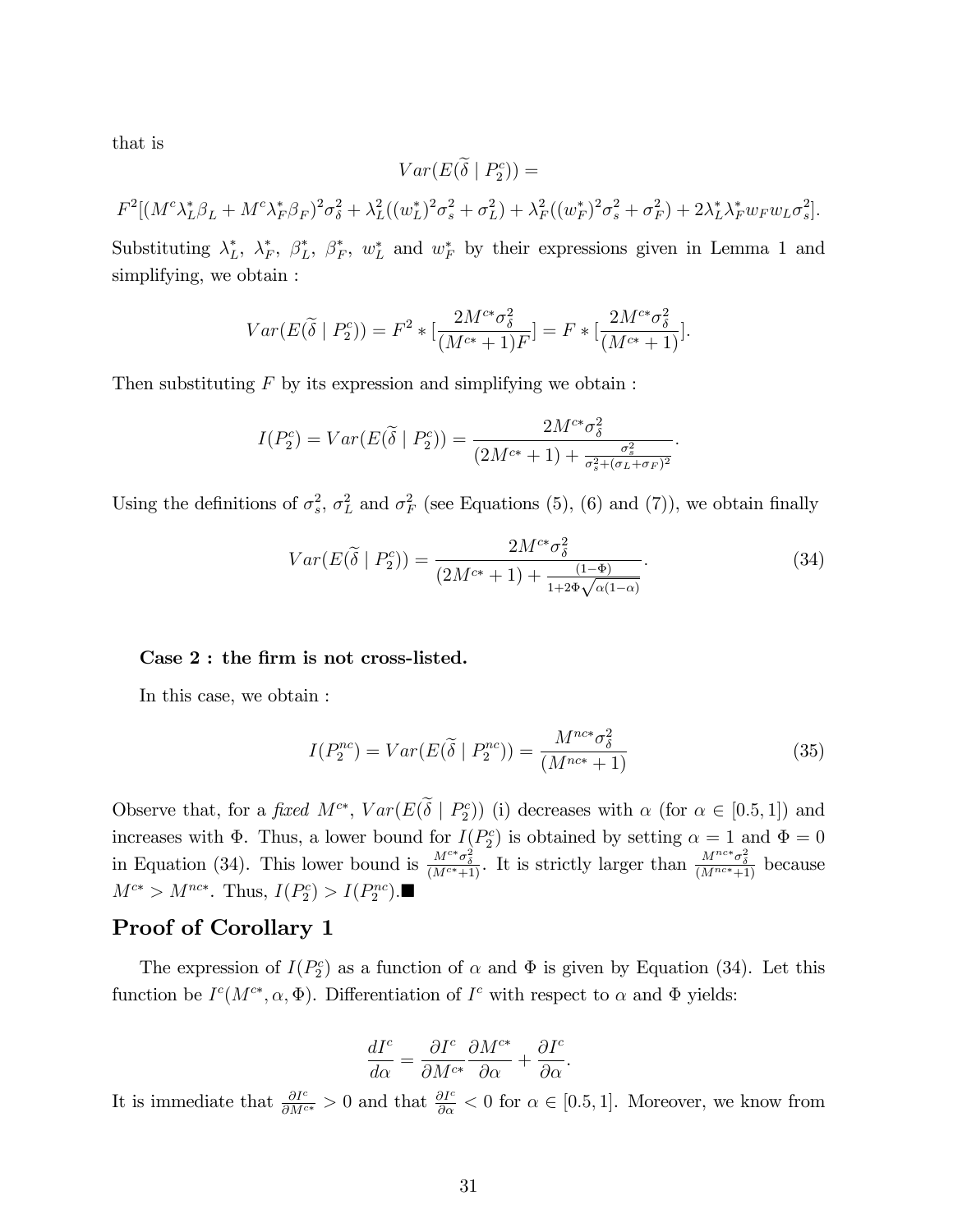Proposition 1 that  $\frac{\partial M^{c*}}{\partial \alpha} < 0$  for  $\alpha \in [0.5, 1]$ . We deduce that  $\frac{dI^c}{d\alpha} < 0$ . We also have:

$$
\frac{dI^c}{d\Phi}=\frac{\partial I^c}{\partial M^{c*}}\frac{\partial M^{c*}}{\partial \Phi}+\frac{\partial I^c}{\partial \Phi}
$$

As  $\frac{\partial I^c}{\partial \Phi} > 0$  and  $\frac{\partial M^{c*}}{\partial \Phi} > 0$  for  $\alpha \in [0.5, 1]$ , we deduce that  $\frac{dI^c}{d\Phi} > 0$ .

### Proof of Lemma 3

From normal theory, we obtain that:

$$
Var(E(\widetilde{\delta} \mid \widetilde{s}_2, P_2^k)) = \sigma_{\delta}^2 - Var(\widetilde{\delta} \mid \widetilde{s}_2, P_2^k) = \sigma_{\delta}^2 - \frac{1}{\tau_{\eta} + \tau_k}, \text{ for } k \in \{c, nc\},\tag{36}
$$

where  $\tau_{\eta} = (\sigma_{\eta}^2)^{-1}$  (the precision of signal  $\eta$ ) and  $\tau_k = (Var(\delta | P_2^k))^{-1}$ . Moreover,

$$
\tau_k = (Var(\tilde{\delta} \mid P_2^k))^{-1} = (\sigma_{\delta}^2 - I(P_2^k))^{-1}.
$$

Substituting  $\tau_k$  by this expression in Equation (36) and simplifying, we obtain:

$$
Var(E(\widetilde{\delta} \mid \widetilde{s}_2, P_2^k)) = \left(\frac{\sigma_{\delta}^4 + (\sigma_{\eta}^2 - \sigma_{\delta}^2)I(P_2^k)}{\sigma_{\eta}^2 + \sigma_{\delta}^2 - I(P_2^k)}\right), \text{ for } k \in \{c, nc\}
$$
 (37)

The expression for the expected value of the growth opportunity directly follows from this equation and Equation (19). It is immediate that  $\frac{\partial EG^k}{\partial I(P_2^k)} > 0$  if  $\sigma_\eta^2 > 0$ .

## Proof of Proposition 3

First, recall that  $I(P_2^c) > I(P_2^{nc})$  (Proposition 2) and that  $\frac{\partial EG^k}{\partial I(P_2^k)} > 0$  (Lemma 3). We deduce that  $EG^c > EG^{nc}$ . Moreover,  $I(P_2^c)$  decreases with  $\alpha$ , for  $\alpha \in [0.5, 1)$  and increases with  $\Phi$ . This implies that  $EG^c$  decreases with  $\alpha$ , for  $\alpha \in [0.5, 1)$  and increases with  $\Phi$  as well. As  $EG^{nc}$  does not depend on these variables, we deduce that the effect of  $\alpha$  and  $\Phi$  on  $\Delta EG$  is as described in the proposition. Finally, direct calculations show that  $\frac{\partial \Delta EG}{\partial \sigma_{\eta}^2} > 0$ .

### Proof of Proposition 2

Observe that

$$
\Delta V = S\left(\frac{Var(E(\tilde{\delta} \mid \tilde{s}_2, P_2^c)) - Var(E(\tilde{\delta} \mid \tilde{s}_2, P_2^{nc}))}{2}\right) - C(M^{nc*} - M^{c*}).\tag{38}
$$

Moreover, from Equation (37) in the proof of Lemma 3, we deduce that:

$$
Var(E(\tilde{\delta} \mid \tilde{s}_2, P_2^c)) - Var(E(\tilde{\delta} \mid \tilde{s}_2, P_2^{nc}) = (\frac{\sigma_{\delta}^4 + (\sigma_{\eta}^2 - \sigma_{\delta}^2)I(P_2^c)}{\sigma_{\eta}^2 + \sigma_{\delta}^2 - I(P_2^c)}) - (\frac{\sigma_{\delta}^4 + (\sigma_{\eta}^2 - \sigma_{\delta}^2)I(P_2^{nc})}{\sigma_{\eta}^2 + \sigma_{\delta}^2 - I(P_2^{nc})})
$$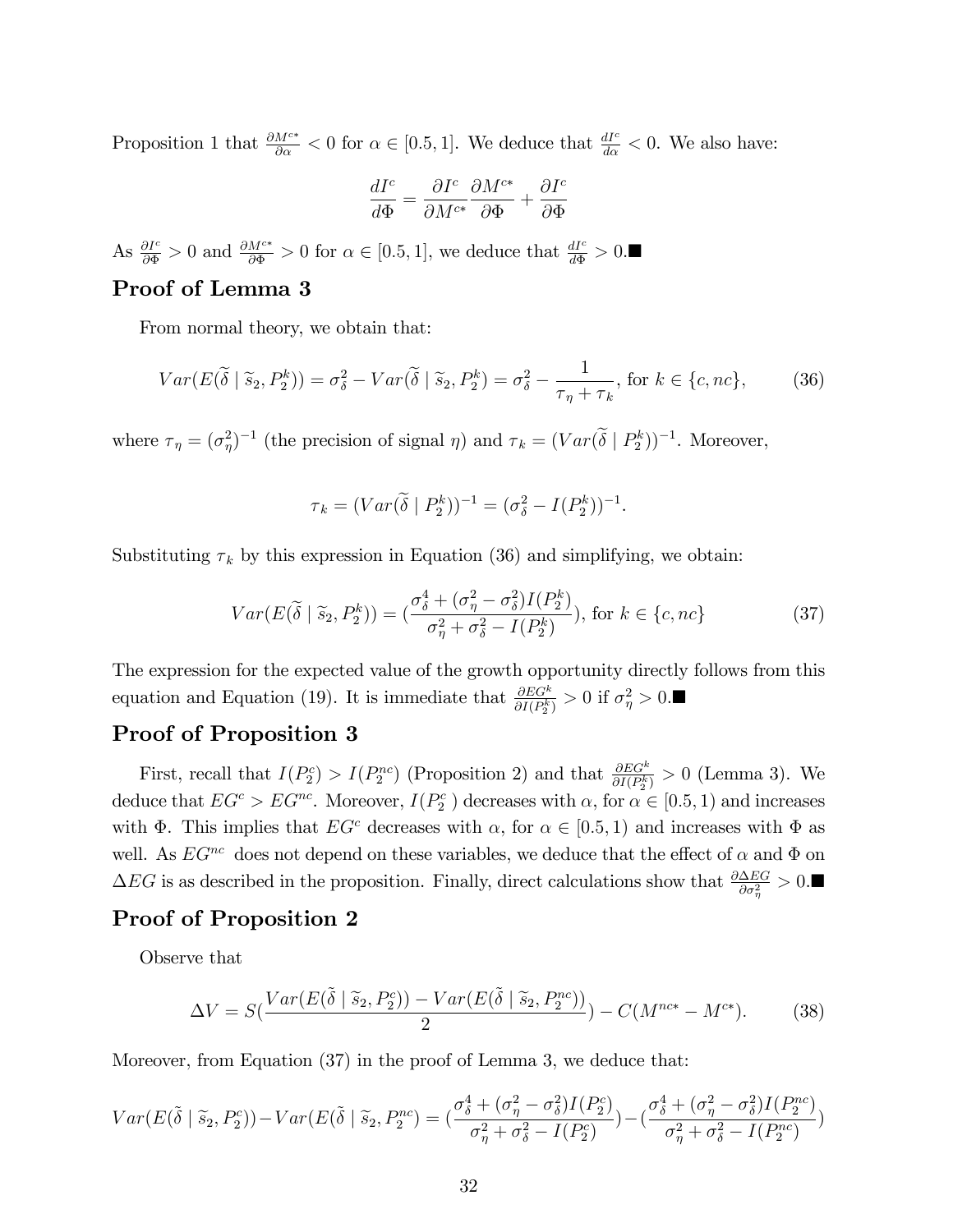Observe that  $Var(E(\tilde{\delta} | \tilde{s}_2, P_2^c)) - Var(E(\tilde{\delta} | \tilde{s}_2, P_2^{nc})$  and  $C(M^{nc*} - M^{c*})$  are determined by all exogenous parameter values, but S. Moreover, observe that  $Var(E(\delta | \tilde{s}_2, P_2^c)) >$  $Var(E(\delta \mid \tilde{s}_2, P_2^{nc}))$  because  $I(P_2^c) > I(P_2^{nc})$  (Proposition 2). Therefore (i)  $\Delta V$  increases with  $S$ , the size of the growth opportunity and (ii) there exists

$$
S^*(\alpha, \Phi, \sigma_{\delta}^2, \sigma_Z^2, \sigma_{\eta}^2, C) \stackrel{def}{=} \frac{2C(M^{nc*} - M^{c*})}{Var(E(\tilde{\delta} \mid \tilde{s}_2, P_2^c)) - Var(E(\tilde{\delta} \mid \tilde{s}_2, P_2^{nc}))}
$$

such that  $\Delta V \ge 0$  iff  $S \ge S^*(\alpha, \Phi, \sigma_\delta^2, \sigma_Z^2, \sigma_\eta^2, C)$ . Finally, we note that  $\sigma_\eta^2$  does not affect the number of informed traders in equilibrium and that  $(Var(E(\tilde{\delta} | \tilde{s}_2, P_2^c)) - Var(E(\tilde{\delta} | \tilde{s}_1, P_2^c))$  $(\widetilde{s}_2, P_2^{nc})$  increases with  $\sigma_{\eta}^2$ . We deduce that  $S^*$  decreases with  $\sigma_{\eta}^2$ .

### Proof of Proposition 7

The expected value of the growth opportunity is given by (see Equation (19)):

$$
EG^{ki} = \frac{SVar(E(\tilde{\delta} \mid s_2, P_2^k))}{2}, \text{ for } k \in \{c, nc\}.
$$

We deduce from Equation  $(37)$  in the proof of Lemma 3 that:

$$
Var(E(\widetilde{\delta} \mid \widetilde{s}_2, P_2^c)) = \left(\frac{\sigma_{\delta}^4 + (\sigma_{\eta}^2 - \sigma_{\delta}^2)I(P_2^k)}{\sigma_{\eta}^2 + \sigma_{\delta}^2 - I(P_2^k)}\right), \text{ for } k \in \{c, nc\}.
$$

Now, as  $I(P_2^c) = I(P_2^{nc})$  (see text), we immediately deduce that, with informational integration, the expected value of the growth opportunity is identical when the firm is cross-listed or when it is not. Moreover

$$
\Pi^{i}(\alpha, \Phi, M^{ci*}) = \lambda_i^*(\sigma_L^2 + \sigma_F^2 + \sigma_s^2) = \frac{\sqrt{M^{nc*}}}{M^{nc*} + 1} \sqrt{\sigma_Z^2 \sigma_\delta^2} = \Pi^{nc},
$$

where the last equality follows from Equation  $(11)$ . Thus, the expected trading losses of liquidity traders are identical whether the firm is cross-listed or not when markets are informationally integrated. We deduce that:

$$
V^c - V^{nc} = -\Sigma < 0 \quad \text{if } \Sigma > 0.
$$

Thus, it is never optimal to cross-list when markets are informationally integrated.

## Proof of Proposition 8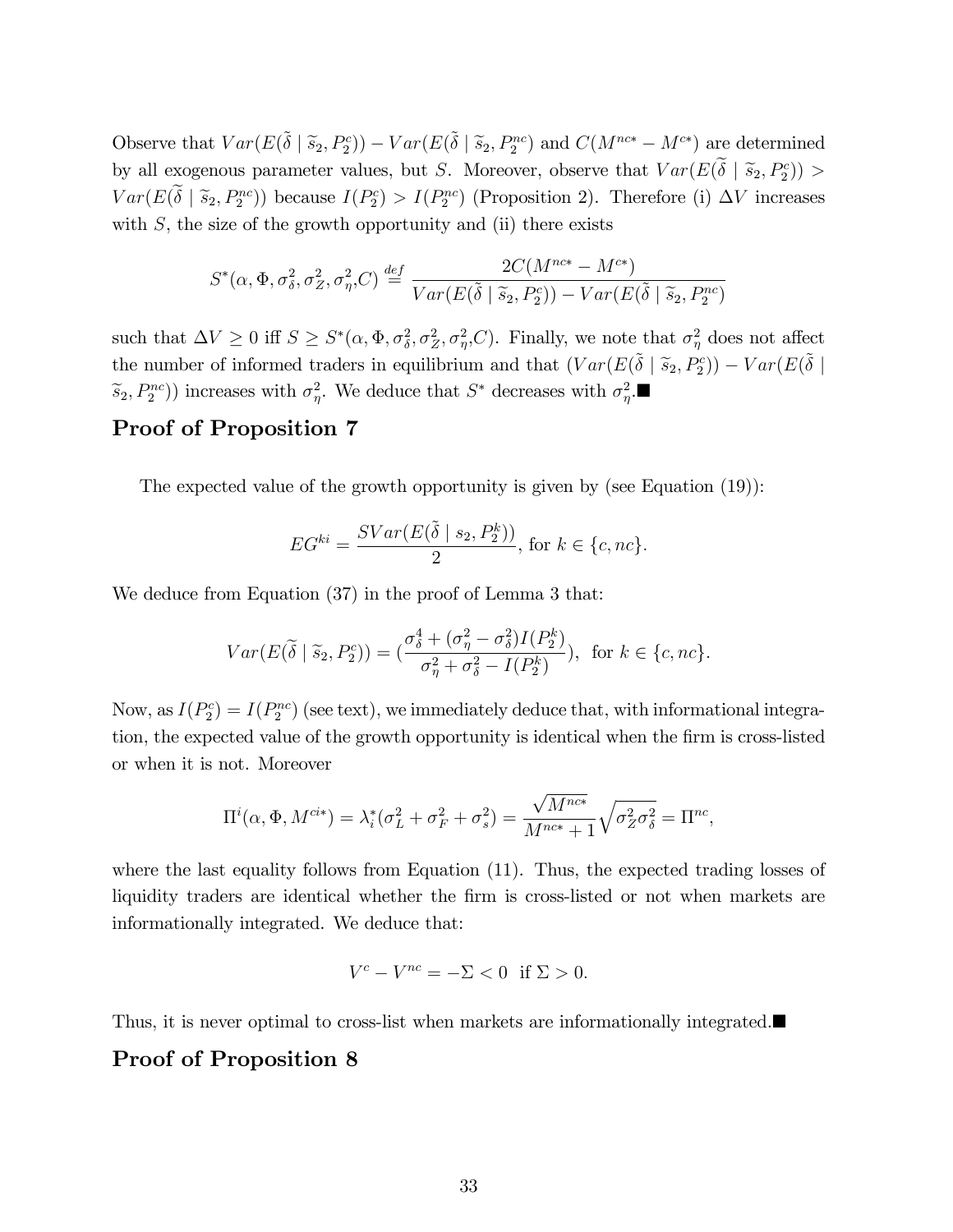Using Equation (38) in the proof of Proposition 2, we obtain:

$$
\frac{\partial V}{\partial S} = \frac{Var(E(\tilde{\delta} \mid \tilde{s}_2, P_2^c)) - Var(E(\tilde{\delta} \mid \tilde{s}_2, P_2^{nc}))}{2}
$$

Using the expression for  $Var(E(\tilde{\delta} | \tilde{s}_2, P_2^k))$  (Equation (37) in the proof of Lemma 3), we obtain:

$$
\frac{\partial V}{\partial S} = 0.5 * ((\frac{\sigma_{\delta}^4 + (\sigma_{\eta}^2 - \sigma_{\delta}^2)I(P_2^c)}{\sigma_{\eta}^2 + \sigma_{\delta}^2 - I(P_2^c)} - (\frac{\sigma_{\delta}^4 + (\sigma_{\eta}^2 - \sigma_{\delta}^2)I(P_2^{nc})}{\sigma_{\eta}^2 + \sigma_{\delta}^2 - I(P_2^{nc})}))
$$
(39)

The first part of Proposition 8 obtains by differentiating Equation (39) with respect to  $\alpha$  and  $\Phi$  after substituting  $I(P_2^c)$  by its expression given in Equation (15)  $(I(P_2^{nc})$  does not depend on  $\alpha$  and  $\Phi$ ). The second part of Proposition 8 is obtained by differentiating Equation (39) with respect to  $\sigma_{\eta}^2$  (observing that  $I(P_2^k)$  does not depend on  $\sigma_{\eta}^2$ ).

# References

Allen, F.(1993) : "Stock Markets and Resource Allocation," in Capital Markets and Financial Intermediation, edited by C. Mayer and X. Vives, Cambridge, U.K.: Cambridge University Press, 81-108.

Ammer, J., Holland, S., Smith, D. and Warnock, F. (2005): "Look at me now : What attracts US Shareholdersî, mimeo, University of Virginia.

Bancel, F. and Mittoo, U. (2001) : "European Managerial perceptions of the Net Benefits of Foreign Stock Listingsî, European Financial Management, 213-236.

Bailey, R., Karolyi, A. and Salva, C. (2005) : The economic consequences of increased disclosure: evidence from international cross-listings", forthcoming *Journal of Financial* Economics.

Baruch, S., Karolyi, A. and Lemmon, M. (2003) : "Multi-Market Trading and Liquidity : Theory and Evidenceî, Working Paper, Ohio State University.

Baruch, S. and Saar, G. (2004) : "Asset Returns and Listing Choice of Firms", mimeo, NYU and University of Utha.

Biais, B. and Martinez, I. (2001): "Price Discovery Across the Rhine", CEPR discussion paper series n°2878.

Blanchard, O., Rhee, C. and Summers, L. (1993): The stock market, profit and investment", Quarterly Journal of Economics, 108, 115-136.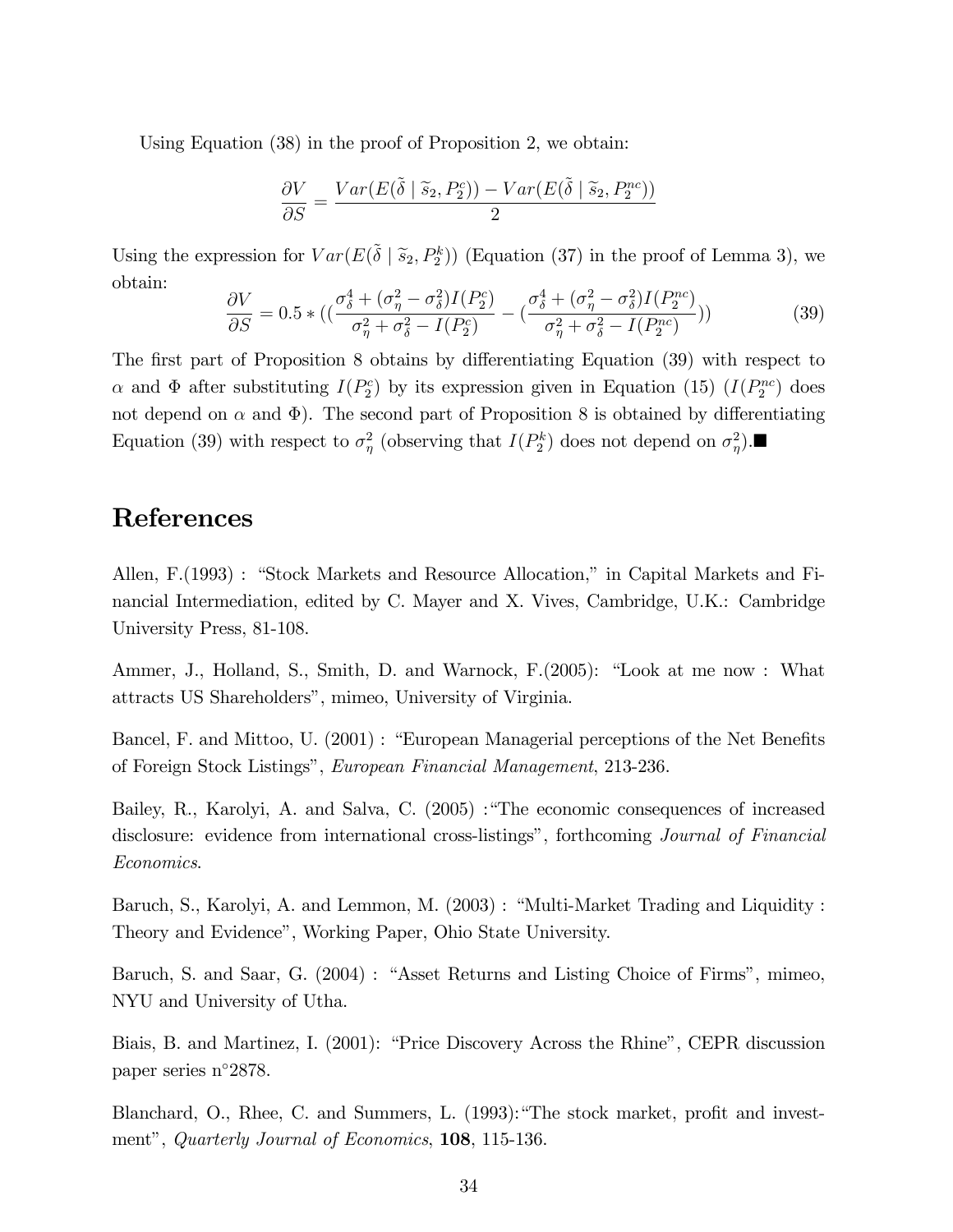Brennan, M. and H. Cao (1997): "International Portfolio Investment Flows", *Journal of* Finance, 52, 1851-1880.

Chemmanur, T. and P. Fulghieri (2004): "Competition and co-operation among exchanges: a theory of cross-listings and endogenous listing standards", working paper, INSEAD.

Chen,  $Q_i$ , Goldtsein, I. and Jiang,  $W(2005)$ : "Price Informativeness and Investment Sensitivity to Stock Price", mimeo, Duke University.

Chowdry, B and V. Nanda (1991): "Multimarket Trading and Market Liquidity", Review of Financial Studies, 4, 483-511.

Coffee, J. (1999) : "The Future as History : The Prospect for Global Convergence in corporate Governance and its Implications", Northwestern University Law Review, 641-708.

Doidge, C., Karoly, A. and Stulz, R. (2004): "Why are foreign companies listed in the US worth more?", Journal of Financial Economics, 71, 205-238.

Domowitz, I., J. Glen, A. Madhavan (1998): "International Cross-Listing and Order Flow Migration: Evidence from an Emerging Market", Journal of Finance, Vol. 53 (6). p 2001-27.

Dow, J. and Gorton, G. (1997): "Stock Market Efficiency and Economic Efficiency: Is there a Connection?", *Journal of Finance*,  $52$ , pp 1087–1129.

Durnev, A., Morck, R. and Yeung, B.(2004):"Value enhancing capital budgeting and firmspecific stock return variation", *Journal of Finance*, **59**, 65-105.

Fernandes, N. and Ferreira, M.(2005) : "Does International Cross-Listing Really Improve the Informational Environment?î, mimeo, Universidade Catolica Portuguesa, Lisboa.

Foucault, T. and Parlour, C. (2004): "Competition for Listings", Rand Journal of Economics, Summer.

Foerster, S. and Karolyi, A.  $(2000)$ : "Multimarket trading and liquidity : a transactions data analysis of Canada-US interlistings", Journal of Financial and Quantitative Analysis, 35, 499-528.

Freedman, R. (1991): "A theory of the impact of international cross-listing", working paper, UBC.

Gehrig, T. (1993): "An Information Based Explanation of the Domestic Bias in International Equity Investment", The Scandinavian Journal of Economics, 97-109.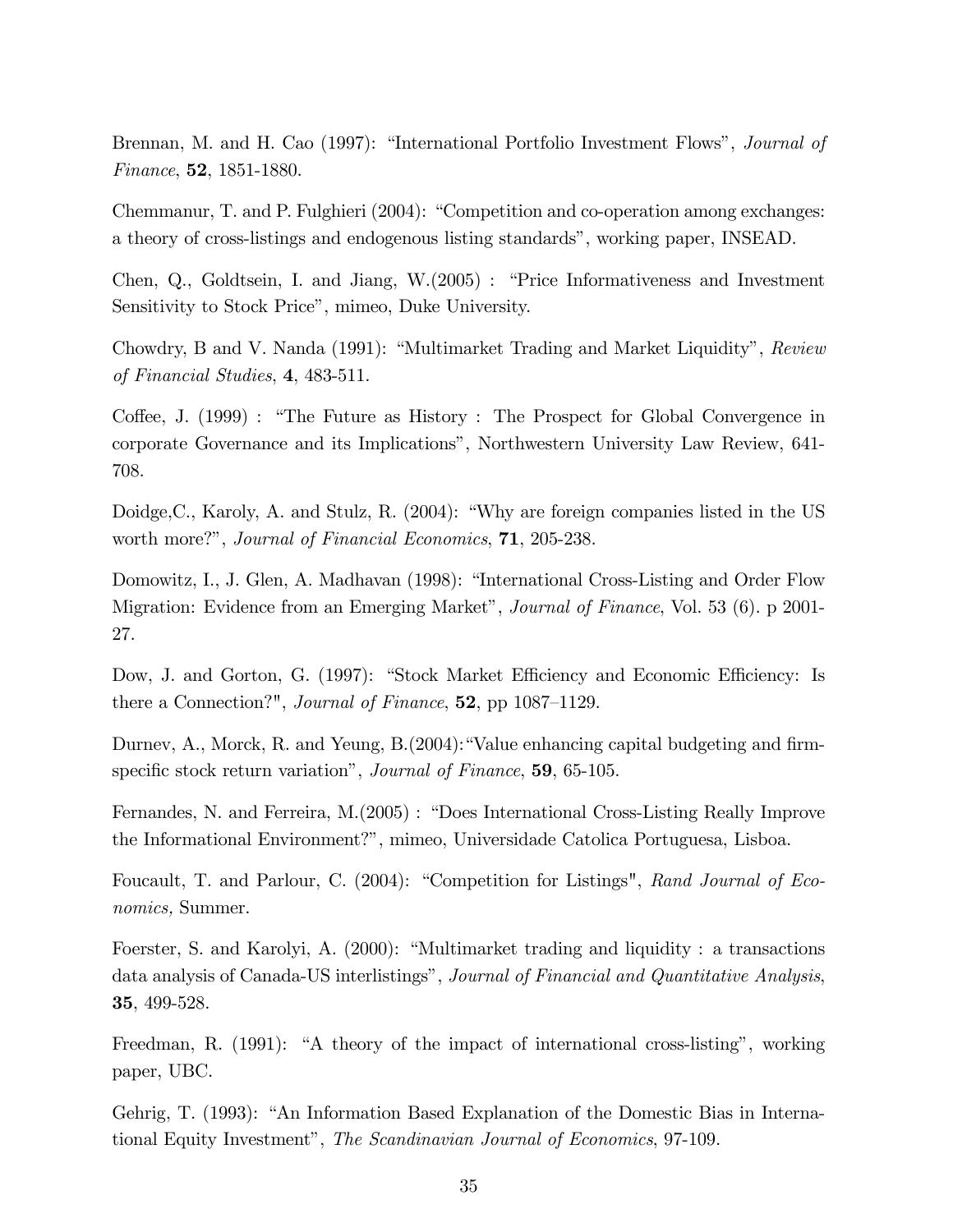Gehrig, T. and Fohlin, C. (2005): "Price Discovery in Early Securities Markets: The Case of the Berlin Stock Exchange 1880-1910", mimeo, University of Freiburg.

Gehrig, T., K. Stahl and X. Vives (1996): "Competing Exchanges: Do Large Drive out Small?", mimeo.

Grullon, G., Kanatas, G. and Weston, J. (2002): "Advertising, Breadth of Ownership, and Liquidity," Review of Financial Studies, 17, 439-461.

Grinblatt, M. and Keloharju, M.  $(2001)$ : How distance, language and culture influences stock holdings and trades", *Journal of Finance*, **56**, 1053-1073.

Hail, L. and Leuz,  $C(2005)$ : "Cost of capital and cash flow effects of U.S. cross-listings", working paper, Wharton School.

Halling, M., M. Pagano, O. Randl and J. Zechner (2003): "Where is the Market? Evidence from Cross-Listing", mimeo, Vienna University.

Hölmstrom, B. and J. Tirole (1993): "Market liquidity and performance monitoring", Journal of Political Economy 101, 678-709.

Huddart J., S. Hughes and M. Brunnermeier (1999): "Disclosure Requirements and Stock Exchange Listing Choice in an International Context", Journal of Accounting and Economics, 26, 237-269.

Karolyi, A. (1998): Why do companies list their shares abroad? A survey of the evidence and its implications, Blackwell Publishers, Boston.

Karolyi, A. (2003): "DaimlerChrysler AG, The First Truly Global Share", *Journal of* Corporate Finance, 9, 409-430.

Karolyi,  $A(2006)$ , "The world of cross-listings and cross-listings of the world: challenging conventional wisdomî, Review of Finance, 9, 2-54.

King, M. and Segal,  $D(2005)$ , "The longer horizon importance of US investors and trading for cross-listed firms", mimeo, University of Toronto.

Levine, R. and Shmukler, S. (2005): "Migration, spillovers and trade diversion: the impact of stock market internationalization on stock market liquidityî, World Bank, working paper.

Markovitch, D., Steckel, J. and Yeung, B. (2005): "Using Capital Market as Market Intelligence : Evidence from the Parmaceutical Industryî, Management Science, 51, 1467-1480.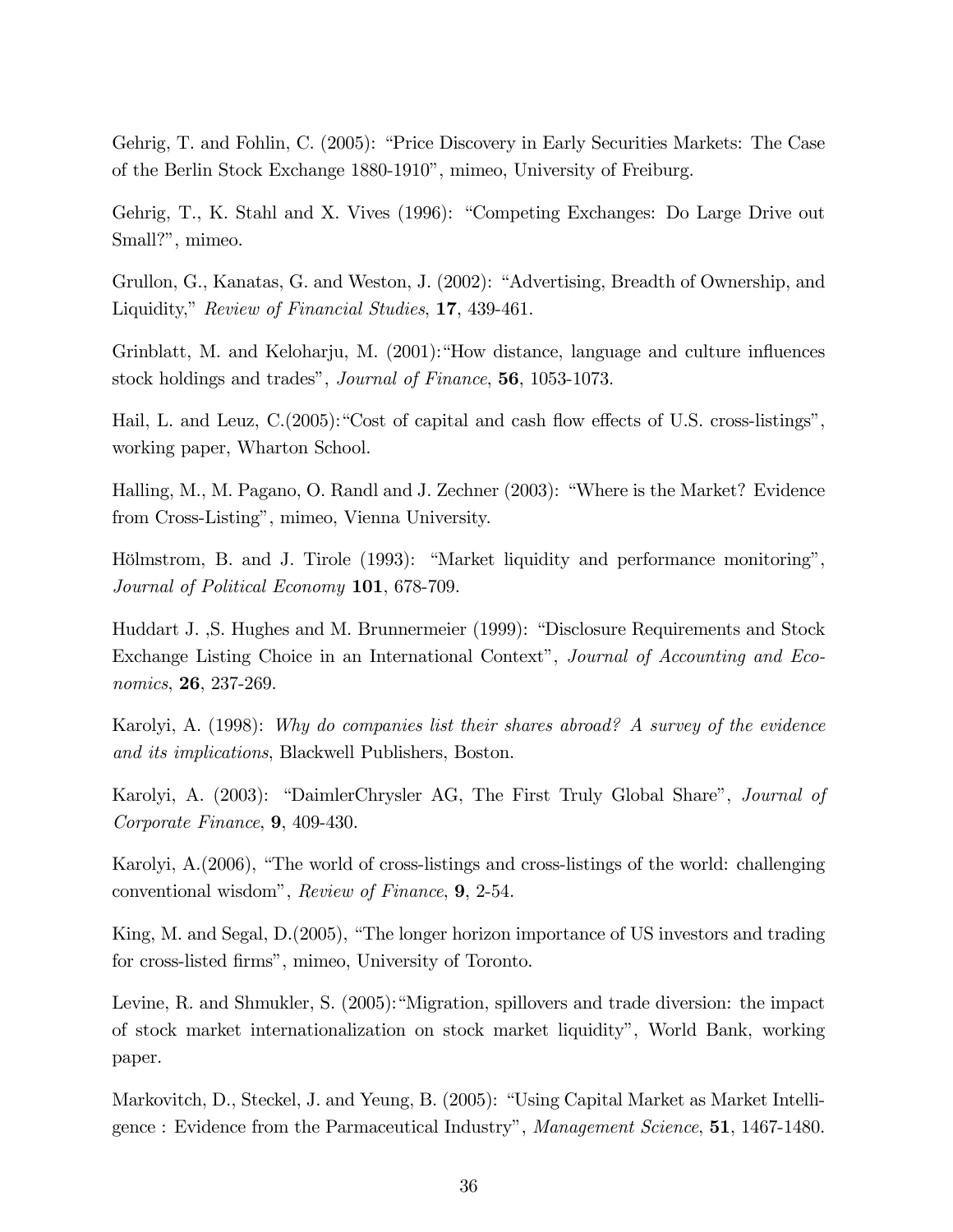Menkveld, A. (2002): "Splitting Orders in Fragmented Markets: Evidence from Cross-Listed Stocks", mimeo, Tibergen Institute Erasmus University Rotterdam.

Morck, Shleifer and Vishny  $(1990)$ : "The stock market and investment: is the market a side-show?", *Brookings paper on Economic Activity*.

Noronha, G., Sarin, A., Saudagaran, S. (1996): "Testing for microstructure effects of international dual listings using intraday data", *Journal of Banking and Finance*, **20**, 965-983.

Pagano, M., A. Roell, J.Zechner (2002): The Geography of Equity Listings: Why do European Companies List Abroad?, Journal of Finance, 57, 2651-2694.

Pulatkonak, M. and Sofianos, G. (1999): "The distribution of global trading in NYSE listed non, U.S. stocks", working paper, NYSE.

Stulz, R. (1999) Globalization of equity Markets and the Cost of Capital, Journal of Applied Corporate Finance, 12, 8-25.

Sylla, R., J. Wilson, R. Wright (2004): "Trans-Atlantic Securities Market Integration 1790-1840", mimeo.

A. Subrahmanyam, S. Titman (1999): "The Going-Public Decision and the Development of Financial Markets", Journal of Finance, **54**, 1045-82.

Werner, I. and Kleidon (1996):"U.K. and U.S. Trading of British Cross-Listed Stocks: An Intraday Analysis of Market Integration", Review of Financial Studies, 9, 620-664.

Yook, Y.(2005): "Stock Price informativeness and firm performance: evidence from corporate spinoffs", mimeo, University of North-Carolina.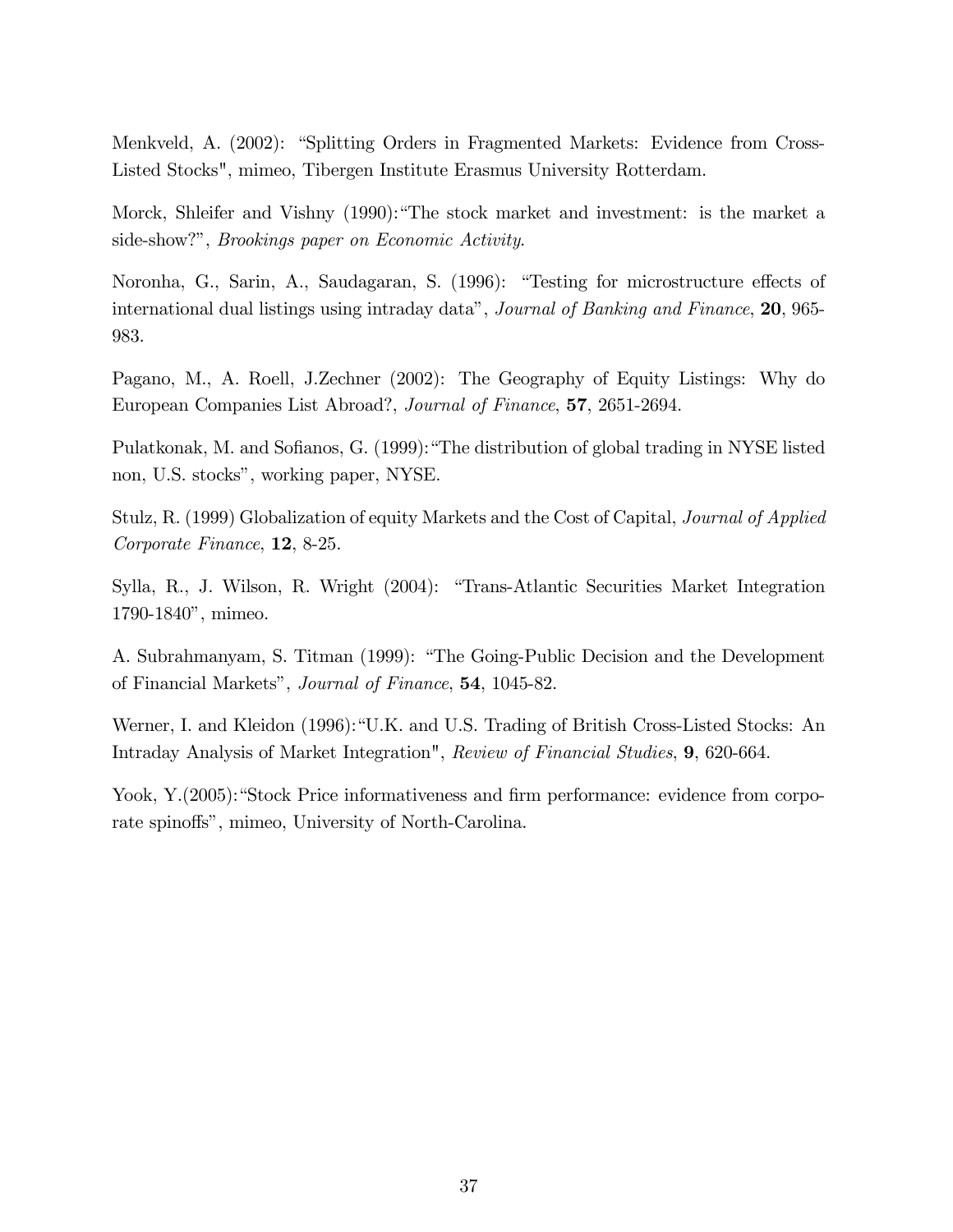# **FIGURE 1 : TIMING**

| Period 0                                                                       | <b>Period 1</b>                                                                                                                                                | Period 2                                                                                                                                | Period 3                      |
|--------------------------------------------------------------------------------|----------------------------------------------------------------------------------------------------------------------------------------------------------------|-----------------------------------------------------------------------------------------------------------------------------------------|-------------------------------|
| Firm<br>goes<br>$\bullet$<br>public and<br>decides to<br>cross-list or<br>not. | Firm<br>$\bullet$<br>shareholders are<br>hit by liquidity<br>shocks<br><b>Speculators</b><br>$\bullet$<br>acquire<br>information<br>Trading takes<br>$\bullet$ | The firm's<br>$\bullet$<br>manager<br>observes the<br>stock price, $P_2$<br>and receives<br>managerial<br>information, s <sub>2</sub> . | Payoffs are<br>٠<br>realized. |
|                                                                                | place.<br>Closing price : $P_2$<br>$\bullet$                                                                                                                   | The firm chooses<br>$\bullet$<br>the scale, K, of<br>the investment in                                                                  |                               |

the growth opportunity.